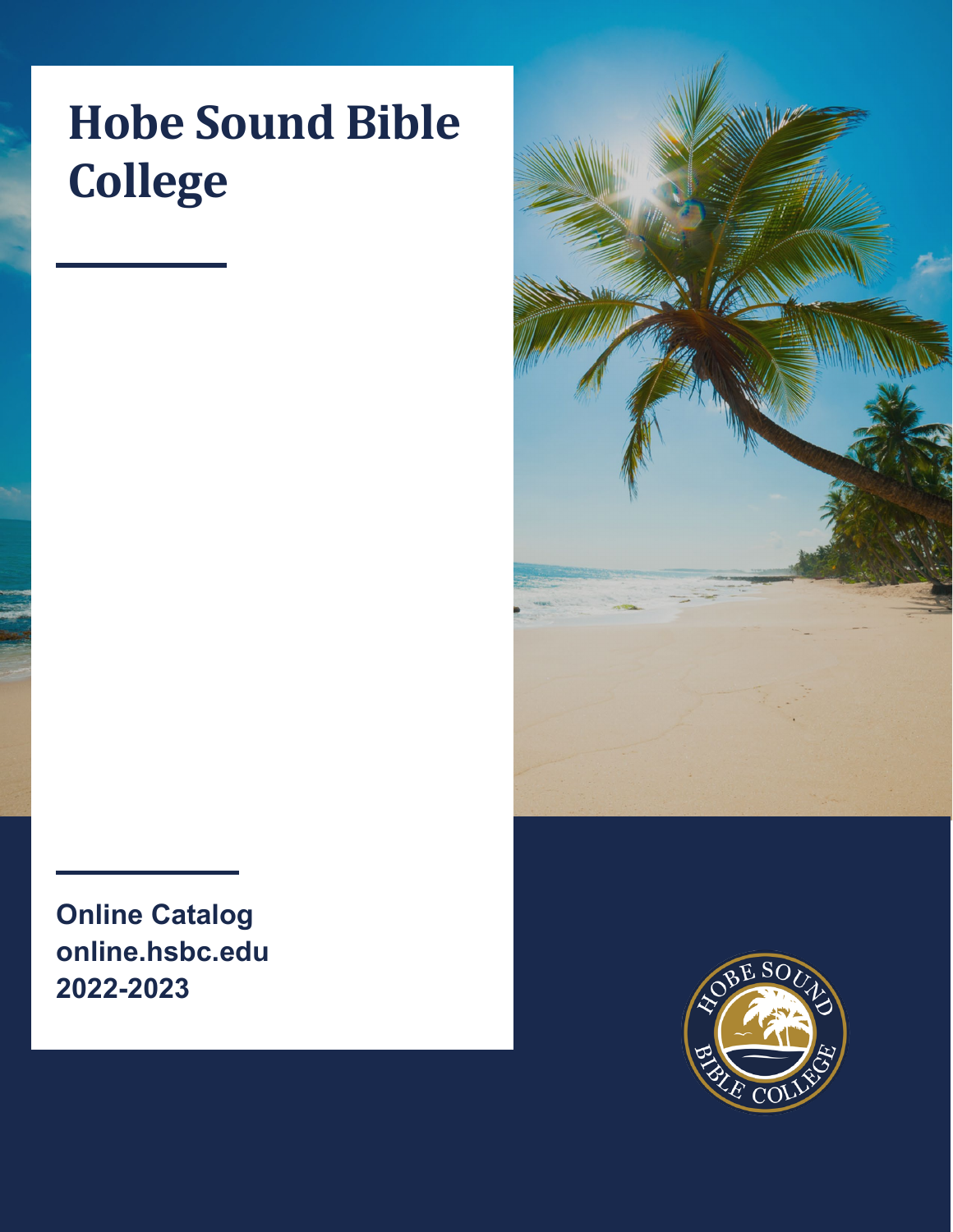# **Table of Contents**

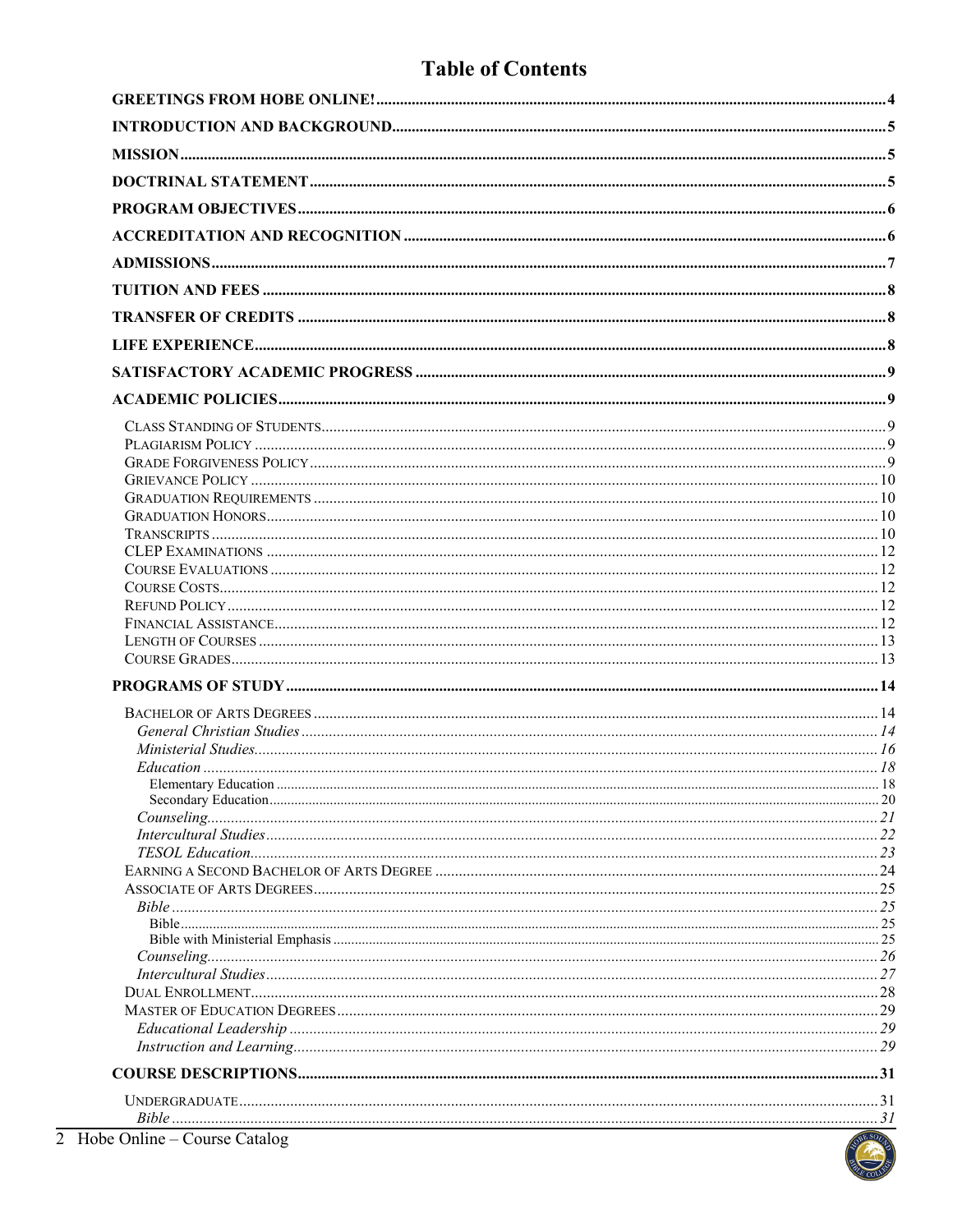| Church History. 34 |     |
|--------------------|-----|
|                    |     |
|                    |     |
|                    |     |
|                    |     |
|                    |     |
|                    |     |
|                    |     |
|                    |     |
| Missions45         |     |
|                    |     |
|                    |     |
|                    |     |
|                    |     |
|                    |     |
|                    |     |
|                    |     |
|                    | .54 |

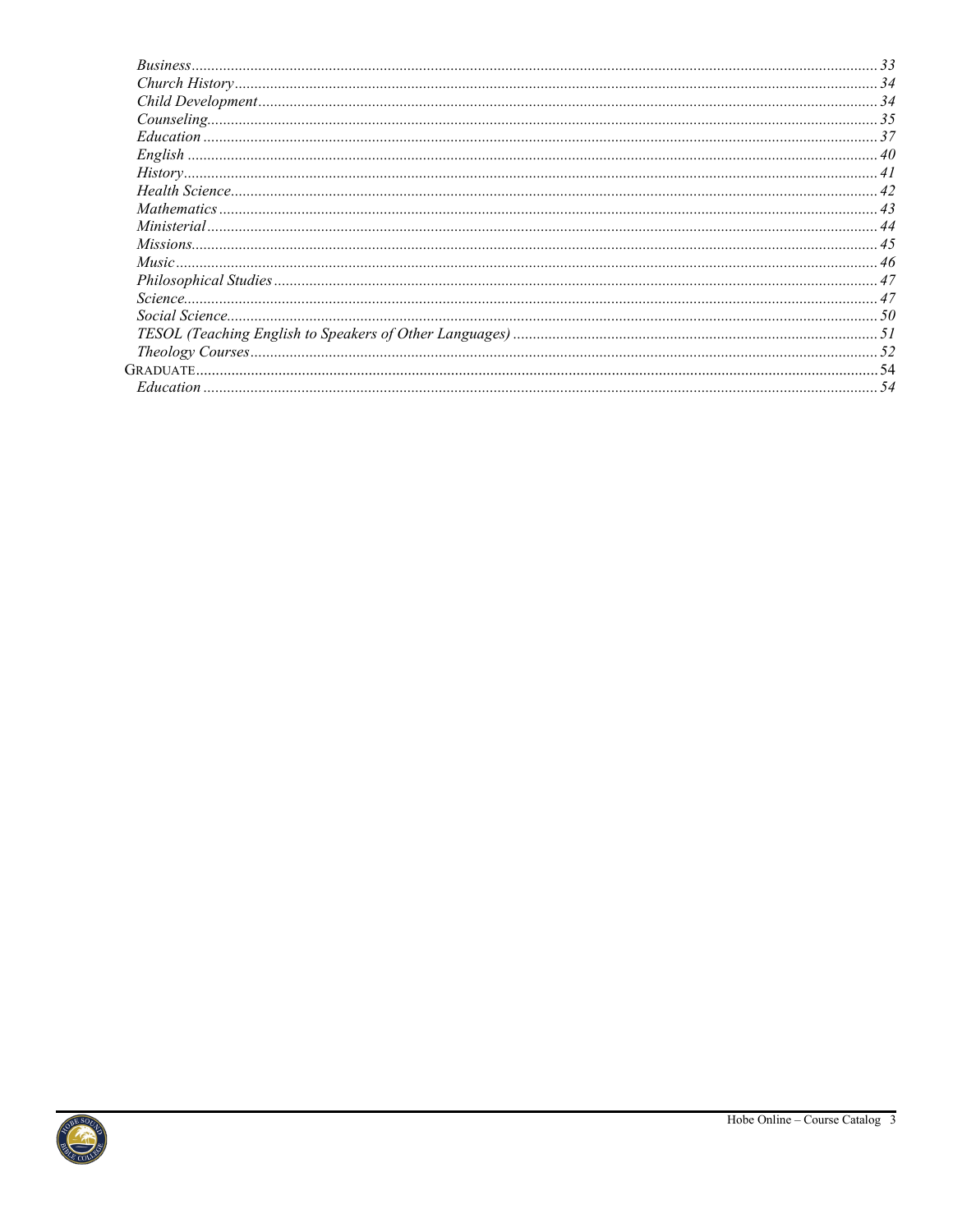# <span id="page-3-0"></span>**Greetings from Hobe Online!**

We welcome you to the ever-expanding world of Distance Learning. It is now possible for you to pursue your learning experiences while continuing your present ministries. This is a great opportunity for you to enhance your current ministry and prepare yourself for greater outreach in the future. Through Distance Learning you can reach educational goals which have previously eluded you.

We desire to assist you in making your dreams come true while carefully preparing your academic and interpersonal skills for a more fruitful ministry.

Our Distance Learning program can help you

- $\boxtimes$  Complete a degree with a Biblical emphasis without leaving your work, your family, or your present area of influence
- $\boxtimes$  Build a Scriptural foundation for your personal life and your life's work
- $\boxtimes$  Earn an accredited degree
- $\boxtimes$  Gain a thorough and thoughtful mastery of your course material
- $\boxtimes$  Prepare to fulfill God's call in your life while allowing you flexibility within your time constraints

We welcome the opportunity to work with you and to help you see the completion of your training for God's calling in your life.

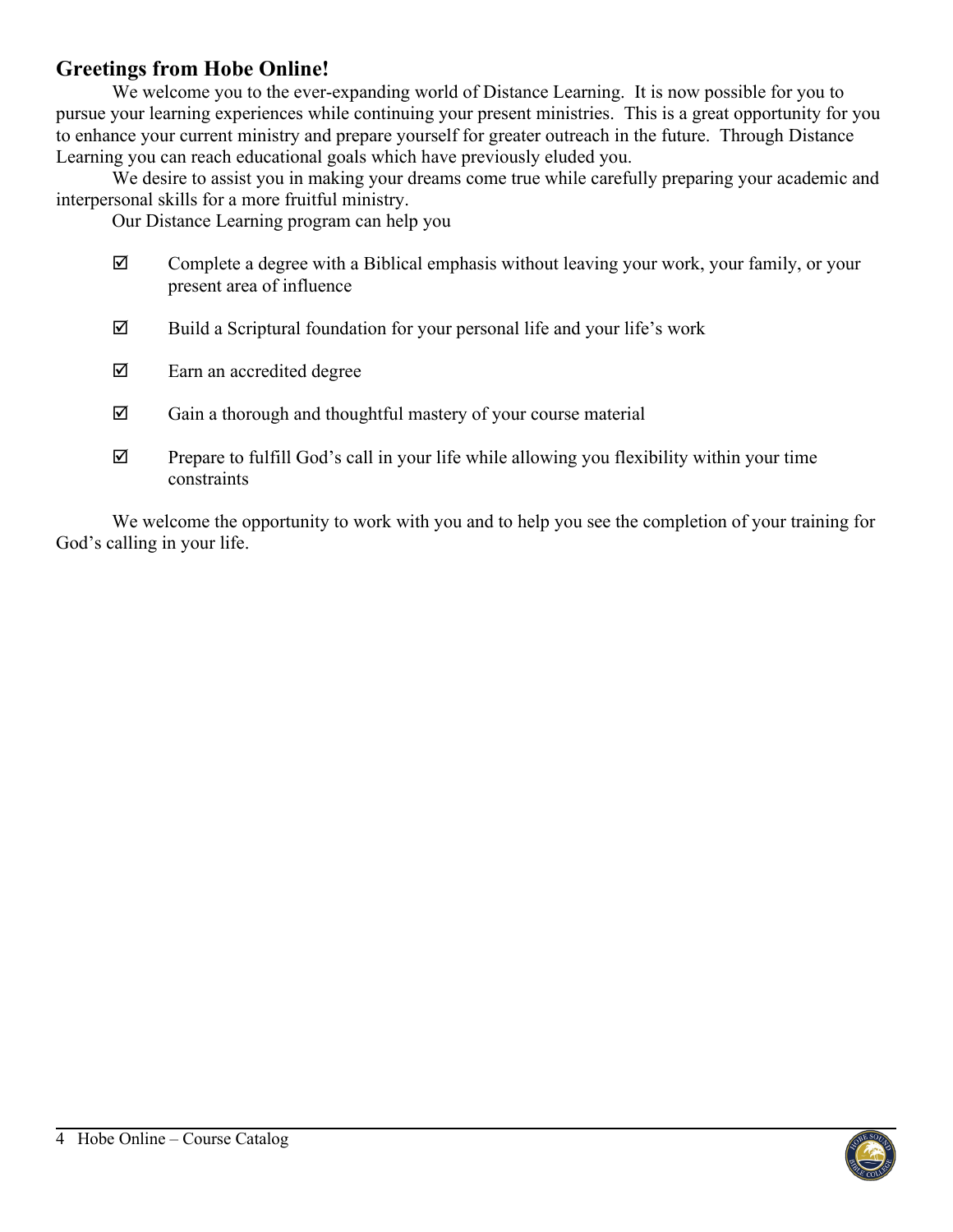# <span id="page-4-0"></span>**Introduction and Background**

Out of a burden for a school to train qualified workers for sacrificial service and wholehearted devotion to their Lord, Hobe Sound Bible College was born in 1960 with a student body of 24. The school quickly became known as an institution of academic excellence and spiritual integrity. Under the founding leadership of Steven D. Herron the school established itself as a distinguished Bible College and an important training center in preparing Christian workers for world-wide service. It has sent graduates to the far corners of the world in missionary outreach, it has supplied numerous pulpits with knowledgeable and Spirit-led pastors, and it has provided local congregations with trained and servant-hearted musicians and Christian educators.

### <span id="page-4-1"></span>**Mission**

The tradition that marked the roots of the school continues to this day. Our mission is still the preparation of qualified workers for the many opportunities in the emerging church today. It is with purpose that our mission statement urges us

"To provide a Christ-centered, Bible-based education in the Wesleyan tradition which prepares servantleaders who think Biblically, live Spirit-filled lives, fulfill the great commission, and glorify God in all they do."

In continuing our mission, Hobe Sound Bible College has seen the need to offer educational opportunities to those who are already involved in ministry or have commitments which do not allow them to attend a traditional college campus. In this regard we offer an accredited program of study which can be completed through our Department of Adult Distributed Education.

Hobe Sound Bible College would like to make you a part of this great tradition by helping you prepare for your special ministry and then helping you improve your ministry outreach through our extended studies.

### <span id="page-4-2"></span>**Doctrinal Statement**

The theological statement to which Hobe Sound Bible College subscribes, is that of the conservative Wesleyan-Arminian position. In upholding this position the college expects all members of the faculty and staff to yearly affirm their allegiance to the following truths that are a part of this doctrine:

The Bible, including both Old and New Testaments, is the inspired Word of God and is infallible and inerrant in the original autographs.

There is one eternal God existing in three persons - God the Father, God the Son, and God the Holy Spirit.

Jesus Christ is the eternal Son of God. He was born of the virgin Mary, died for the sins of mankind on the cross, was buried, and on the third day rose again. He is now seated at the right hand of the throne of God in heaven from whence He is coming again to receive the Church as His bride.

The Holy Spirit is the Third Person of the Holy Trinity, and is the operating agent in the redemption of mankind, the superintendent of the Church, and the abiding Comforter of the children of God.

Man was created by the direct act of God and was made in the image and likeness of God, but through transgression, fell and became depraved in nature and sinful in conduct.

Salvation is by faith in the atoning sacrifice of Jesus Christ.

Regeneration is the act of the Holy Spirit whereby the penitent, trusting sinner is renewed in nature, changed in conduct, and brought into the family of God.

Entire sanctification is a second work of divine grace, subsequent to regeneration, wrought in the heart of the fully yielded, trusting child of God; whereby the heart is purified by faith and filled with the Holy Spirit.

There will be a resurrection of the dead, both of the saved and the unsaved, the saved to eternal bliss in the presence of God, and the unsaved to everlasting damnation.

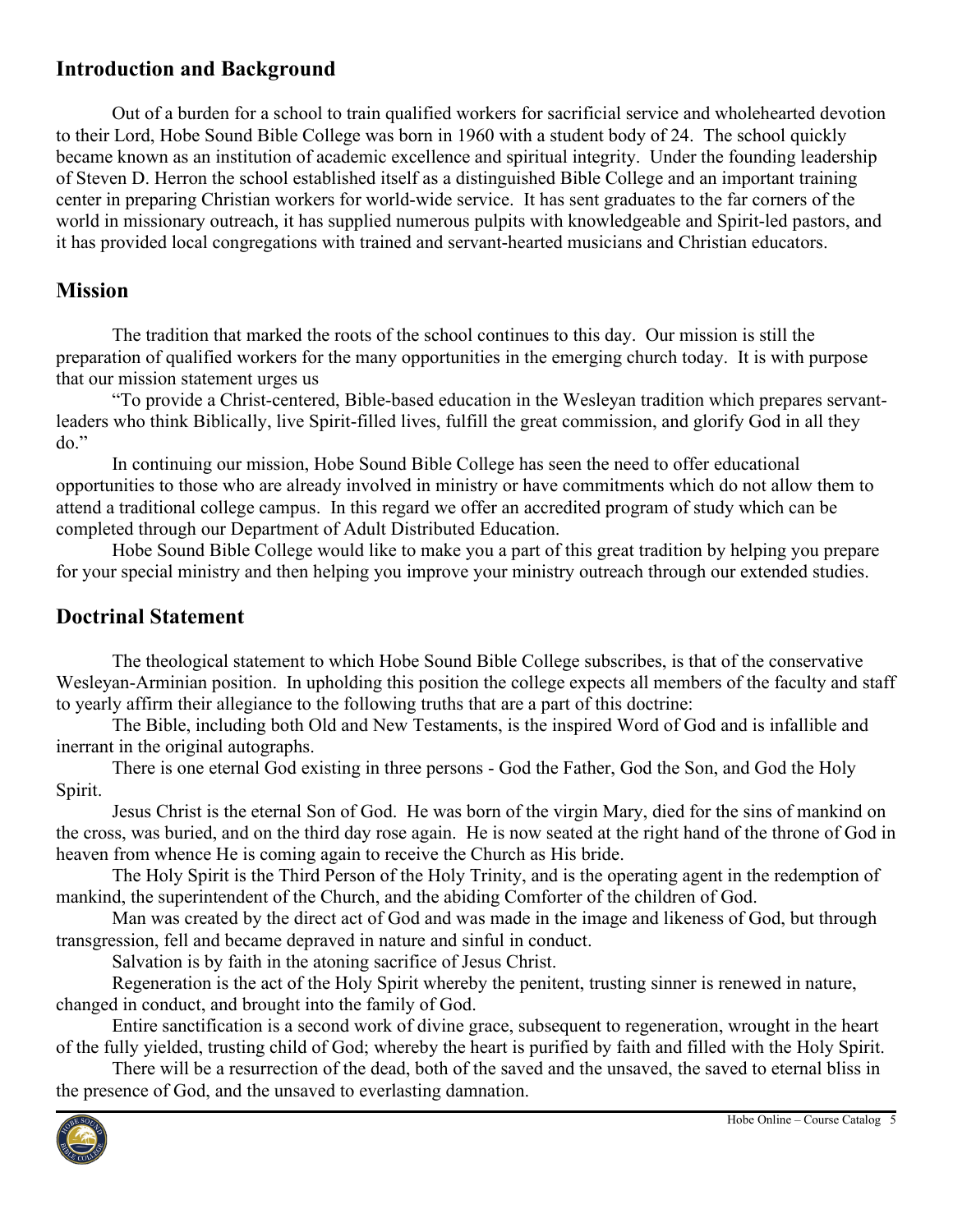# <span id="page-5-0"></span>**Program Objectives**

The primary object of our program is to promote spiritual development while preparing Christians for more effective service for the Lord.

Realizing that successful ministry involves building a broad base of skills for dealing with the complex interactions necessary in meeting the diverse needs of individuals, Hobe Sound Bible College has designed a curriculum with the whole person in mind, addressing the four-dimensional nature of our needs and our ministry capabilities. These areas include the following:

*Biblically:* The curriculum provides a working knowledge of Bible content and provides students with an understanding of the principle doctrines of Scripture with an emphasis on the Wesleyan-Armenian system of Biblical theology.

*Intellectually:* The curriculum brings together core courses that are designed to improve the student's general education and provide the necessary preparation for practical Christian ministry. Flexibility in the program permits the student to select electives that will fit into his or her personal calling.

*Individually:* The curriculum is designed to promote the student's spiritual development and to encourage his/her personal commitment to the transforming power of Jesus Christ so that he/she may respond to the leading of the Holy Spirit and be led into God's complete will for his/her life.

*Socially:* The curriculum enables the student to develop a Christian worldview from a foundation of truth that has its source in God's Word. The objective is to help students resist the "spirit of the world" while responding to the leading of the Holy Spirit so they may be effective witnesses "in Judea and in Samaria and unto the uttermost parts of the world."

### <span id="page-5-1"></span>**Accreditation and Recognition**

Hobe Sound Bible College is accredited by the Association for Biblical Higher Education (ABHE), an institutional accrediting body recognized by the Council on Higher Education Accreditation and the United States Department of Education. ABHE may be contacted at:

5850 T. G. Lee Boulevard - Suite 130 Orlando, FL 32822 Phone: 407-207-0808

The four-year baccalaureate programs and two-year associate degree programs have been approved by the State Approving Agency for the education of veterans and other eligible persons authorized by the Veterans Administration. HSBC is licensed by the Commission for Independent Education, Florida Department of Education. License # 2577. Additional information regarding this institution may be obtained by contacting the Commission at

325 West Gaines Street, Suite #1414 Tallahassee, FL 32399-0400 Phone: 850-245-3200.

Because of our accreditation status the United States Department of Education has approved the college for Pell Grants and Stafford Loans.

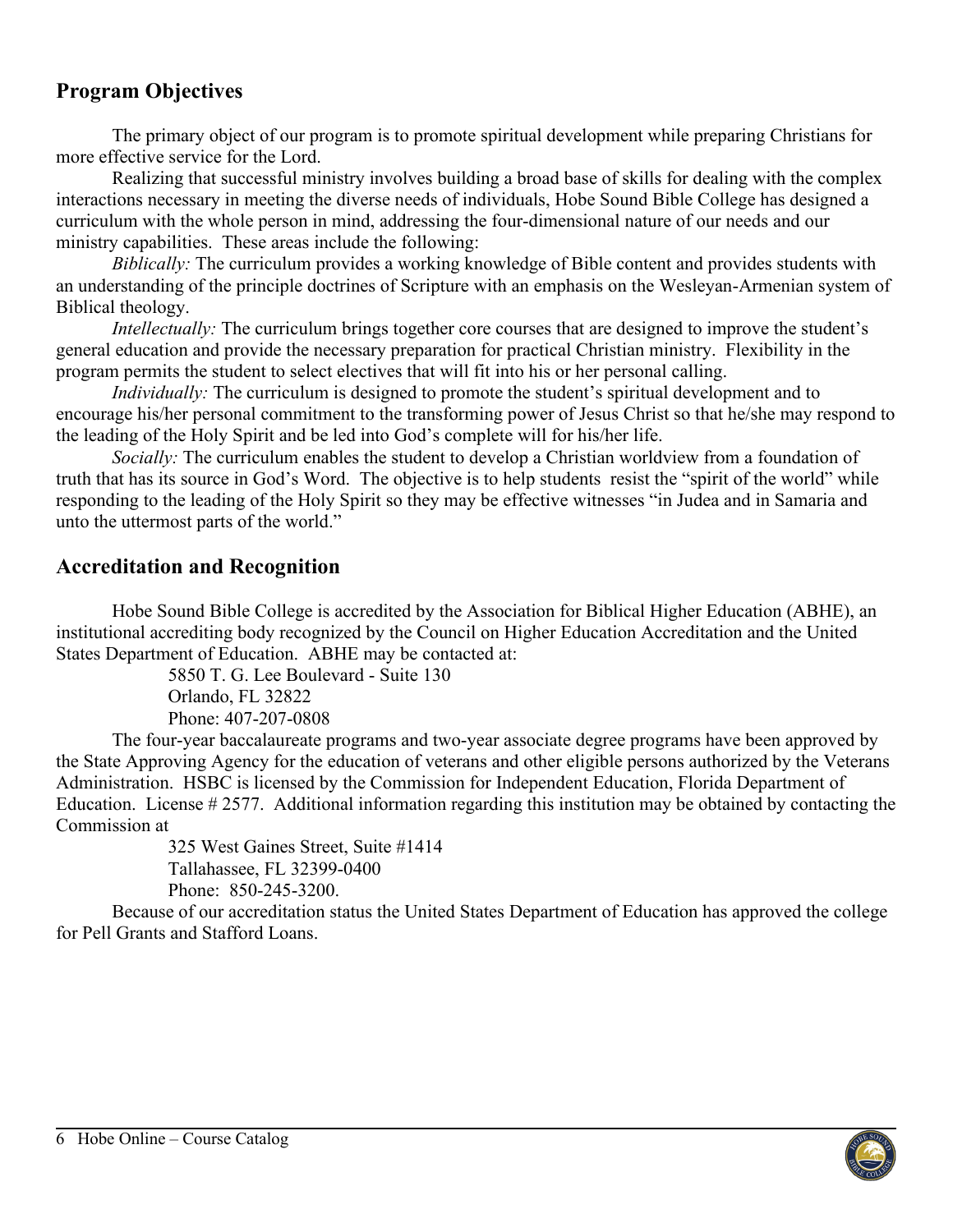### <span id="page-6-0"></span>**Admissions**

Hobe Sound Bible College welcomes an application from any academically-prepared person who desires to work toward a college-level education with a Biblical emphasis. *Hobe Sound Bible College admits qualified students regardless of race, sex, handicap, and national or ethnic origin.* 

At the student's request, an application packet will be sent. An application can also be printed from the hobeonline.com website. The filled-in application form along with the application fee will be completed and mailed in. Applicants seeking a degree must have a minimum of a high school diploma or its equivalent.

If college courses have been completed at another institution an official transcript of those courses should be submitted and these will be evaluated in relation to the degree program that will be pursued by the student. (See below.)

While we do admit students of various ages, our program is designed for the adult learner. Its focus will be directed toward students above the traditional college age and who have had some practical experience in Christian ministry. However, the courses will be available to college age students and those seeking a ministry profession.

After the application and transcript materials have been reviewed, the student will be provided counsel to determine which program of study will best meet the student's needs. The student will be advised as to:

- The probable best course of study.
- The requirements for completing the course of study.
- Suggestions on how to achieve the desired goal in the best possible manner.
- Future ministry opportunities from this course of study and/or further educational initiatives.

Graduation from high school is the basic requirement for entrance. It is recommended that high school graduates have successfully completed at least four units in English, three units in Science, three units in Mathematics and three units in Social Studies. Students graduating from A.C.E. and other nontraditional schools should have completed the requirements for a college entrance diploma.

Students who have an equivalent of a high school education, may be admitted if they have successfully passed the General Educational Development (G.E.D.) test. Anyone presenting a G.E.D. must be at least 18 years of age and must have a minimum score of 410 on each of the five tests and an average standard score of 450 on all five tests. (Total standard points required to pass = 2250.)

Homeschoolers seeking admission to HSBC are required to submit official transcripts from reputable home school organizations documenting the completion of all academic work necessary for a high school diploma. If this is not possible, the student may be required to take the G.E.D. test or be approved through SAT scores or other criteria.

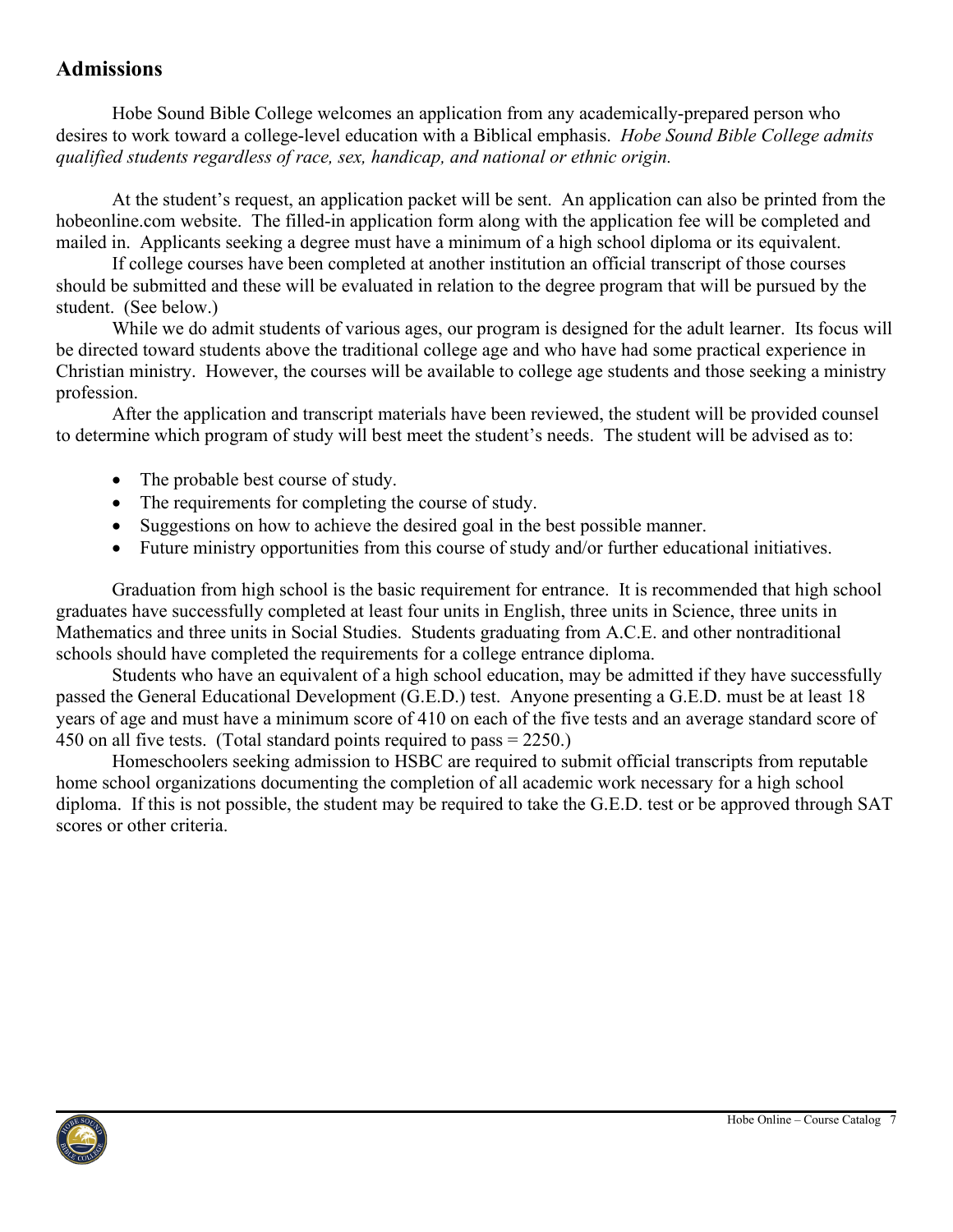# <span id="page-7-0"></span>**Tuition and Fees**

*Hobe Online Tuition and Fee Chart*

### **Undergraduate**

| <b>Tuition and Fees</b>    | Rates |
|----------------------------|-------|
| <b>Application Fee</b>     | \$25  |
| Tuition (per credit)       | \$225 |
| Technology Fee (per class) | \$50  |
| <b>Graduation Fee</b>      | \$100 |

*\* Textbook costs are in addition to tuition and will vary depending on the course.*

### **Graduate**

| <b>Tuition and Fees</b>    | Rates                      |
|----------------------------|----------------------------|
| <b>Application Fee</b>     | \$25                       |
| Tuition (per credit)       | \$425                      |
| Technology Fee (per class) | \$50                       |
| <b>Graduation Fee</b>      | \$100                      |
| $\sim$ $\sim$ $\sim$       | $\sim$<br>$\sim$<br>$\sim$ |

*\* Textbook costs are in addition to tuition and will vary depending on the course.*

# <span id="page-7-1"></span>**Transfer of Credits**

Students who have completed college-level course work at other institutions may apply for transfer of credit by requesting that an official transcript be sent from that college directly to the Distance Education Department of HSBC.

Courses in which a grade of less than C (2.0) is earned are non-transferable. Only such credits as can be applied to the degree requirements and normal electives of Hobe Sound Bible College will be accepted for transfer. The college reserves the right to accept only those courses whose content objectives and extent are equivalent to those required for graduation from HSBC. Students transferring from unaccredited schools or precollege-level institutions will have their work evaluated by examination and/or syllabus comparison to see if credit can be accepted.

While credits may be transferred to meet the requirements of the program at HSBC, the student must complete a minimum of 30 hours of work under the direction of Hobe Sound Bible College. If a student has previously attended Hobe Sound Bible College and then transferred to another institution and then returns to Hobe Sound Bible College, the final 30 hours of the degree must be completed through Hobe Sound Bible College.

# <span id="page-7-2"></span>**Life Experience**

Experience can be a valuable teacher, both in the quality and variety of lessons that it teaches. We recognize the importance of life experience and consider it a great asset to textbook courses. However, life experience alone may lack a sufficiently broad view of a given subject. Therefore, we do not grant credit for life experience.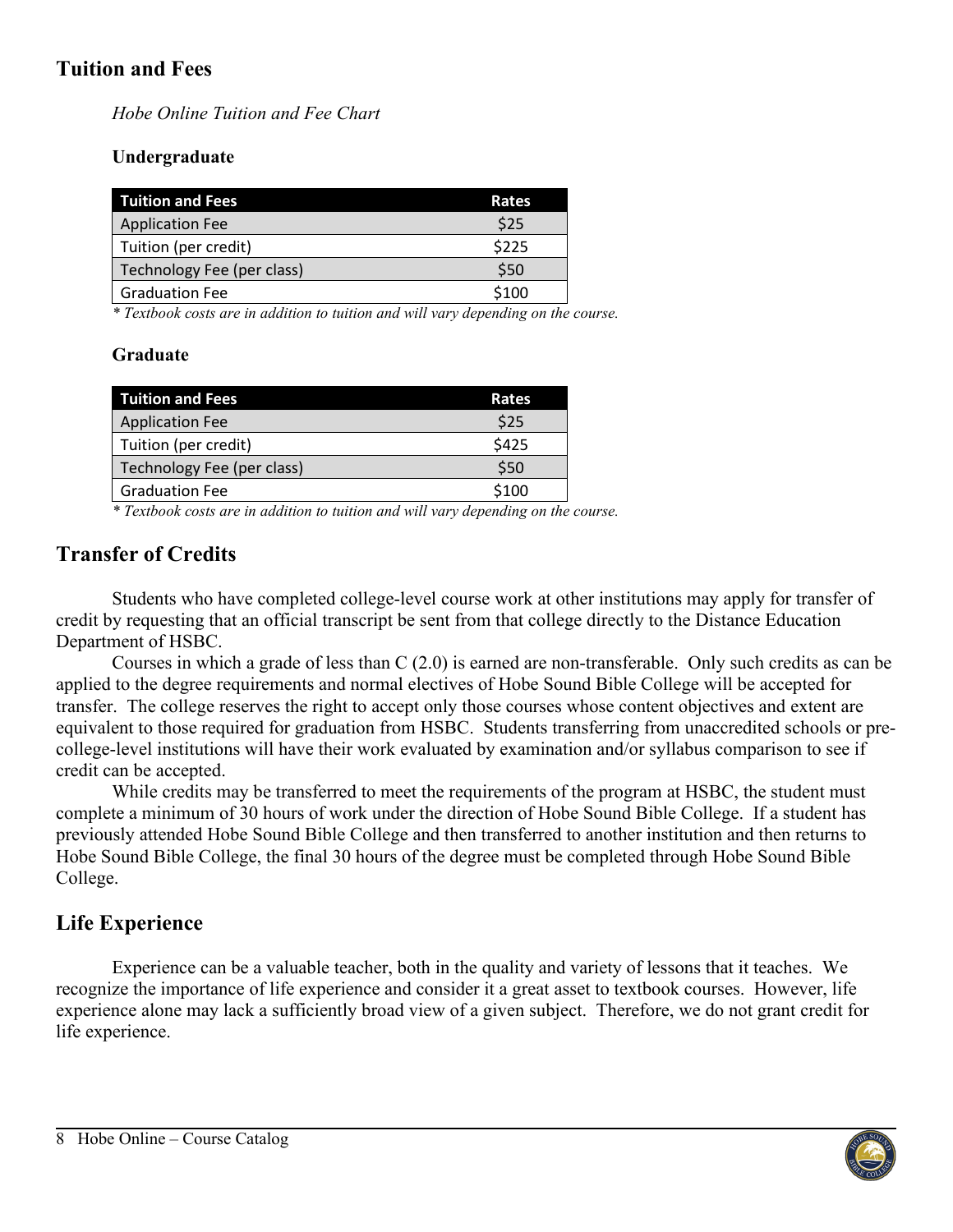# <span id="page-8-0"></span>**Satisfactory Academic Progress**

In order to maintain financial aid eligibility for Title IV financial aid programs a student must make Satisfactory Academic Progress (SAP) toward obtaining a degree. The student must maintain a minimum grade point average (GPA) of 2.0, meet the unit completion requirements for enrollment status, and not exceed the maximum time frame for completion of their chosen degree program. Failure to comply with these requirements will result in a loss of eligibility for future financial aid. SAP Progress is monitored at the end of each semester.

Students who fail to raise their cumulative GPA to at least 2.0 by the end of their sophomore year or who fail to make at least a substantial reduction in the grade point deficiencies during any semester on probation will be dropped from a degree program. Satisfactory academic progress is also necessary for eligibility for financial aid (see the Financial Aid section of this catalog). Veterans who fail to raise their cumulative grade point average to a 2.0 by the end of two semesters on probation are no longer eligible for veterans' benefits. Special permission must be obtained from the Academic Dean before a student can be reinstated after being terminated for unsatisfactory grades.

### <span id="page-8-1"></span>**Academic Policies**

### <span id="page-8-2"></span>*Class Standing of Students*

|            | Students are classified on the following basis: |
|------------|-------------------------------------------------|
| Freshman:  | 0-30 semester hours                             |
| Sophomore: | 31-64 semester hours                            |
| Junior:    | 65-97 semester hours                            |
| Senior:    | 98-136 semester hours                           |

### <span id="page-8-3"></span>*Plagiarism Policy*

Plagiarism is a form of academic dishonesty that is considered a serious offense and carries severe penalties. Students are guilty of plagiarism any time they attempt to obtain academic credit by presenting someone else's ideas as their own without appropriately documenting the original source. Students should make sure to cite any and all sources used in their writing. This includes not only exact words but also ideas, theories, or unique concepts. It is the student's responsibility to distinguish between what is their own and what is not, and to credit those who have in any way contributed. Failure to do so is plagiarism and could result in penalties ranging from failing an assignment to suspension from school.

# <span id="page-8-4"></span>*Grade Forgiveness Policy*

- 1. Students may retake a course in which they receive a grade of less than a C.
- 2. Both the original and the replacement grades will remain on the transcript, but the retake grade only will be used to compute the GPA.
- 3. A withdrawal from a course being retaken is subject to the same requirements and policies of a course being taken for the first time.
- 4. The student who enrolls in a course for retake must inform his or her advisor during registration advising for approval.
- 5. A student may not retake a course more than one time.
- 6. The forgiveness policy may be applied to no more than three courses.

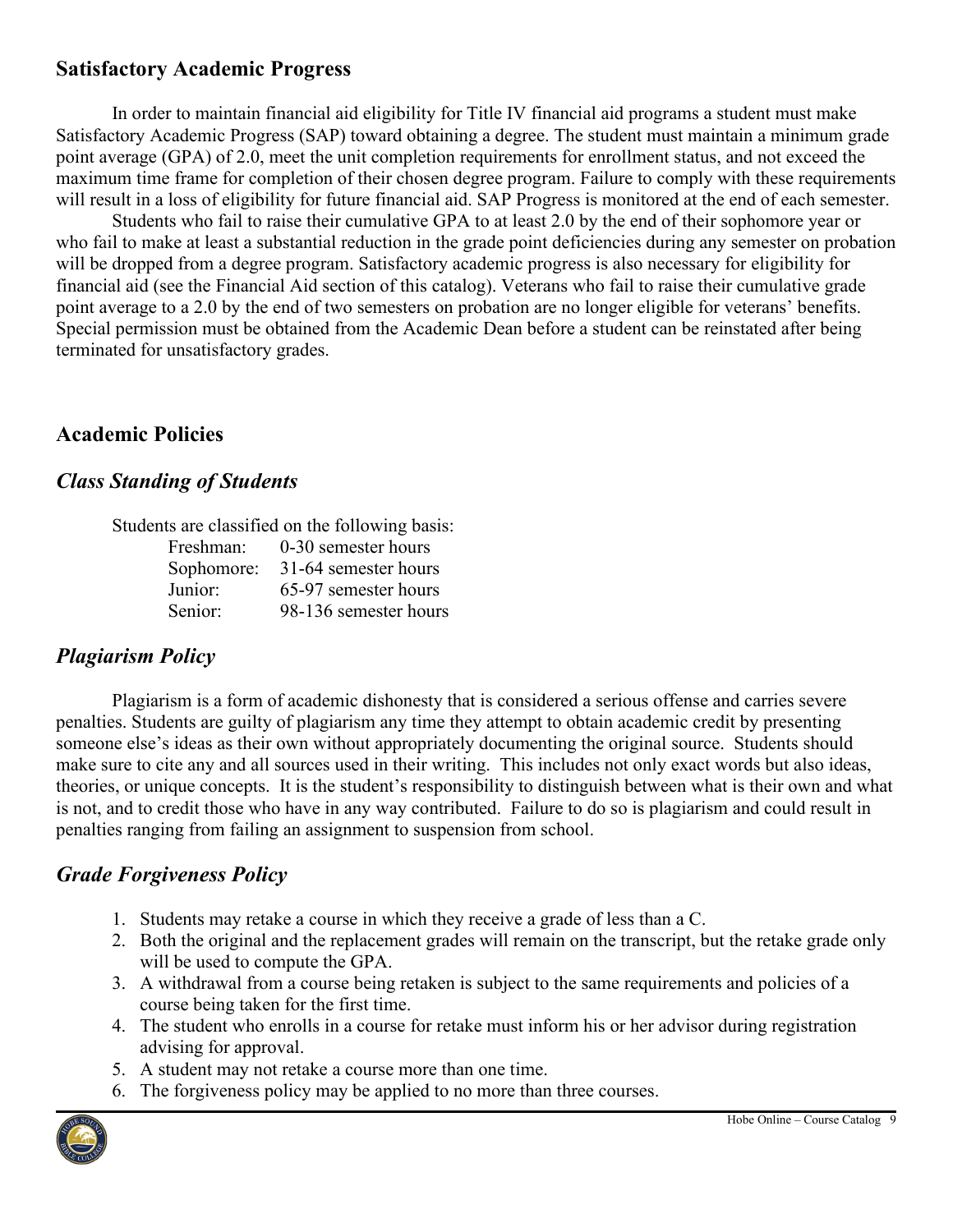# <span id="page-9-0"></span>*Grievance Policy*

From time to time there may arise disagreements or concerns about an action or policy. The school has established a way for the student to air any feelings of concern.

The student has the right to appeal disciplinary or academic action taken by the Adult Distributed Education Department or the Academic Dean to the administrative leadership of Hobe Sound Bible College. Any decision made by the administrative leadership may be further appealed through the Dean of Adult Distributed Education or the Academic Dean or the Administrative Council.

Students may address general grievances to any of the member faculty in an Administrative position. If the situation cannot be reconciled on that level, the student will be asked to submit their grievance/request in writing and the situation will then be reviewed by the Administrative Council.

# <span id="page-9-1"></span>*Graduation Requirements*

To be eligible for graduation, the student must meet the following criteria.

- 1. Each degree program has its own particular requirements as to specific courses taken and total number of hours to be completed. These requirements must be met in their entirety.
- 2. The student must maintain a minimum grade point average of 2.0 or above in order to be a candidate for graduation and must have no grade below a C in their area of concentration.
- 3. The student will have completed at least 30 hours through Hobe Sound Bible College, as well as having completed the final 30 hours of the program under the direction of Hobe Sound Bible College.
- 4. A student will be expected to complete Christian Service credits. (See Christian Service below.) For the baccalaureate degree this will involve 7 credits in Christian Service; for the Associate degree there will be 4 credits of Christian Service; and for a Certificate there will be 2 hours of Christian Service. One credit is given for one semester of acceptable weekly or otherwise consistent ministry.
- 5. Because our degree program is based on preparation for Christian ministry, it is expected by the completion of the coursework that the student will exemplify in his/her personal life those qualities that distinguish a Christian leader.
- 6. All financial obligations must be met.

# <span id="page-9-2"></span>*Graduation Honors*

To be eligible for graduation honors the student must complete a minimum of 60 semester hours at Hobe Sound Bible College and must be enrolled as a full-time student for two or more years. Honors for outstanding scholarship are granted at graduation according to the following academic achievement:

- Grade average of at least 3.45 *Cum Laude*
- Grade average of at least 3.65 with no grade below a C *Magna Cum Laude*
- Grade average of at least 3.85 with no grade below a B *Summa Cum Laude*

# <span id="page-9-3"></span>*Transcripts*

The official academic record of each student is maintained in the Registrar's Office. The student must provide approval before an official transcript will be forwarded to other institutions. A transcript request form

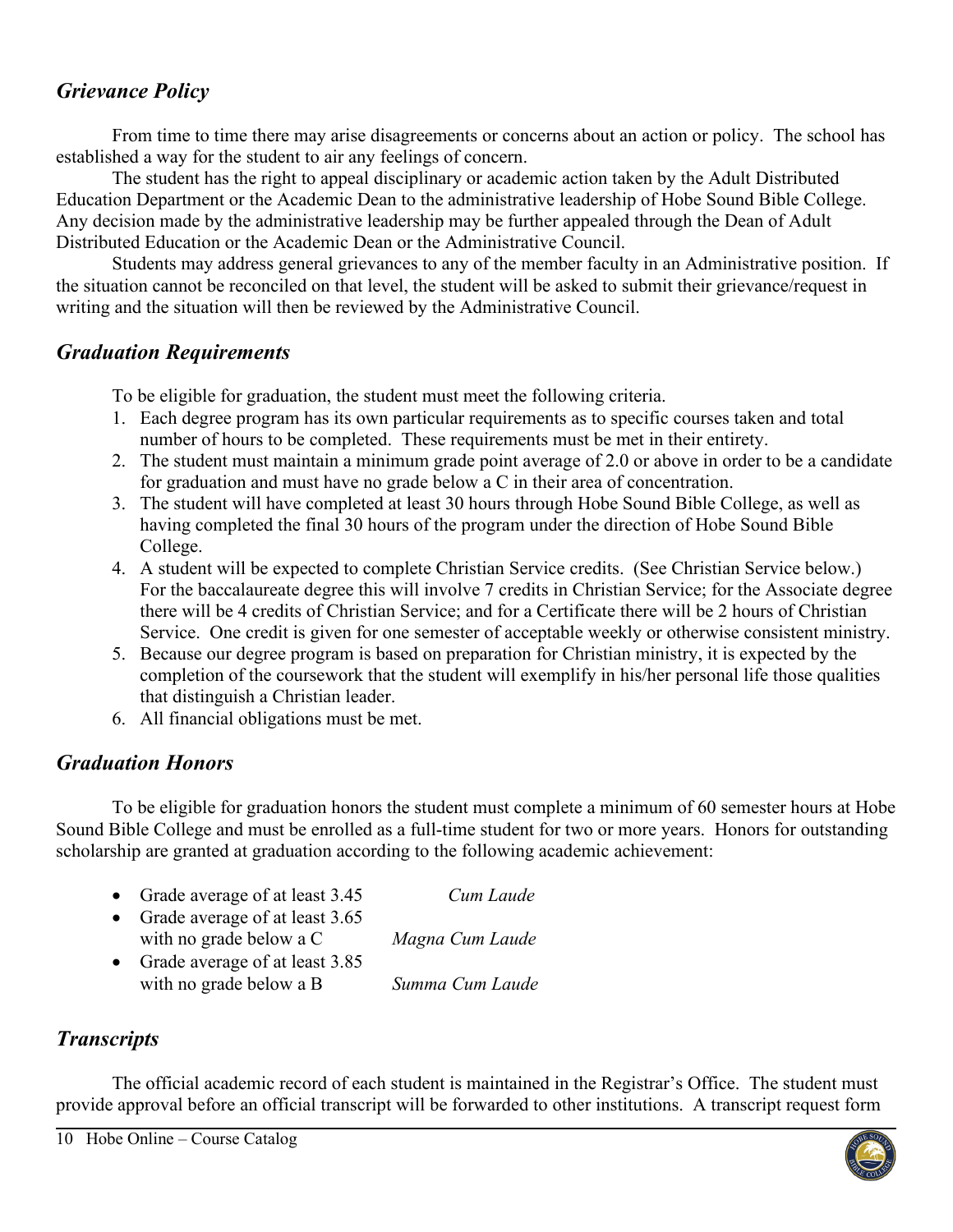is available online. There will be a charge of \$5 for each transcript. No transcript will be released if the student still has an unpaid balance with the Business Office.

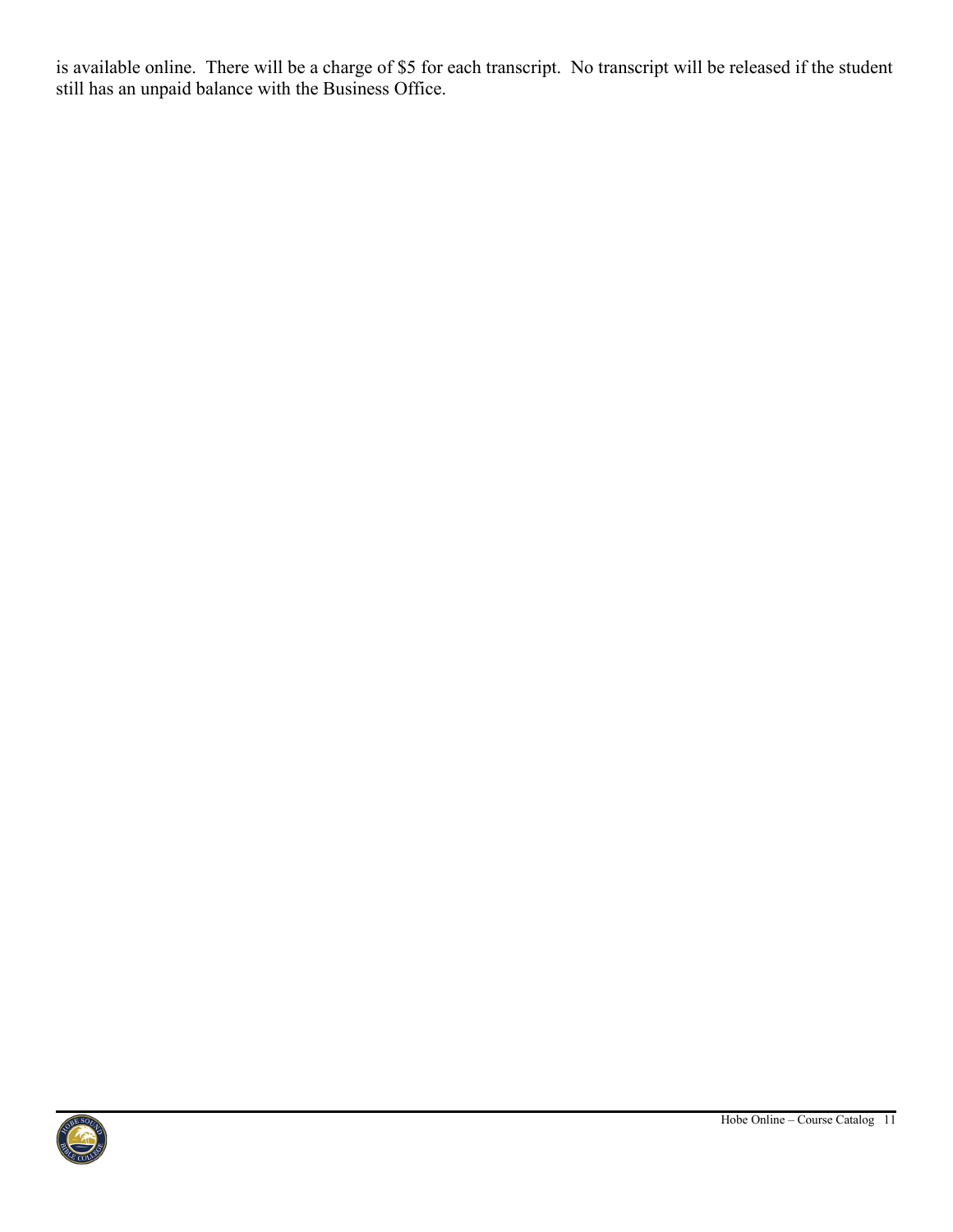# <span id="page-11-0"></span>*CLEP Examinations*

HSBC will give credit based on acceptable scores earned on tests from the College Level Examination Program (CLEP). Credits allowed for these examinations will be treated as transfer credits and will be counted toward fulfilling curriculum and degree requirements. An acceptable CLEP score is based on the American Council on Education recommended score.

The student should obtain a copy of the school's CLEP policy from the Registrar's office prior to taking a CLEP test. HSBC will only permit a few specific examinations to be substituted for required classes. No student may CLEP more than 12 credits.

The student may receive credit for some courses offered at HSBC by passing a test given by the instructor. The policy only applies to certain subjects. The student must pay a \$50 fee to "test out" of a course.

# <span id="page-11-1"></span>*Course Evaluations*

The college welcomes input from the student's perspective and tries to keep current with student needs and expectations. Therefore, courses provide an evaluation form in which the student is encouraged to express personal evaluation of the material and structure of the particular courses. These evaluations are kept on file and are used to guide the Adult Distributed Education Department in updating and revising course materials.

# <span id="page-11-2"></span>*Course Costs*

Since many of our constituents are involved in ministry-related careers, we try to keep our costs to a minimum. Students eligible for federal grants will pay \$200 per credit hour for tuition. In addition to the tuition there is a charge for the materials. These materials or other charges vary, but the student can expect to pay an average of \$50 or more for books, study guides, and there is a technology fee of \$30.

It is expected that the student will make proper arrangements for payment before the course begins.

# <span id="page-11-3"></span>*Refund Policy*

Students are eligible for a full refund if a student withdraws from a course within 14 days from the beginning of the course. Refunds are prorated for withdraws that occur more than two weeks after the beginning of the course.

# <span id="page-11-4"></span>*Financial Assistance*

Since we are an accredited institution, government assistance is available to those who qualify. Pell Grants, Stafford Loans and other Title IV options may be available.

For those who wish to receive Pell Grant monies, there are added requirements.

1. The student must be taking courses which apply toward a specific degree.

2. The student must complete the work within the time frame of our course structure.

If a student fails to meet these requirements, any money received through the grant must be returned to the government.

Any excess monies above the cost of the courses can be requested by the student at the end of the course session.

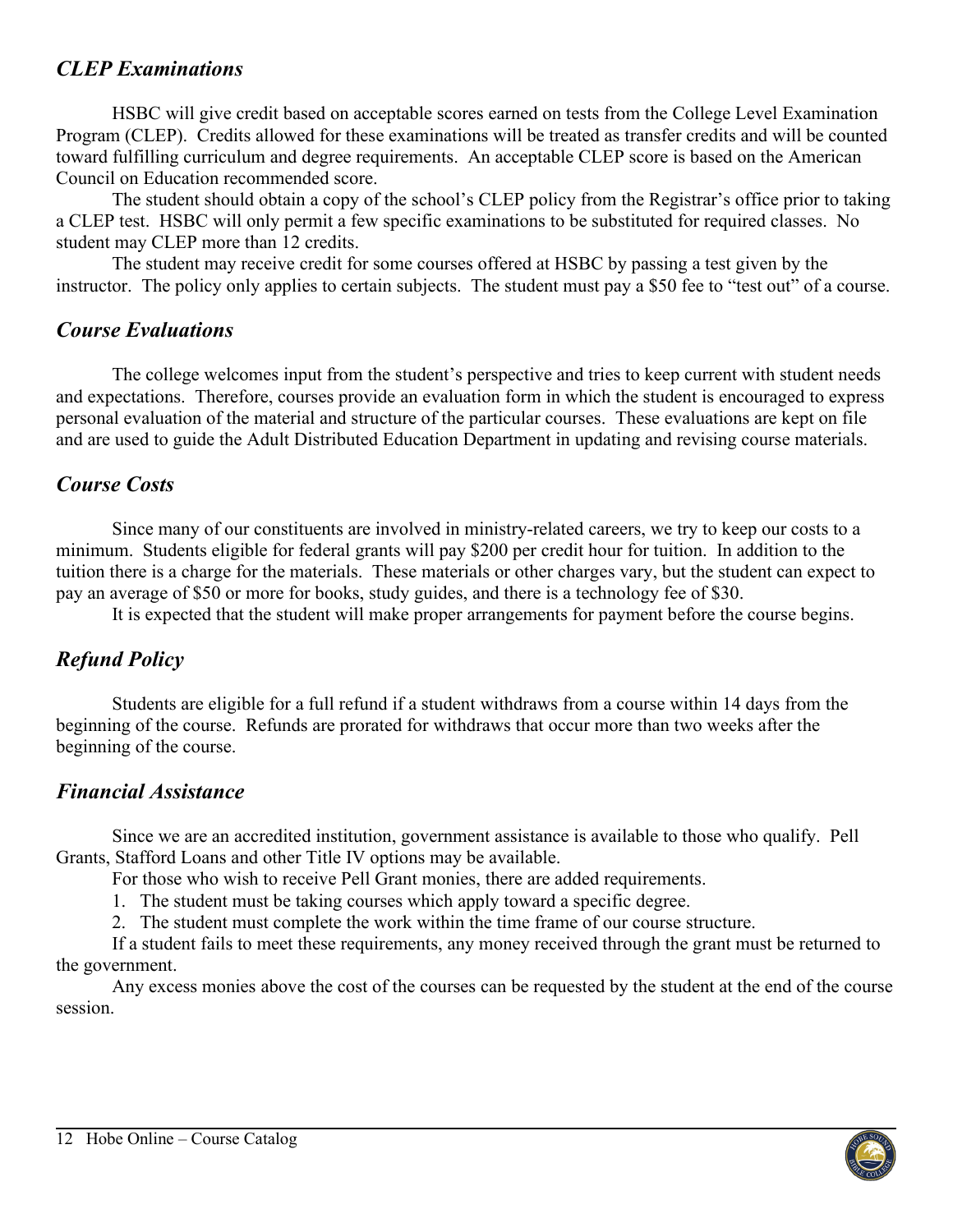# <span id="page-12-0"></span>*Length of Courses*

Undergraduate online courses last seven weeks and graduate online courses last eight weeks with definite beginning and ending dates. We offer two online sessions each semester, including the summer.

# <span id="page-12-1"></span>*Course Grades*

The grading system for the courses is based on the 4-point scale with

- A Excellent  $= 4$
- B Above average  $= 3$
- C Average  $= 2$
- D Below average  $= 1$

Individual courses may have their own criteria for determination of a grade but the final grade will be given in the 4-point scale.

Students who withdraw from a course before the end of 2 weeks will not be given a letter grade for the course. Students who drop after the first four weeks of the course will be given either a WP (Withdraw Passing or a WF (Withdraw Failing).

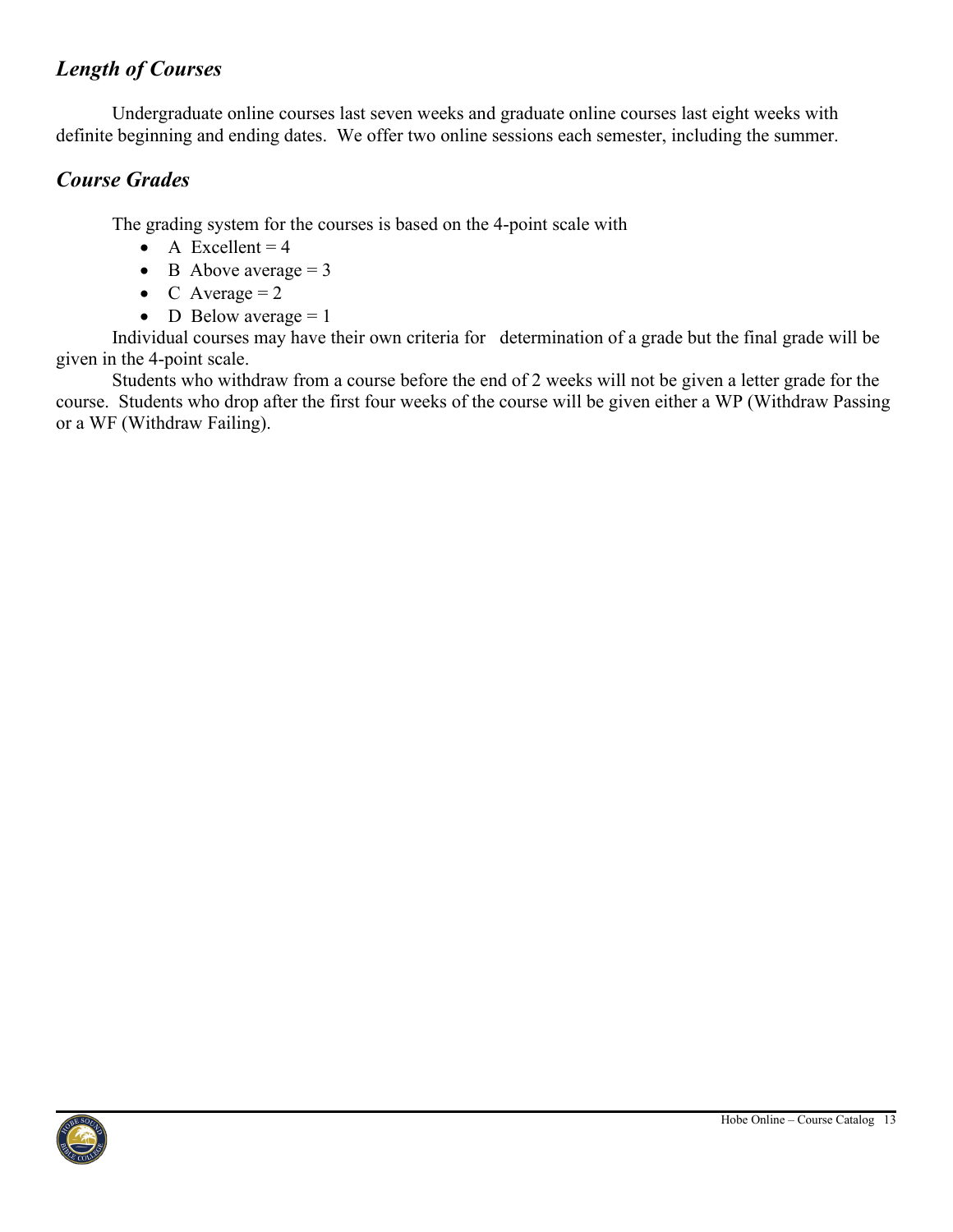# <span id="page-13-0"></span>**Programs of Study**

# <span id="page-13-1"></span>*Bachelor of Arts Degrees*

### *General Christian Studies*

<span id="page-13-2"></span>The General Christian Studies degree provides the student with the equivalent of a 4-year degree with a major in Bible. Besides a broad survey of general education courses, the student will also select a minor which will focus on the particular area of ministry suitable for the student.

### **Objectives of the Bachelor of Arts in General Christian Studies**

- 1. To enable students to understand essential Christian theology and basic systems of doctrine.
- 2. To provide a basic knowledge of general education with a Christian worldview that can be used in all areas of life.
- 3. To provide students with a solid Biblical foundation for Christian living.
- 4. To prepare students to effectively serve in their chosen field of ministry.

### **Total hours 120 hours**

| <b>Bible</b>                               |                                         | 30 hours                |
|--------------------------------------------|-----------------------------------------|-------------------------|
| <b>BI</b> 1110                             | Old Testament Survey                    | 3                       |
| <b>BI</b> 1130                             | New Testament Survey                    |                         |
| <b>BI</b> 2330                             | Pentateuch                              |                         |
| <b>BI</b> 2220                             | Gospels                                 |                         |
| <b>BI2120</b>                              | Acts                                    |                         |
| <b>BI</b> 4120                             | Romans                                  |                         |
| <b>TH 2210</b>                             | Theology of Holiness                    | $3333$<br>$333$<br>$33$ |
| <b>TH 1110</b>                             | Foundations of Faith                    |                         |
|                                            | <b>Bible Electives</b>                  | 6                       |
| <b>General Education</b>                   |                                         | <b>45 hours</b>         |
| <b>ENC 1101</b>                            | <b>English Composition</b>              | 3                       |
| <b>ENC 1134</b>                            | <b>Rhetoric and Research</b>            |                         |
| <b>EUH 100*</b>                            | History of Western Civilization I or II |                         |
| <b>MHS 2055</b>                            | Lifespan Development                    |                         |
| <b>PHI 2710</b>                            | Philosophical Studies                   |                         |
| <b>PSY 2015</b>                            | General Psychology                      |                         |
| <b>SPC 1320</b>                            | Public Speaking                         |                         |
|                                            | Fine Arts: (Music, Art, etc.)           |                         |
|                                            | <b>Social Studies Elective</b>          |                         |
|                                            | Literature Elective                     |                         |
|                                            | Math Elective                           |                         |
|                                            | <b>Science Elective</b>                 |                         |
|                                            | Evangelism                              |                         |
|                                            | Electives                               | 6                       |
| <b>Selected Minor</b><br>See choices below |                                         | 18 hours                |
|                                            |                                         |                         |
| <b>General Electives</b>                   |                                         | 27 hours                |

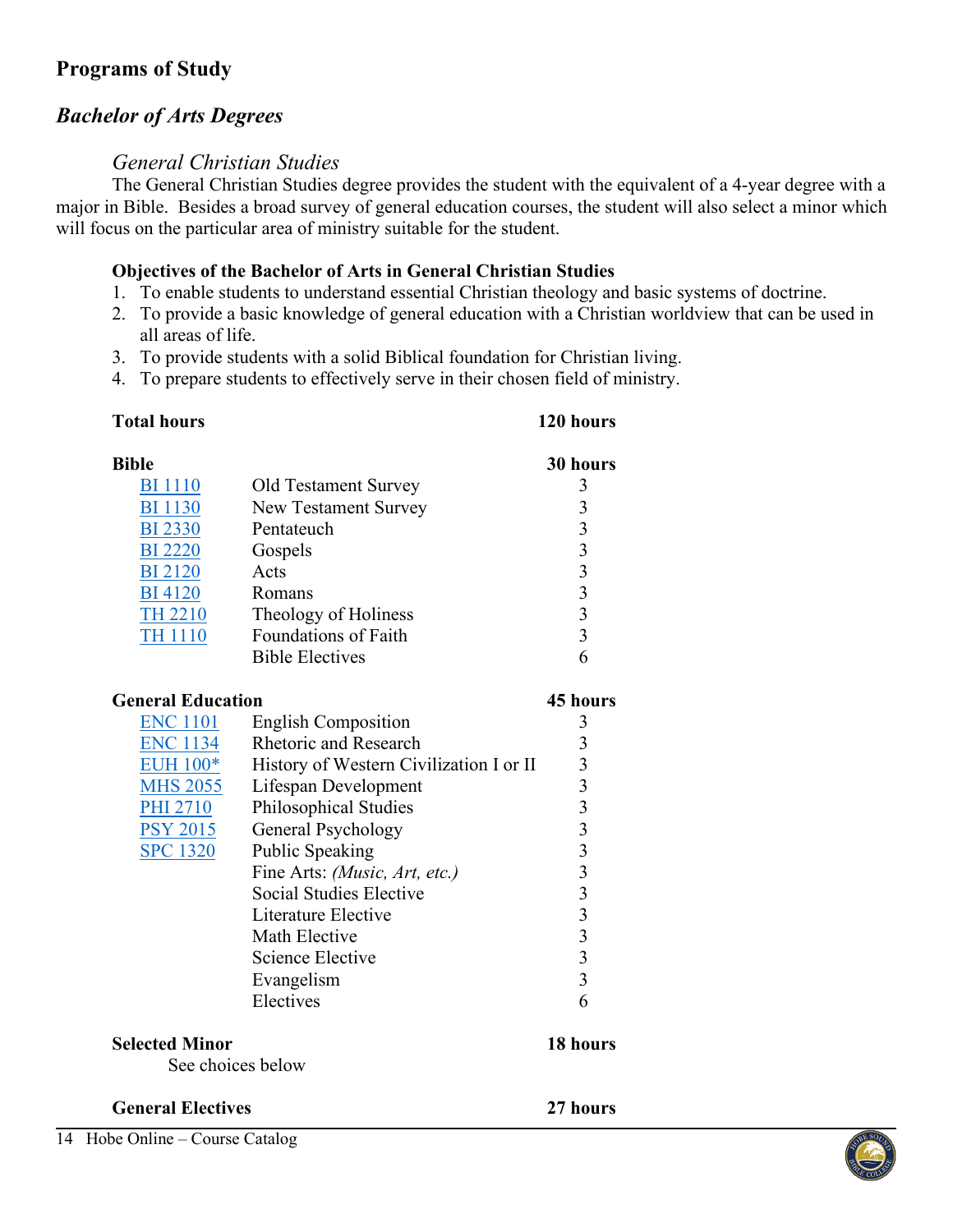### **Christian Service (7 Semesters of Field Education)**

### **Options for the Minor Component for the General Christian Studies Degree**

The General Christian Studies Degree has a major emphasis in Bible and is the selection of a minor emphasis which the student feels will be directly applicable to his/her own area of calling. With this need in mind, several minors have been offered. The student may select from Pastoral Ministries, Christian Counseling, Missions, Christian Education, Ministerial Studies, Biblical Literature, and other choices.

### *Pastoral Ministries*

This selection includes such courses as Homiletics, Hermeneutics, Pastoral Ministries, Pastoral Counseling, Church Growth, and one other appropriate elective.

The objectives for this minor are

- 1. To acquaint the student with the various areas of need that he might encounter in fulfilling his role as leader of his congregation.
- 2. To enable a student to analyze a passage of Scripture from an exegetical viewpoint and organize the truth so it may be presented in a sermon with clarity of thought.
- 3. To acquaint the student with the role of evangelism so that he may be able to do the work of an evangelist, present the Gospel to individuals and groups, and develop outreach programs, both national and international, for the local church.
- 4. To help the student demonstrate the basic principles, methods and skills needed for a vibrant, healthy, and prosperous church community.

### *Christian Counseling*

This selection includes such courses as Marriage Counseling, Family Counseling, Lifespan Development, Crisis Counseling, and two other appropriate electives.

The objectives for this minor are

- 1. To acquaint the student with basic counseling techniques that will assist him or her in nurturing emotional well-being in the lives of their parishioners or counselees.
- 2. To prepare the student for handling losses and in-crises situations in the lives of his people.
- 3. To assist the student in developing his/her ability to integrate the core concepts of psychology and counseling with the basic teachings of the Bible.

### *Intercultural Studies*

This selection includes such courses as Introduction to Missions, Principles of Missions, Church Growth, Cross-Cultural Communications, World Religions; and one other appropriate elective.

The objectives of this minor are

- 1. To acquaint the student with the historical mandate of missions and efforts which have been made in earlier times and with earlier methods.
- 2. To acquaint the student with various kinds of missionary service, methods, and forms of strategy training that are needed to "disciple all nations".
- 3. To provide a right concept of the missionary's role in relation to the national church, the local government, the mission board and the home church.

*Christian Education*

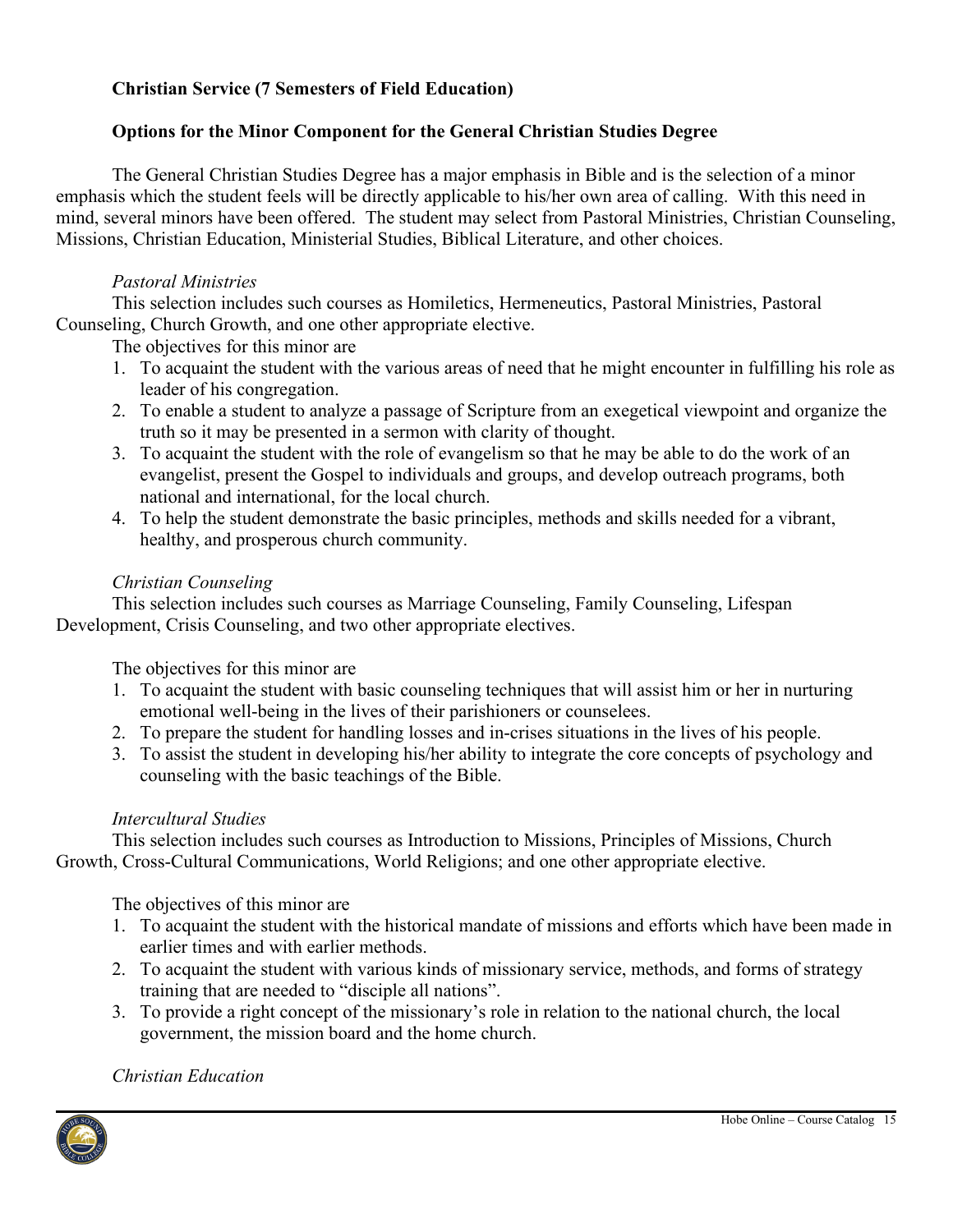This selection includes such courses as Fundamentals of Education I and II; Educational Psychology, Education in the Church, Philosophy of Christian Education, and one other appropriate elective.

The objectives of this minor are

- 1. To provide the student with a Christian philosophy of instruction and purpose both in the classroom and in the church.
- 2. To help the student understand the learning needs of various age groups and the levels of learning to be attempted.
- 3. To acquaint the student with various teaching methods and skills which are effective in the learning process.
- 4. To instill within the student a framework of professional attitudes and motivational techniques which are necessary for performing the role of teacher.

### *Theological Studies*

This selection includes such courses as Hermeneutics, Foundations of Faith; Christian Theology I & II, Apologetics, and one other appropriate elective.

The objectives of this minor are

- 1. To enable the student to analyze a passage of Scripture from an exegetical viewpoint and organize the truth into a sermon with clarity of thought.
- 2. To prepare the student in understanding theological concepts so that he may present apologetic and doctrinal defenses of his faith.
- 3. To equip the student with tools for effective communication of doctrinal material for community ministry through the local church and/or its denominational affiliations.

# *Biblical Literature*

This selection includes such Bible courses as are not included in the Bible core. These courses may include Hermeneutics, Genesis, Old Testament Historical Books, Daniel and Revelation, Major Prophets, Minor Prophets, and History of the Bible.

The objectives of this minor are

- 1. To build on the required Bible core and provide the student with an overview of the entire scope of the books of the Bible.
- 2. To equip the student with a proper means for interpretation and exegetical reading of the Scriptures.
- 3. To acquaint the student with the historical journey of the Scriptures from their original writing to our contemporary society.

**Other:** Minors are also available in Church History, Administration, Christian Business, TESOL, and other areas as more courses become available. Check with the Hobe Online office for particular subject areas.

# *Ministerial Studies*

<span id="page-15-0"></span>A ministerial degree is also available to those who desire a more directed study in the Christian ministries component of their degree. The requirements for this degree are the same as the General Christian Studies except the Christian Studies section includes 39 rather than 15 required credits. These additional courses add more theology and sermon preparation material and are geared toward those seeking a pulpit ministry. The Minor component remains at 18 hours. There is also a six-credit practical application component based on life experience.

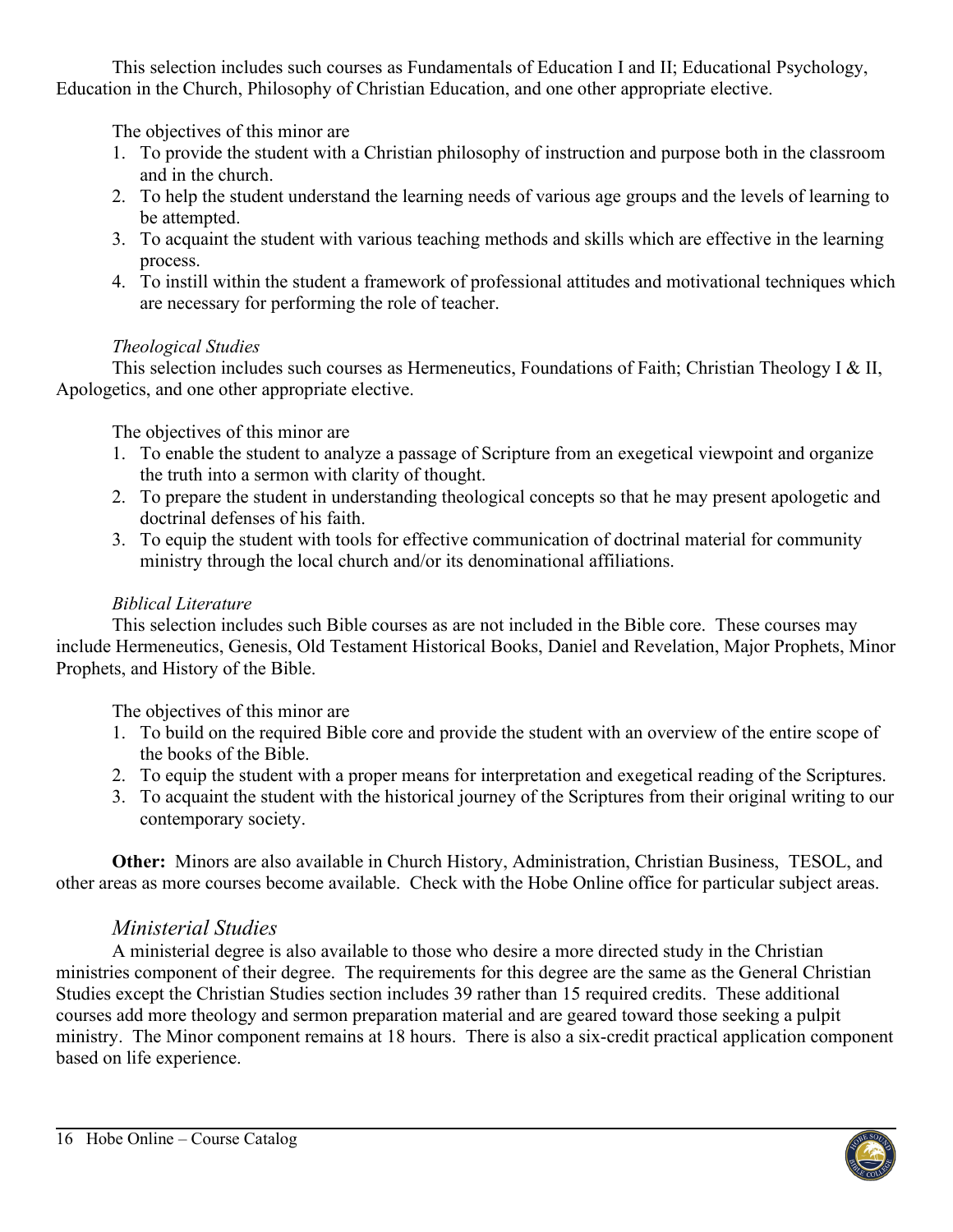### **Objectives of the Ministerial Major**

- 1. The student will demonstrate maturity in Christ through a life controlled and directed by the Holy Spirit.
- 2. The student will gain a working knowledge of the Bible, its persons, places and events, its history, political and social background, and geography.
- 3. The student will gain an understanding and application of the Bible to his personal life so that he may be a man of God qualified for the pastoral office.
- 4. The student will become acquainted with the great doctrines of the Bible, the great systems of doctrine, particularly the Wesleyan-Arminian system, and the field of Biblical theology.
- 5. The student will become acquainted with the philosophy, the religious ideas, and the problems of the contemporary world as the setting of his ministry.
- 6. The student will be able to demonstrate the basic principles, methods and skills for a spiritually effective pastoral ministry.
- 7. The student will be able to analyze a passage of scripture from an exegetical viewpoint and organize the truth homiletically, aptly using illustration, definition and parallel passages to make truth clear.
- 8. The student will be acquainted with the history, theology and methods of evangelism and missions.

### **Total hours 129 hours**

| <b>Bible</b>                 |                                                        | 30 hours                                   |
|------------------------------|--------------------------------------------------------|--------------------------------------------|
| <b>BI</b> 1110               | Old Testament Survey                                   | 3                                          |
| <b>BI</b> 1130               | New Testament Survey                                   |                                            |
| BI 2330                      | Pentateuch                                             |                                            |
| <b>BI</b> 2220               | Gospels (Life of Christ)                               |                                            |
| <b>BI</b> 3120               | Acts                                                   |                                            |
| <b>BI</b> 4120               | Romans                                                 | $3333$<br>$333$                            |
| TH 2210                      | Theology of Holiness                                   |                                            |
| TH 1110                      | Foundations of Faith                                   |                                            |
|                              | <b>Bible Electives</b>                                 | 6                                          |
| <b>General Education</b>     |                                                        | 45 hours                                   |
| <b>ENC 1101</b>              | <b>English Composition</b>                             | 3                                          |
| <b>ENC 1134</b>              | <b>Rhetoric and Research</b>                           |                                            |
| EUH 11*0                     | History of Western Civilization I or II                |                                            |
| <b>MHS 2055</b>              | Lifespan Development                                   | $3333$<br>$333$                            |
| PHI 2710                     | Introduction to Philosophy                             |                                            |
| <b>PSY 2015</b>              | General Psychology                                     |                                            |
| <b>SPC 1320</b>              | Public Speaking                                        |                                            |
|                              | Fine Arts: ( <i>Music</i> , <i>Art</i> , <i>etc.</i> ) |                                            |
|                              | Social Studies Elective                                | $\begin{array}{c} 3 \\ 3 \\ 3 \end{array}$ |
|                              | Literature Elective                                    |                                            |
|                              | Math Elective                                          |                                            |
|                              | <b>Science Elective</b>                                |                                            |
|                              | Evangelism                                             | $\overline{3}$                             |
|                              | Electives                                              | 6                                          |
| <b>Ministerial Education</b> |                                                        | <b>48 hours</b>                            |
| <b>CH 2220</b>               | Modern Church History                                  | 3                                          |
|                              | History of the Holiness Movement                       |                                            |

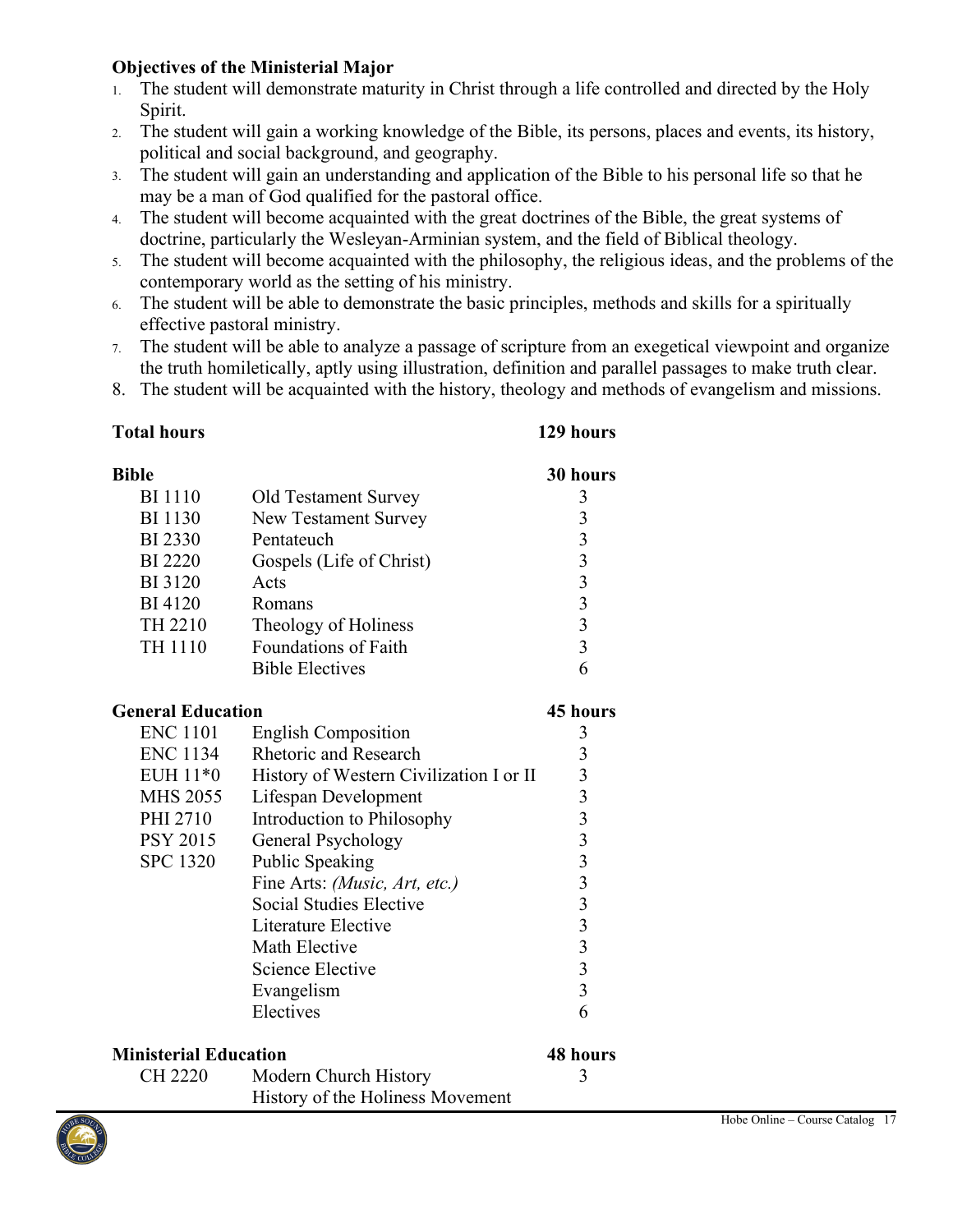### **Optional Minor 18 hours**

See choices above in the General Christian Studies degrees.

| <b>Field Training</b>  | <b>6 Hours</b> |
|------------------------|----------------|
| Ministerial Internship |                |

### *Education*

<span id="page-17-0"></span>An important part of training Christian workers today is training teachers for Christian day schools and for teaching in the program of the local church. Our Education Program provides coursework for students meeting the requirements of our on-campus Educational Program. Education majors will be expected to have completed real classroom experiences in a classroom setting in their own locale before being granted a degree.

*Note: Online education degree programs at Hobe Sound Bible College do not contain a state teacher licensure track. Only on-campus education degree programs contain a Florida State Licensure track.*

Objectives of the Education Major

- 1. The student will demonstrate a life of maturity in their spiritual, intellectual, and social growth by being sensitive and responsive to the leadership of the Holy Spirit.
- 2. The student will be able to explain the Biblical and philosophical basis for Christian education.
- 3. The student will portray a true Christian worldview while seeking to integrate all truth with the Word of God.
- 4. The student will acquire teaching skills through methods courses, practicum experiences, and student teaching.
- 5. The student will possess a framework of professional attitudes, skills, knowledge, and understanding necessary to serve in the ministry of Christian teaching.
- 6. The student will apply teaching methods with respect to grade level (age) characteristics within a Christian school atmosphere.

### <span id="page-17-1"></span>*Elementary Education*

# **Total hours 129 hours Bible 30 hours** BI 1110 Old Testament Survey 3 BI 1130 New Testament Survey 3 BI 2330 Pentateuch 3 BI 2220 Gospels (Life of Christ) 3 BI 3120 Acts 3

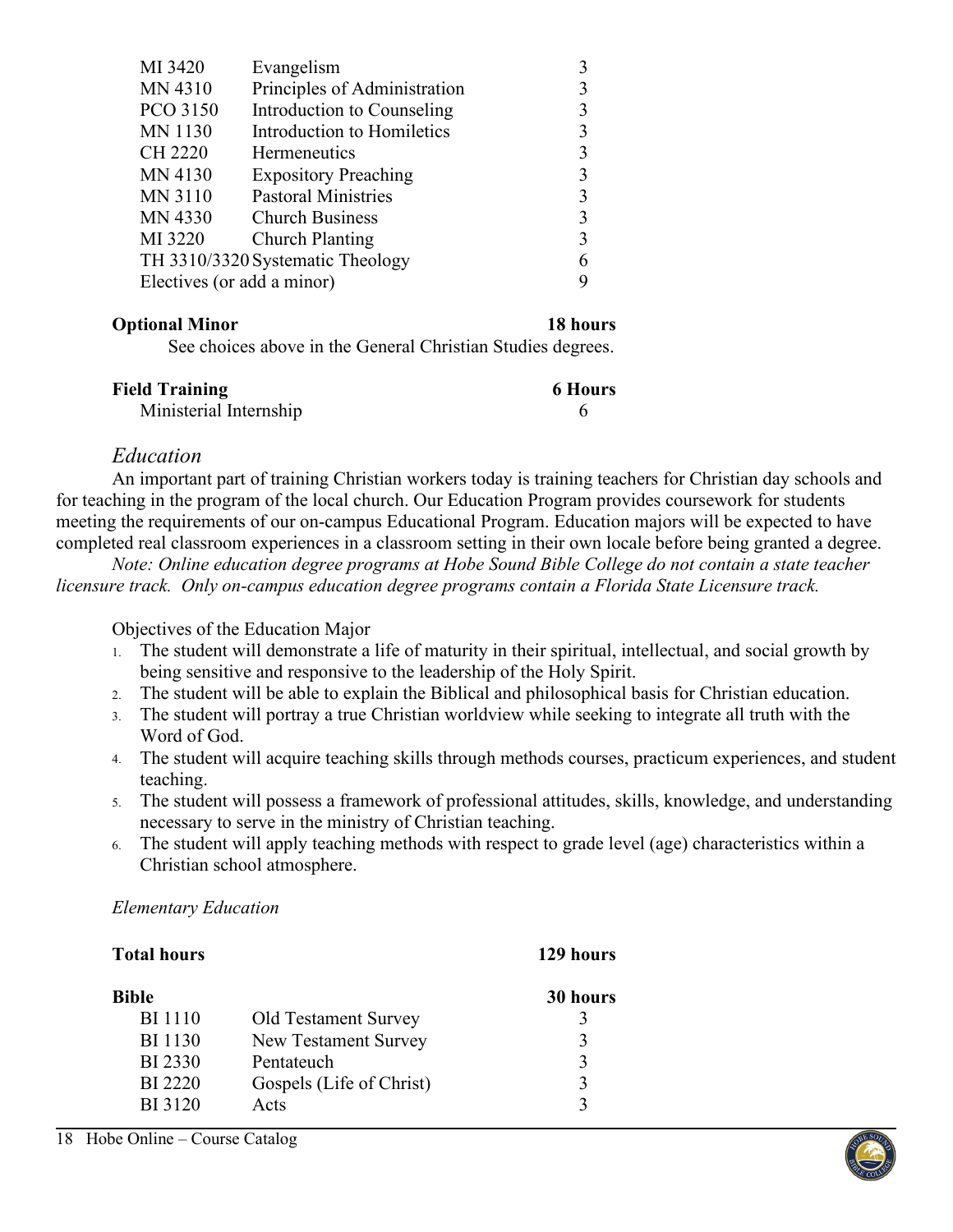| Romans                                  | 3        |
|-----------------------------------------|----------|
| Theology of Holiness                    | 3        |
| Foundations of Faith                    | 3        |
| <b>Bible Electives</b>                  | 6        |
|                                         |          |
| <b>General Education</b>                | 45 hours |
| <b>English Composition</b>              | 3        |
| <b>Rhetoric and Research</b>            | 3        |
| History of Western Civilization I or II | 3        |
| Lifespan Development                    | 3        |
| Introduction to Philosophy              | 3        |
| General Psychology                      | 3        |
| Public Speaking                         | 3        |
| Fine Arts: (Music, Art, etc.)           |          |
|                                         |          |

|                               | Social Studies Elective          |          |
|-------------------------------|----------------------------------|----------|
|                               | Literature Elective              | 3        |
|                               | Math Elective                    | 3        |
|                               | Science Elective                 | 3        |
|                               | Evangelism                       | 3        |
|                               | Electives                        | 6        |
| <b>Professional Education</b> |                                  | 27 hours |
| ED 2110                       | Foundations of Education         |          |
| EDG 2323                      | <b>Fundamentals of Education</b> | 3        |
| <b>EDE 4269</b>               | Materials and Methods            |          |
| ED 3610                       | <b>Teaching Bible</b>            |          |
|                               |                                  |          |

| $ED_{3010}$     | Teaching Bible                     |   |
|-----------------|------------------------------------|---|
| ED 3630         | <b>Audio Visuals</b>               | 3 |
| <b>EDP 4005</b> | <b>Educational Psychology</b>      | 3 |
| CD 2113         | Intro to Special Education         | 3 |
| ED 4610         | <b>Supervised Student Teaching</b> | 6 |

### **Elementary Education 27 hours**

| <b>EDE 3306</b> | Teaching Language Arts in Elem. Sch.   | 3 |
|-----------------|----------------------------------------|---|
| ED 4410         | Teaching Science in Elem. Sch.         |   |
| ED 3210         | Teaching Health and Physical Education | 3 |
| ED 3220         | Teaching Music in Elem. Sch.           |   |
| ED 3320         | Teaching Arithmetic in Elem. Sch.      | 3 |
| <b>EDE 3307</b> | <b>Teaching Reading</b>                | 3 |
| ED 4224         | Teaching Arts & Crafts in Elem. Sch.   | 3 |
| ED 4430         | Teaching Social Studies in Elem. Sch.  | 3 |
| ED 3720         | Children's Literature                  |   |
|                 |                                        |   |

# **Non-Credit Practical Experience**

| Classroom Observation I, II | N <sub>C</sub> |
|-----------------------------|----------------|
| Assistant Teacher I, II     | N <sub>C</sub> |

### **Selected Minor (Optional) 18 hours**

(See choices above or check with the Hobe Online office)

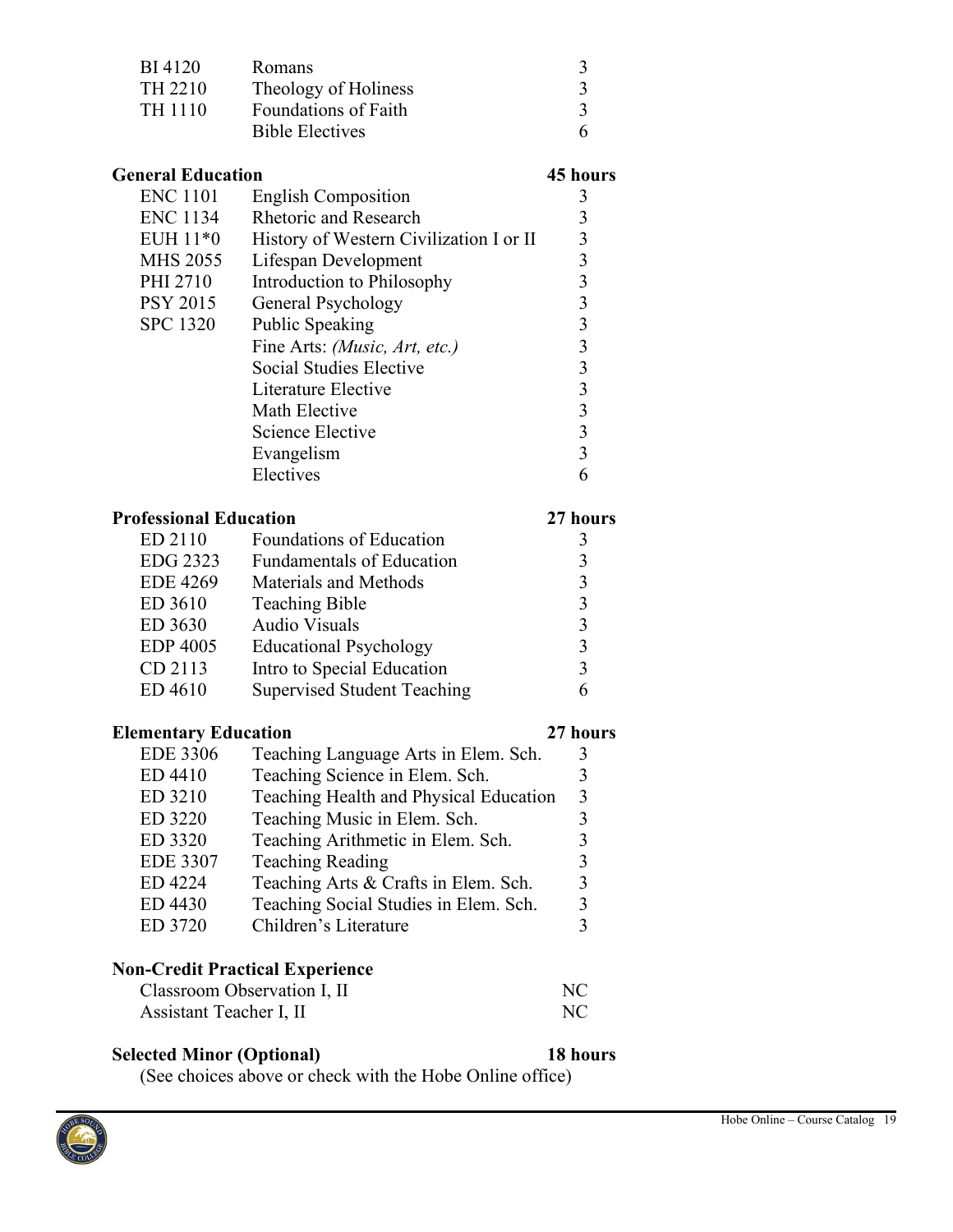### **Christian Service (7 Semesters of Field Education)**

### <span id="page-19-0"></span>*Secondary Education*

### **Total hours 129 hours**

| Bible          |                             | 30 hours |
|----------------|-----------------------------|----------|
| <b>BI</b> 1110 | <b>Old Testament Survey</b> |          |
| <b>BI</b> 1130 | New Testament Survey        | 3        |
| <b>BI</b> 2330 | Pentateuch                  | 3        |
| <b>BI</b> 2220 | Gospels (Life of Christ)    | 3        |
| <b>BI</b> 3120 | Acts                        | 3        |
| <b>BI</b> 4120 | Romans                      | 3        |
| TH 2210        | Theology of Holiness        | 3        |
| TH 1110        | Foundations of Faith        | 3        |
|                | <b>Bible Electives</b>      |          |

### **General Education 45 hours**

| <b>ENC 1101</b> | <b>English Composition</b>                             |   |
|-----------------|--------------------------------------------------------|---|
| ENC 1134        | <b>Rhetoric and Research</b>                           | 3 |
| EUH 11*0        | History of Western Civilization I or II                | 3 |
| MHS 2055        | Lifespan Development                                   | 3 |
| PHI 2710        | Introduction to Philosophy                             | 3 |
| PSY 2015        | General Psychology                                     | 3 |
| <b>SPC 1320</b> | Public Speaking                                        | 3 |
|                 | Fine Arts: ( <i>Music</i> , <i>Art</i> , <i>etc.</i> ) | 3 |
|                 | Social Studies Elective                                | 3 |
|                 | Literature Elective                                    | 3 |
|                 | Math Elective                                          | 3 |
|                 | Science Elective                                       | 3 |
|                 | Evangelism                                             | 3 |
|                 | Electives                                              |   |

| <b>Professional Education</b> |                                    | 27 hours |
|-------------------------------|------------------------------------|----------|
| ED 2110                       | Foundations of Education           | 3        |
| EDG 2323                      | <b>Fundamentals of Education</b>   | 3        |
| <b>EDE 4269</b>               | Materials and Methods              | 3        |
| ED 3610                       | <b>Teaching Bible</b>              | 3        |
| <b>EDP 4005</b>               | <b>Educational Psychology</b>      | 3        |
| $ED 45**$                     | Teaching in Sec. Sch.              | 3        |
| CD 2113                       | Intro to Special Education         | 3        |
| ED 4610                       | <b>Supervised Student Teaching</b> |          |

### **Subject Area**

**English** (Students earning an English Major can expect to take American Literature, English Literature, World Literature, Journalism, Creative Writing, and three electives)

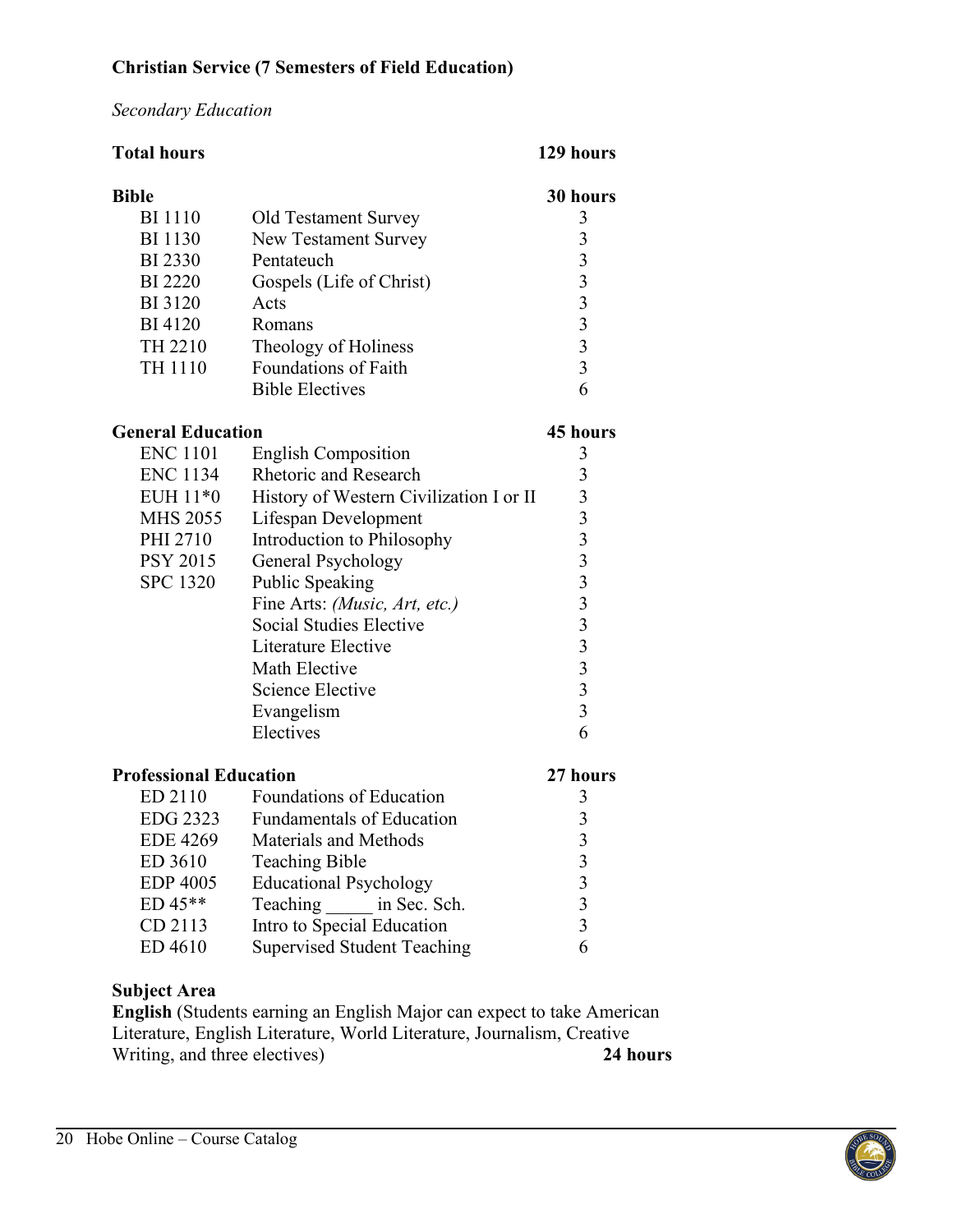**Social Studies** (Students earning a Social Studies Major can expect to take American History I and II, 2 European History, Basic Economics and three electives) **24 hours**

**Biological Science** (Students earning a Biological Science Major can expect to take Microbiology, Zoology, Botany, Animal Behavior, Environmental Science, and three electives) **24 hours**

**Physical Science** (Students earning a Physical Science Major can expect to take Chemistry I and II, Physics, Astronomy, Geology, and three electives) **24 hours**

### **Non-Credit Practical Experience**

| Classroom Observation I, II | NC |
|-----------------------------|----|
| Assistant Teacher I, II     | NC |

### **Christian Service (7 Semesters of Field Education)**

# <span id="page-20-0"></span>*Counseling*

| <b>Total hours</b>       |                                         | 129 hours       |
|--------------------------|-----------------------------------------|-----------------|
| <b>Bible</b>             |                                         | 30 hours        |
| <b>BI</b> 1110           | Old Testament Survey                    | 3               |
| <b>BI</b> 1130           | New Testament Survey                    | 3               |
| <b>BI</b> 2330           | Pentateuch                              |                 |
| <b>BI</b> 2220           | Gospels (Life of Christ)                | $3333$<br>$333$ |
| <b>BI</b> 3120           | Acts                                    |                 |
| <b>BI</b> 4120           | Romans                                  |                 |
| TH 2210                  | Theology of Holiness                    |                 |
| TH 1110                  | <b>Foundations of Faith</b>             |                 |
|                          | <b>Bible Electives</b>                  | 6               |
| <b>General Education</b> |                                         | 45 hours        |
| <b>ENC 1101</b>          | <b>English Composition</b>              | 3               |
| ENC 1134                 | <b>Rhetoric and Research</b>            | 3               |
| EUH 11*0                 | History of Western Civilization I or II |                 |
| <b>MHS 2055</b>          | Lifespan Development                    |                 |
| PHI 2710                 | Introduction to Philosophy              |                 |
| <b>PSY 2015</b>          | General Psychology                      |                 |
| <b>SPC 1320</b>          | <b>Public Speaking</b>                  |                 |
|                          | Fine Arts: (Music, Art, etc.)           |                 |
|                          | Social Studies Elective                 |                 |
|                          | Literature Elective                     |                 |
|                          | Math Elective                           |                 |
|                          | <b>Science Elective</b>                 | 3333333333      |
|                          | Evangelism                              |                 |
|                          | Electives                               | 6               |

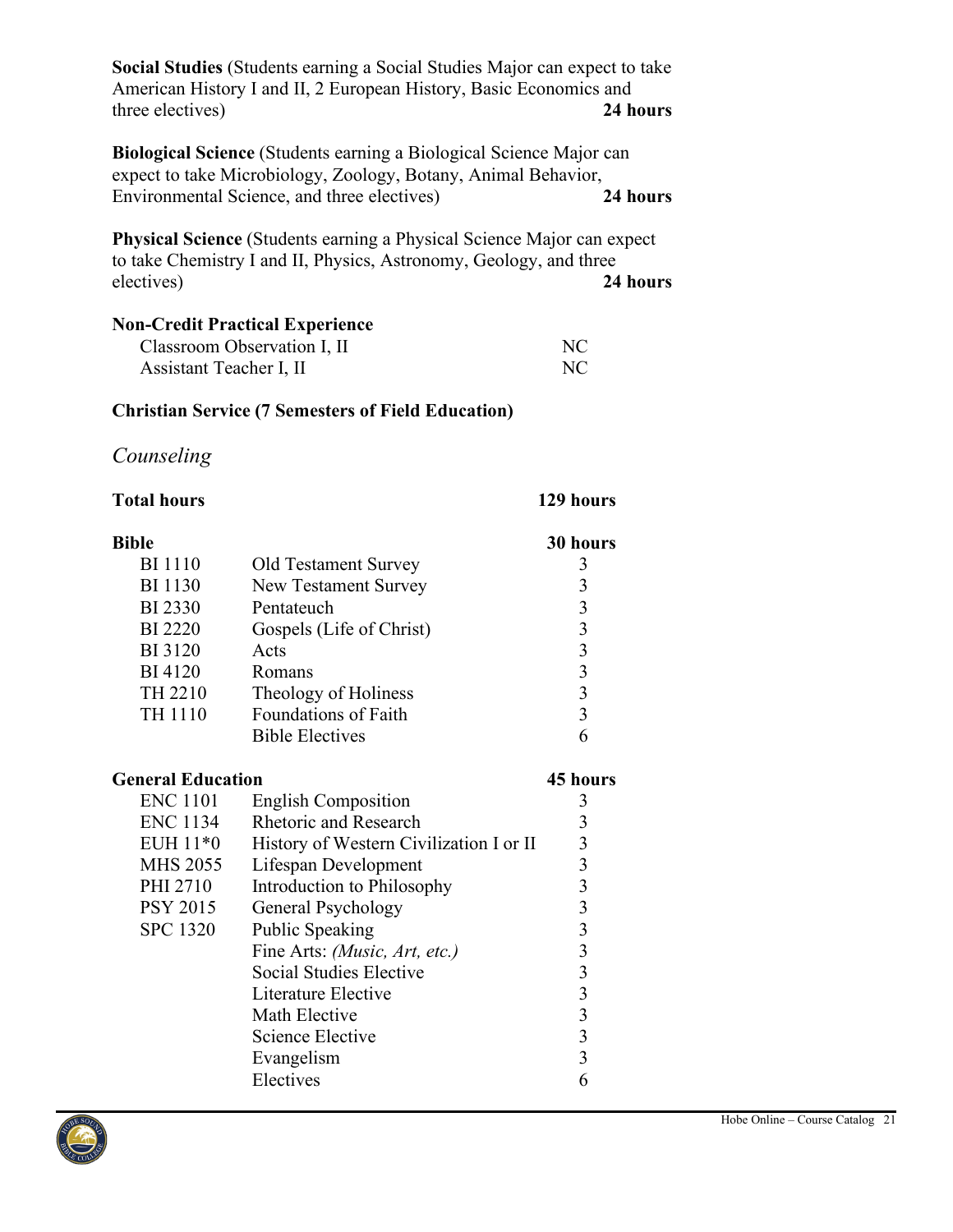| <b>Counseling Major</b> |                               | 36 hours |
|-------------------------|-------------------------------|----------|
| PCO 3005                | Introduction to Counseling    |          |
| <b>HMS 3442</b>         | Marriage Counseling           | 3        |
| <b>MHS 4460</b>         | Crisis Intervention           | 3        |
| <b>MHS 3439</b>         | <b>Family Therapy</b>         | 3        |
| <b>MHS 3501</b>         | Intro to Group Counseling     | 3        |
| <b>MHS 4453</b>         | Intervention in Addictions    | 3        |
| <b>CLP 2141</b>         | Abnormal Psychology           | 3        |
| <b>MHS 4472</b>         | Human Sexuality in Counseling | 3        |
| <b>MHS 3207</b>         | Assessment in Counseling      | 3        |
| CN 3310                 | Issues in Counseling          | 3        |
|                         | Internship                    |          |

### **Selected Minor 18 hours**

(See choices above or check with the Hobe Online office)

### **Christian Service (7 Semesters of Field Education)**

### <span id="page-21-0"></span>*Intercultural Studies*

| <b>Total hours</b>       |                                         | 129 hours       |
|--------------------------|-----------------------------------------|-----------------|
| <b>Bible</b>             |                                         | 30 hours        |
| <b>BI</b> 1110           | <b>Old Testament Survey</b>             | 3               |
| <b>BI</b> 1130           | New Testament Survey                    | 3               |
| <b>BI</b> 2330           | Pentateuch                              |                 |
| <b>BI</b> 2220           | Gospels (Life of Christ)                | $3333$<br>$333$ |
| <b>BI</b> 3120           | Acts                                    |                 |
| <b>BI</b> 4120           | Romans                                  |                 |
| TH 2210                  | Theology of Holiness                    |                 |
| TH 1110                  | Foundations of Faith                    |                 |
|                          | <b>Bible Electives</b>                  | 6               |
| <b>General Education</b> |                                         | 45 hours        |
| <b>ENC 1101</b>          | <b>English Composition</b>              | 3               |
| <b>ENC 1134</b>          | <b>Rhetoric and Research</b>            |                 |
| EUH 11*0                 | History of Western Civilization I or II |                 |
| <b>MHS 2055</b>          | Lifespan Development                    |                 |
| PHI 2710                 | Introduction to Philosophy              |                 |
| <b>PSY 2015</b>          | General Psychology                      |                 |
| <b>SPC 1320</b>          | Public Speaking                         |                 |
|                          | Fine Arts: (Music, Art, etc.)           |                 |
|                          | Social Studies Elective                 |                 |
|                          | Literature Elective                     |                 |
|                          | Math Elective                           |                 |
|                          | <b>Science Elective</b>                 |                 |
|                          | Evangelism                              |                 |
|                          | Electives                               | 6               |

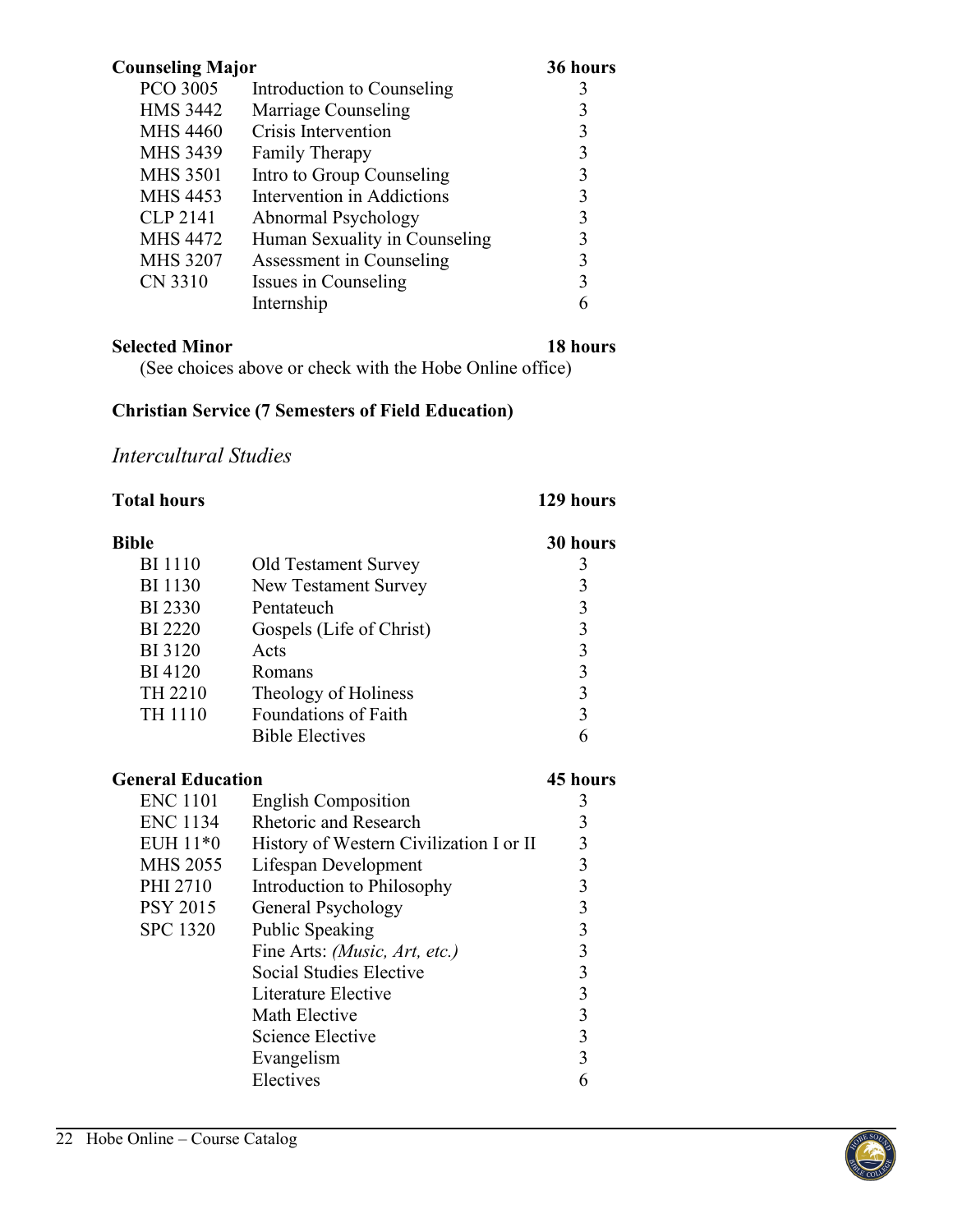| <b>Intercultural Major</b> |                                            | 36 hours |
|----------------------------|--------------------------------------------|----------|
| MI 1110                    | Introduction to Missions                   | 3        |
| MI 2120                    | <b>History of Missions</b>                 | 3        |
| MI 3210                    | Principles of Missions                     | 3        |
| MI 3220                    | Church Planting and Growth                 | 3        |
| MI 3310                    | <b>Cross-Cultural Communications</b>       | 3        |
| MI 3420                    | Perspectives on World Evangelism           | 3        |
| MI 4220                    | World Religious Systems                    | 3        |
| MN 4310                    | Principles of Administration               | 3        |
|                            | Electives (World Geography, TESOL, etc.) 9 |          |
| MI 4510                    | Internship                                 |          |
|                            |                                            |          |

### **Selected Minor 18 hours**

(See choices above or check with the Hobe Online office)

### **Christian Service (7 Semesters of Field Education)**

# <span id="page-22-0"></span>*TESOL Education*

| <b>Total hours</b>       |                                         | 129 hours               |
|--------------------------|-----------------------------------------|-------------------------|
| Bible                    |                                         | 30 hours                |
| <b>BI</b> 1110           | <b>Old Testament Survey</b>             | $\mathfrak{Z}$          |
| <b>BI</b> 1130           | <b>New Testament Survey</b>             |                         |
| <b>BI</b> 2330           | Pentateuch                              |                         |
| <b>BI</b> 2220           | Gospels (Life of Christ)                | $3333$<br>$333$<br>$33$ |
| <b>BI</b> 3120           | Acts                                    |                         |
| <b>BI</b> 4120           | Romans                                  |                         |
| TH 2210                  | Theology of Holiness                    |                         |
| TH 1110                  | <b>Foundations of Faith</b>             |                         |
|                          | <b>Bible Electives</b>                  | 6                       |
| <b>General Education</b> |                                         | 45 hours                |
| <b>ENC 1101</b>          | <b>English Composition</b>              | 3                       |
| <b>ENC 1134</b>          | Rhetoric and Research                   |                         |
| EUH 11*0                 | History of Western Civilization I or II |                         |
| <b>MHS 2055</b>          | Lifespan Development                    |                         |
| PHI 2710                 | Introduction to Philosophy              |                         |
| <b>PSY 2015</b>          | General Psychology                      |                         |
| <b>SPC 1320</b>          | Public Speaking                         |                         |
|                          | Fine Arts: (Music, Art, etc.)           |                         |
|                          | Social Studies Elective                 |                         |
|                          | Literature Elective                     |                         |
|                          | Math Elective                           |                         |
|                          | <b>Science Elective</b>                 |                         |
|                          | Evangelism                              |                         |
|                          | Electives                               | 6                       |

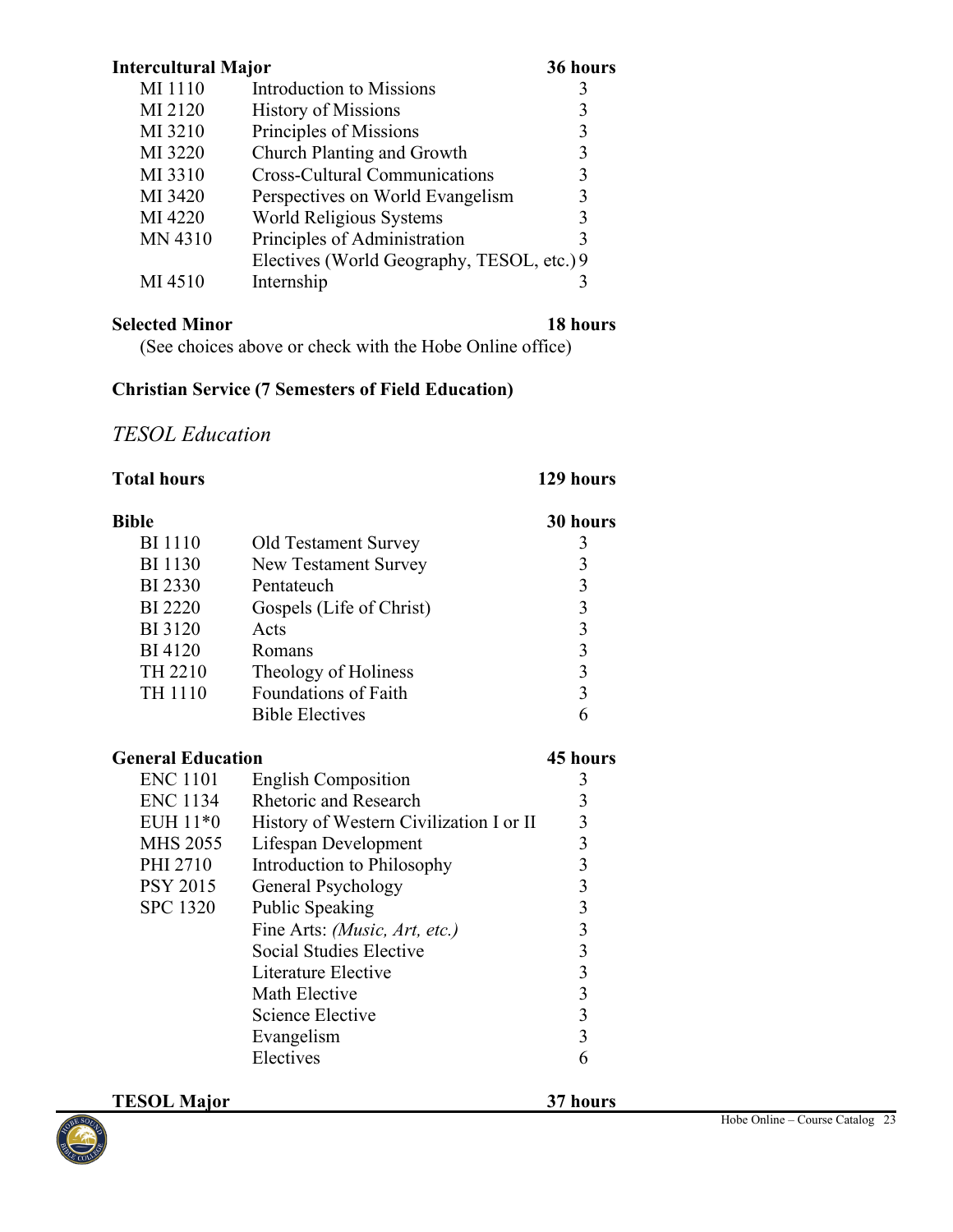| <b>TSL 2080</b> | Theory in TESOL                           |             |
|-----------------|-------------------------------------------|-------------|
| <b>TSL 2340</b> | Methodology in TESOL                      |             |
| <b>TSL 3330</b> | Descriptive Linguistics                   |             |
| <b>TSL 3340</b> | <b>English Grammar for TESOL</b>          | 3           |
| <b>TSL 4210</b> | Curriculum and Assessment in TESOL        | $\mathbf 3$ |
| <b>ENG 4064</b> | Advanced Grammar and Composition          | 3           |
|                 | Foreign Language                          |             |
|                 | Electives (World Literature I & II, etc.) | 9           |
| <b>TSL 4430</b> | Practicum                                 |             |

### **Selected Minor 18 hours**

(See choices above or check with the Hobe Online office)

### **Christian Service (7 Semesters of Field Education)**

# <span id="page-23-0"></span>*Earning a Second Bachelor of Arts Degree*

Hobe Sound Bible College recognizes that some individuals may feel God's call later in life. Some of these individuals may have already pursued studies in a different subject area.

Those students who already have a BA degree can obtain a second BA degree by completing the Bible requirements (30 hours) along with the Christian Studies (15 hours) and the Minor components needed (18 hours) of the General Christian Studies degree listed in this catalog.

In the event that the student may already have taken several of the required courses, a total of 30 hours would need to be completed at Hobe Sound Bible College in order to receive a second BA degree.

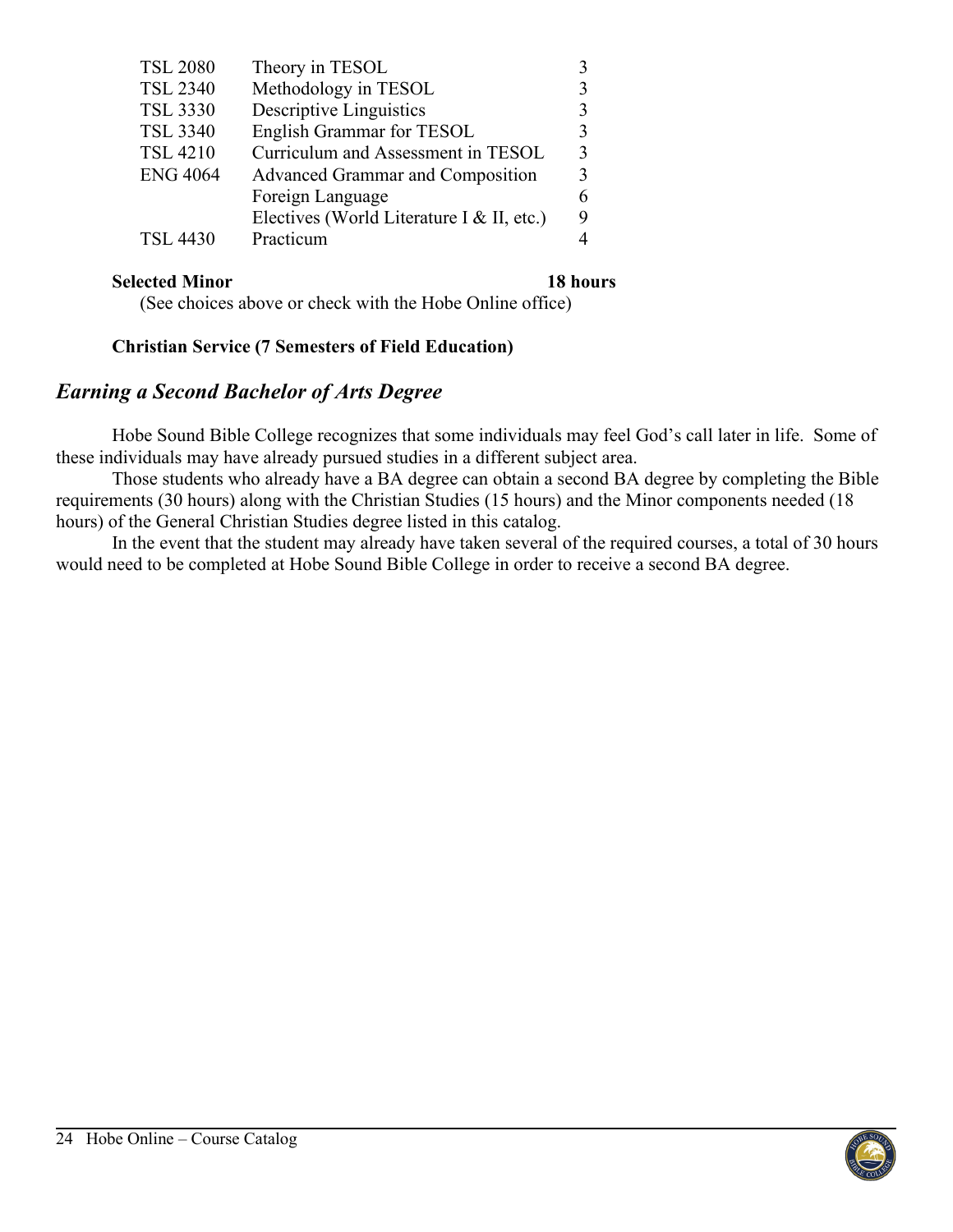# <span id="page-24-0"></span>*Associate of Arts Degrees*

The Associate of Arts program is offered for those who wish to get a solid Biblical foundation but do not wish to obtain a baccalaureate degree.

### <span id="page-24-1"></span>*Bible*

### **Total hours 66 hours**

The objectives for this program are

- 1. To prepare the student in the study of, and the sharing of, the Word of God;
- 2. To provide the student with a working foundation in Biblical literature:
- 3. To provide the student with a basic survey of general education courses which give a practical foundation for applying Biblical truth.

<span id="page-24-2"></span>*Bible* 

| <b>Total hours</b>                 |                                         | 66 hours                |
|------------------------------------|-----------------------------------------|-------------------------|
| <b>Bible and Christian Studies</b> |                                         | 30 hours                |
| <b>BI</b> 1110                     | Old Testament Survey                    | 3                       |
| <b>BI</b> 1130                     | New Testament Survey                    | $\overline{3}$          |
| <b>BI</b> 2330                     | Pentateuch                              | $\overline{\mathbf{3}}$ |
| <b>BI</b> 2220                     | Gospels (Life of Christ)                | $\overline{\mathbf{3}}$ |
| <b>BI</b> 3120                     | Acts                                    | $\overline{\mathbf{3}}$ |
| <b>BI</b> 4120                     | Romans                                  | $\overline{\mathbf{3}}$ |
| TH 2210                            | Theology of Holiness                    | $\overline{\mathbf{3}}$ |
| TH 1110                            | Foundations of Faith                    | $\overline{3}$          |
|                                    | <b>Bible Electives</b>                  | 6                       |
| <b>General Education</b>           |                                         | 36 hours                |
| <b>ENC 1101</b>                    | <b>English Composition</b>              | 3                       |
| ENC 1134                           | <b>Rhetoric and Research</b>            | $\mathfrak{Z}$          |
| EUH 11*0                           | History of Western Civilization I or II | $\overline{\mathbf{3}}$ |
| PHI 2710                           | Introduction to Philosophy              | $\overline{3}$          |
| <b>PSY 2015</b>                    | General Psychology                      | $\overline{3}$          |
| <b>SPC 1320</b>                    | <b>Public Speaking</b>                  | $\overline{\mathbf{3}}$ |
|                                    | Fine Arts: (Music, Art, etc.)           | $\overline{\mathbf{3}}$ |
|                                    | Social Studies Elective                 | $\overline{\mathbf{3}}$ |
|                                    | Literature Elective                     | $\overline{\mathbf{3}}$ |
|                                    | Math Elective                           | $\overline{3}$          |
|                                    | Science Elective                        | $\overline{\mathbf{3}}$ |
|                                    | Evangelism                              | $\overline{3}$          |

### **Christian Service (3 Semesters of Field Education)**

*Bible with Ministerial Emphasis*

<span id="page-24-3"></span>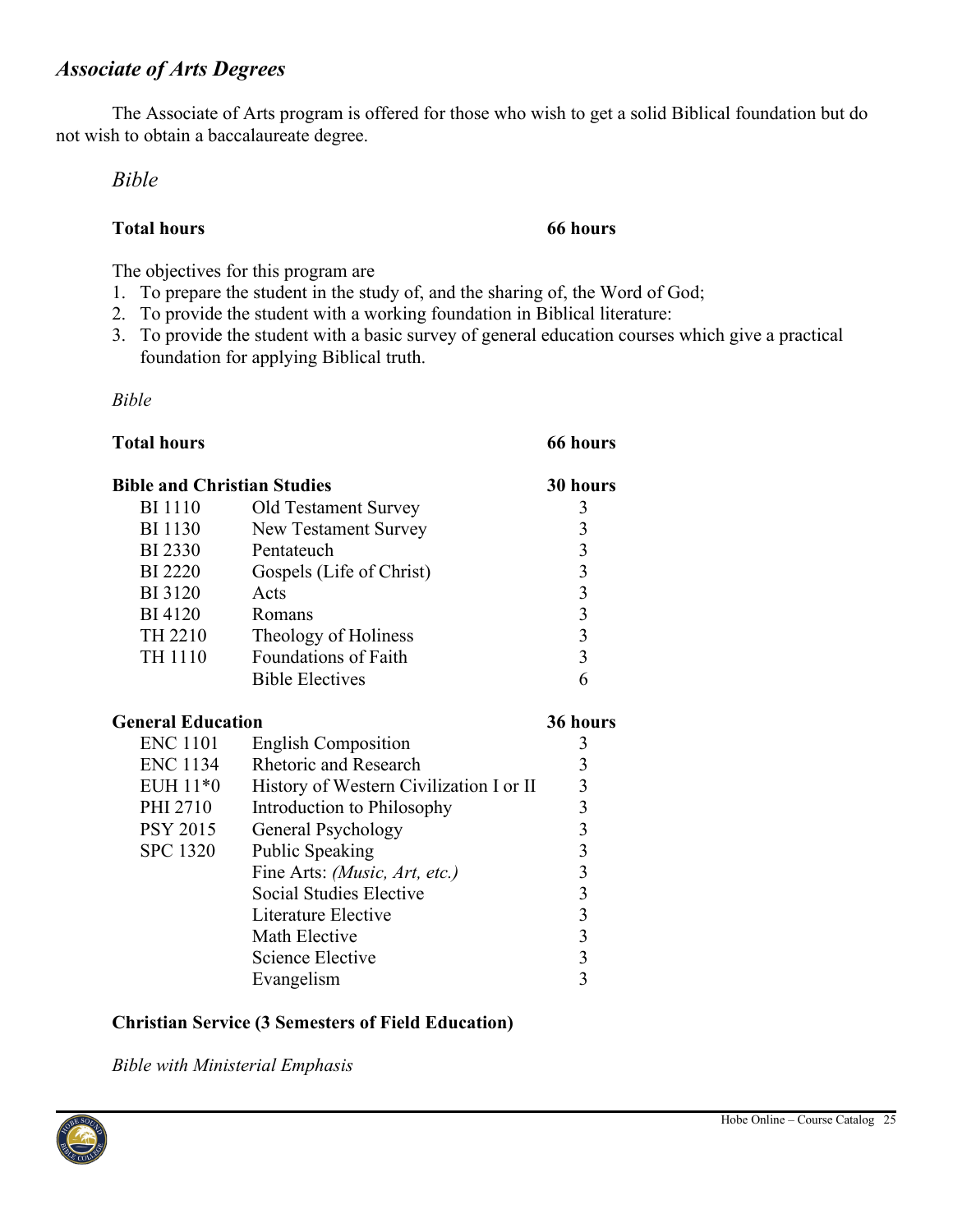The objectives for this program are:

- 1. To prepare the student in the study of, and the sharing of, the Word of God.
- 2. To provide the student with interpersonal skills to help in ministry situations with people.
- 3. To help the student understand the range of duties and responsibilities for ministers and church leaders.
- 4. To help the student prepare to meet the requirements of denominations expectations for ordination.

| <b>Total hours</b>                 |                                         | 66 hours                                          |
|------------------------------------|-----------------------------------------|---------------------------------------------------|
| <b>Bible and Christian Studies</b> |                                         | 12 hours                                          |
| <b>BI</b> 1110                     | Old Testament Survey                    | 3                                                 |
| <b>BI</b> 1130                     | New Testament Survey                    | $\begin{array}{c} 3 \\ 3 \\ 3 \end{array}$        |
| TH 2210                            | Theology of Holiness I                  |                                                   |
| TH1110                             | <b>Foundations of Faith</b>             |                                                   |
| <b>Church Ministries</b>           |                                         | 18 hours                                          |
| <b>MN 1130</b>                     | Homiletics                              | 3                                                 |
| <b>MN 4120</b>                     | Hermeneutics                            |                                                   |
| <b>MN 3110</b>                     | <b>Pastoral Ministries</b>              | $\begin{array}{c}\n3 \\ 3 \\ 3 \\ 3\n\end{array}$ |
| MN 4330                            | <b>Church Business</b>                  |                                                   |
| MN 4310                            | Principles of Administration            |                                                   |
|                                    | Elective (Pastoral Counseling, etc.)    |                                                   |
|                                    |                                         |                                                   |
| <b>General Education</b>           |                                         | 36 hours                                          |
| <b>ENC 1101</b>                    | <b>English Composition</b>              | $\mathfrak{Z}$                                    |
| <b>ENC 1134</b>                    | <b>Rhetoric and Research</b>            |                                                   |
| EUH 11*0                           | History of Western Civilization I or II |                                                   |
| <b>MHS 2055</b>                    | Lifespan Development                    |                                                   |
| PHI 2710                           | Introduction to Philosophy              |                                                   |
| <b>PSY 2015</b>                    | General Psychology                      |                                                   |
| <b>SPC 1320</b>                    | Public Speaking                         |                                                   |
|                                    | Fine Arts: (Music, Art, etc.)           |                                                   |
|                                    | Social Studies Elective                 |                                                   |
|                                    | Literature Elective                     |                                                   |
|                                    | Math Elective                           |                                                   |
|                                    | <b>Science Elective</b>                 |                                                   |
|                                    | Evangelism<br>Electives                 | 6                                                 |

### **Christian Service (3 Semesters of Field Education)**

### <span id="page-25-0"></span>*Counseling*

The objectives for this program are

- 1. To prepare the student in the study of, and the sharing of, the Word of God.
- 2. To provide the student with interpersonal skills to work with individuals in the area of counseling.
- 3. To provide a basic foundation of counseling knowledge and skills to enable students to enter graduate studies in preparation for a career in the counseling field.

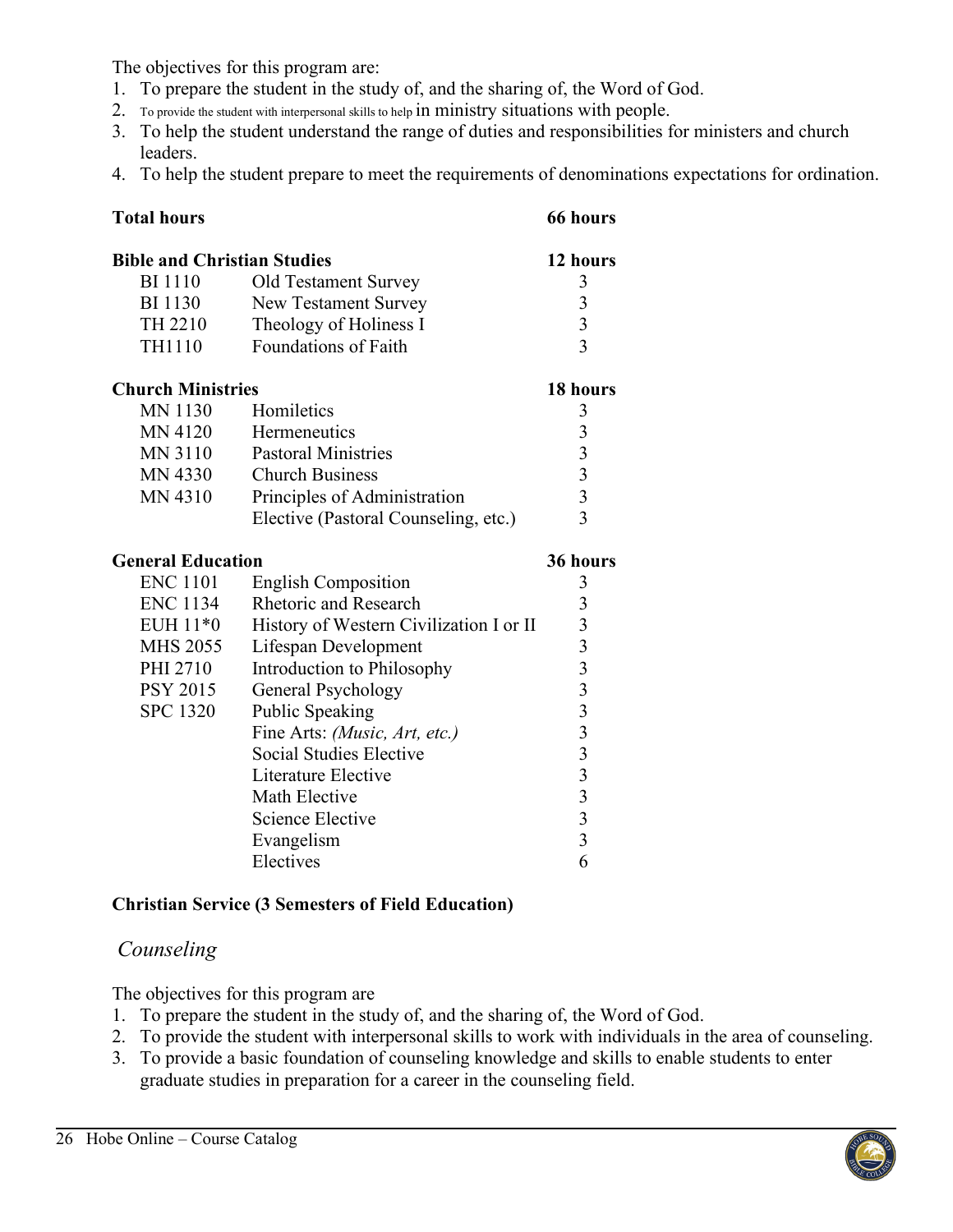| 4. To help the student understand the importance of a Christian concept of self and of leading others to |
|----------------------------------------------------------------------------------------------------------|
| Christ and then nurturing them as disciples in the faith.                                                |

| <b>Bible and Theology</b> |                                             | 12 hours                |
|---------------------------|---------------------------------------------|-------------------------|
| <b>BI</b> 1110            | <b>Old Testament Survey</b>                 | 3                       |
| <b>BI</b> 1130            | New Testament Survey                        | 3                       |
| TH 1110                   | <b>Foundations of Faith</b>                 | $\overline{3}$          |
| TH 2210                   | Theology of Holiness                        | $\overline{3}$          |
| <b>Counseling Studies</b> |                                             | 18 hours                |
| <b>PCO 3005</b>           | Introduction to Counseling                  | 3                       |
| HMS 3442                  | Marriage Counseling                         | 3                       |
| MHS3439                   | <b>Family Counseling</b>                    | $\mathfrak{Z}$          |
|                           | Electives (Addictions, Crisis, Group, etc.) | 9                       |
| <b>General Education</b>  |                                             | 36 hours                |
| <b>ENC 1101</b>           | <b>English Composition</b>                  | 3                       |
| <b>ENC 1134</b>           | <b>Rhetoric and Research</b>                | 3                       |
| EUH 11*0                  | History of Western Civilization I or II     | $\overline{\mathbf{3}}$ |
| <b>MHS 2055</b>           | Lifespan Development                        |                         |
| PHI 2710                  | Introduction to Philosophy                  | $\frac{3}{3}$           |
| PSY 2015                  | General Psychology                          | $\overline{\mathbf{3}}$ |
| <b>SPC 1320</b>           | <b>Public Speaking</b>                      | $\overline{\mathbf{3}}$ |
|                           | Fine Arts: (Music, Art, etc.)               | $\overline{\mathbf{3}}$ |
|                           | Social Studies Elective                     | $\overline{\mathbf{3}}$ |
|                           | Literature Elective                         | $\overline{\mathbf{3}}$ |
|                           | Math Elective                               | $\overline{\mathbf{3}}$ |
|                           | <b>Science Elective</b>                     | $\overline{\mathbf{3}}$ |
|                           | Evangelism                                  | $\overline{3}$          |
|                           | Electives                                   | 6                       |

**Total hours 66 hours**

### **Christian Service (3 Semesters of Field Education)**

### <span id="page-26-0"></span>*Intercultural Studies*

The objectives for this program are:

- 1. To prepare the student in the study of, and the sharing of, the Word of God.
- 2. To provide the student with interpersonal skills to work with individuals of other cultures.
- 3. To give the student tools to equip him for witness and sharing the Christian faith with non-believers.
- 4. To help the student understand the importance of leading others to Christ and then nurturing them as disciples in the faith.

| <b>Total hours</b>        |                      | 66 hours |                                 |
|---------------------------|----------------------|----------|---------------------------------|
| <b>Bible and Theology</b> |                      | 12 hours |                                 |
| <b>BI</b> 1110            | Old Testament Survey |          |                                 |
| <b>BI</b> 1130            | New Testament Survey |          |                                 |
|                           |                      |          | Hobe Online – Course Catalog 27 |

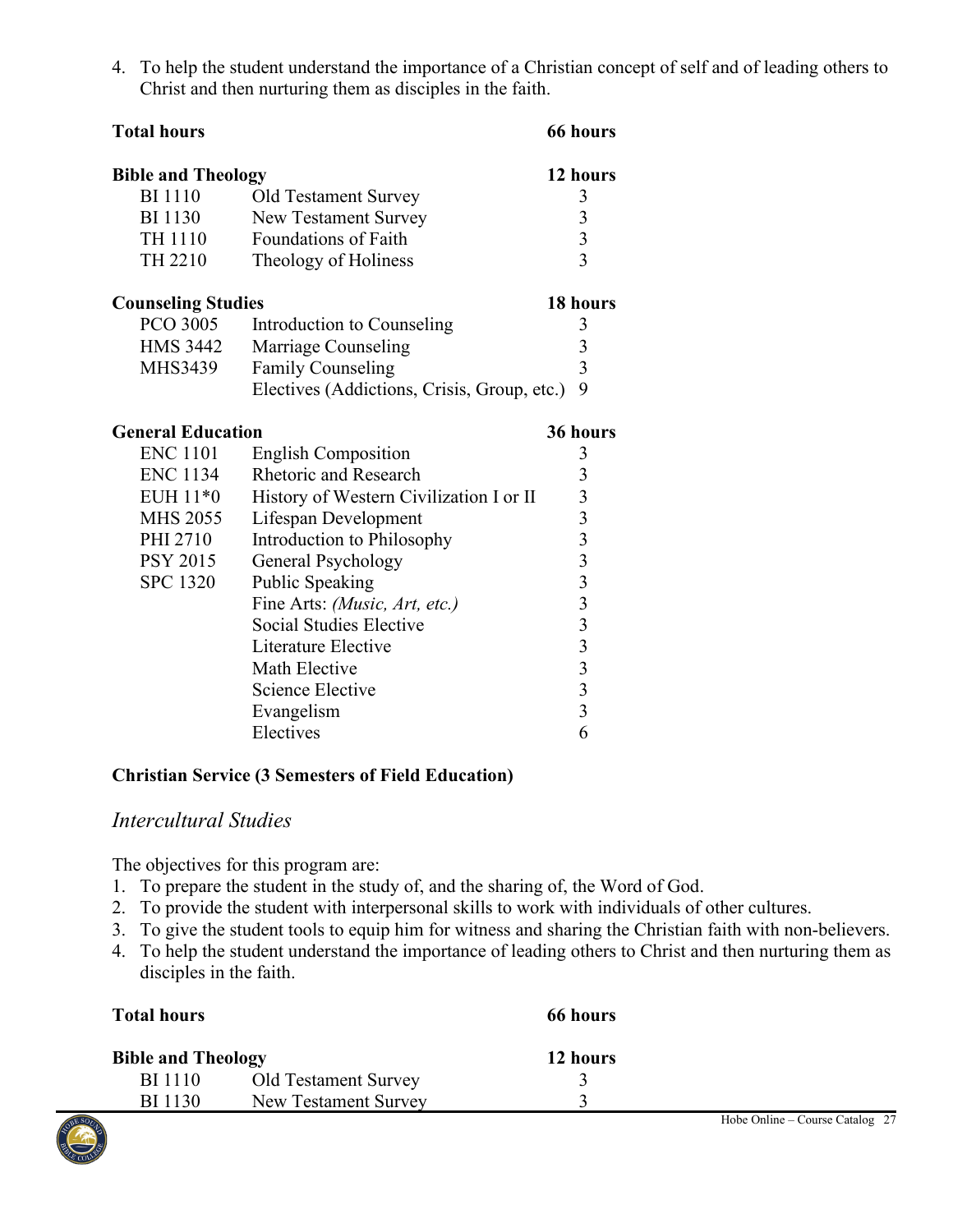| TH 1110                      | Foundations of Faith                                   | $\mathfrak{Z}$                                  |
|------------------------------|--------------------------------------------------------|-------------------------------------------------|
| TH 2210                      | Theology of Holiness                                   | $\overline{3}$                                  |
|                              |                                                        |                                                 |
| <b>Intercultural Studies</b> |                                                        | 18 hours                                        |
| MI 1110                      | Introduction to Missions                               | 3                                               |
| MN 4310                      | Principles of Administration                           | $\mathfrak{Z}$                                  |
| MI 4220                      | World Religious Systems                                |                                                 |
| MI 3310                      | <b>Cross-Cultural Communications</b>                   |                                                 |
| MI 2120                      | <b>History of Missions</b>                             |                                                 |
|                              | <b>Missions Elective</b>                               | $\begin{array}{c} 3 \\ 3 \\ 3 \\ 3 \end{array}$ |
| MI 4510                      | Internship                                             |                                                 |
|                              |                                                        |                                                 |
| <b>General Education</b>     |                                                        | 36 hours                                        |
| <b>ENC 1101</b>              | <b>English Composition</b>                             | 3                                               |
| <b>ENC 1134</b>              | <b>Rhetoric and Research</b>                           | 3                                               |
| EUH 11*0                     | History of Western Civilization I or II                |                                                 |
| <b>MHS 2055</b>              | Lifespan Development                                   |                                                 |
| PHI 2710                     | Introduction to Philosophy                             |                                                 |
| <b>PSY 2015</b>              | General Psychology                                     |                                                 |
| <b>SPC 1320</b>              | <b>Public Speaking</b>                                 |                                                 |
|                              | Fine Arts: ( <i>Music</i> , <i>Art</i> , <i>etc.</i> ) |                                                 |
|                              | <b>Social Studies Elective</b>                         |                                                 |
|                              | Literature Elective                                    |                                                 |
|                              | Math Elective                                          | 333333333                                       |
|                              | Science Elective                                       |                                                 |
|                              | Evangelism                                             | $\overline{3}$                                  |
|                              | Electives                                              | 6                                               |

### **Christian Service (3 Semesters of Field Education)**

### <span id="page-27-0"></span>*Dual Enrollment*

High School Dual Enrollment is available to select high school juniors and seniors who have maintained a cumulative grade point average of 3.0 or above on a 4-point scale. This program allows high school students to do college work and have it count toward both high school credit and college credit. Courses are limited to the Freshman-level curriculum.

Not all schools accept this program so the student should check with his/her local school before seeking enrollment in this program.

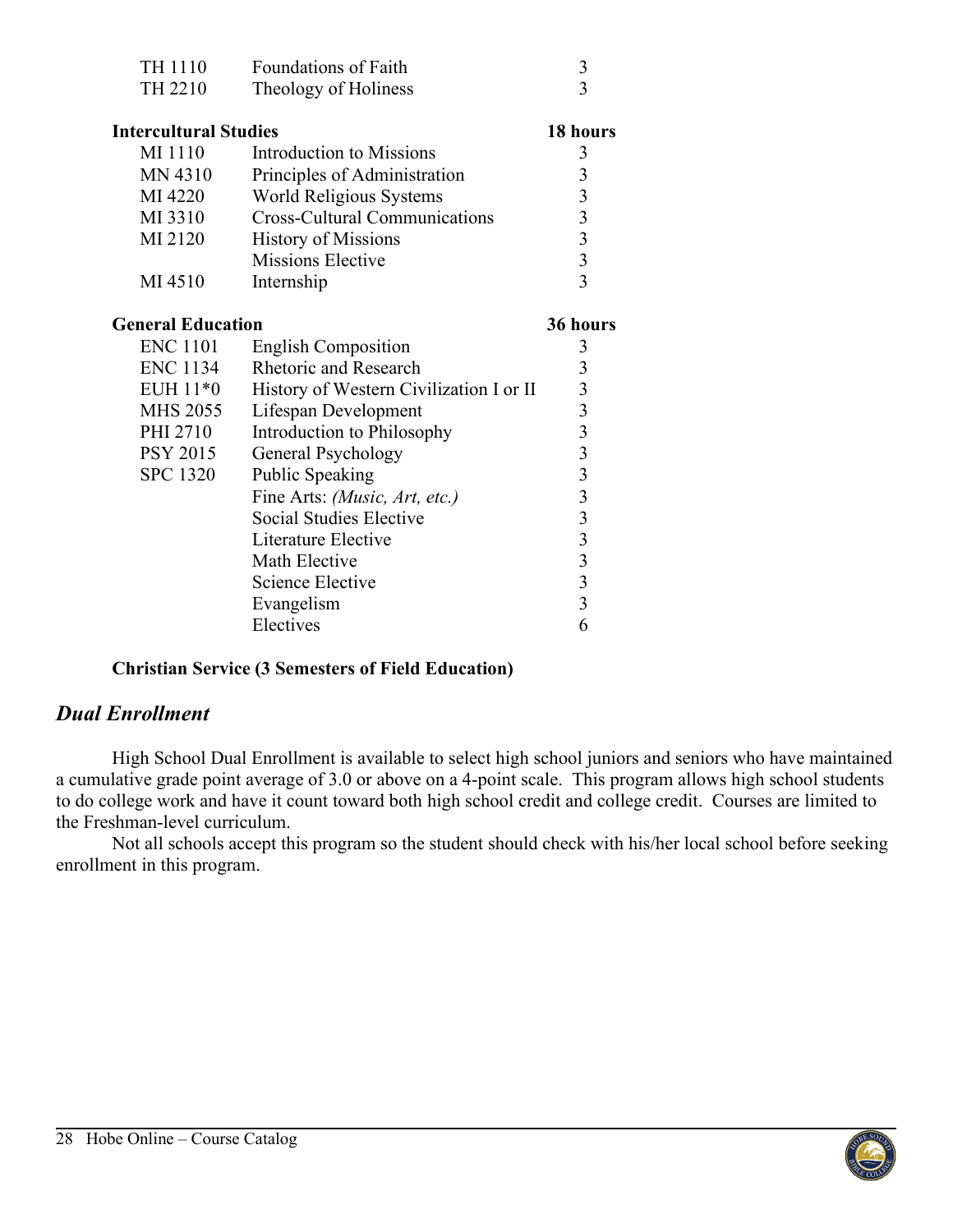# <span id="page-28-0"></span>*Master of Education Degrees*

# *Educational Leadership*

<span id="page-28-1"></span>The Master of Education with a concentration in Educational Leadership is designed to provide professional growth opportunities for Christian educators in the field of Christian or public school educational leadership. Candidates are prepared to assume leadership roles in Christian day, public, missionary, international, or national cross-cultural schools.

The curriculum for this concentration provides opportunities to develop knowledge, skills, and dispositions in the broad scope of school administrative responsibilities. These responsibilities include leadership theory, school law, financial principles, faculty and staff supervision, data-informed decision making, strategic planning, and development. The M.Ed. (Educational Leadership) is available fully online.

| <b>Foundation</b> |                                             | 9 hours  |
|-------------------|---------------------------------------------|----------|
| <b>EDF 5555</b>   | <b>Transformational Education</b>           | 3        |
| <b>EDF 5540</b>   | History and Philosophy of Education         | 3        |
| <b>EDG 5627</b>   | <b>Biblical Foundations for Curriculum</b>  | 3        |
| Core              |                                             | 12 hours |
| <b>EDP 5217</b>   | Understanding the Learner                   | 3        |
| <b>EDE 5521</b>   | <b>Authentic Assessment</b>                 | 3        |
| <b>EDG 5620</b>   | Curriculum Development and Instruction      | 3        |
| <b>EDE 5481</b>   | <b>Educational Research</b>                 | 3        |
|                   | <b>Concentration (select three courses)</b> | 9 hours  |
| <b>EDA 5510</b>   | <b>Educational Administration</b>           | 3        |
| <b>EDA 5109</b>   | <b>Institutional Advancement</b>            | 3        |
| <b>EDA 5222</b>   | Law and Personnel                           | 3        |
| EDF 5224          | Supervision of Instruction                  |          |

**Total hours 30 hours**

### *Instruction and Learning*

<span id="page-28-2"></span>The Master of Education with a concentration in Curriculum and Instruction is designed to provide professional growth opportunities for Christian educators. Candidates are prepared to assume leadership roles among peer teachers in Christian day, public, missionary, international, or national cross-cultural schools.

The curriculum for this concentration provides opportunities to develop knowledge, skills, and dispositions in instructional concepts, strategies, and content design to enhance student learning. The M.Ed. (Instruction and Learning) is available fully online. Candidates should consult with the M.Ed. program director in planning their degree program.

| <b>Total hours</b> |                                            | 30 hours |
|--------------------|--------------------------------------------|----------|
| <b>Foundation</b>  |                                            | 9 hours  |
| <b>EDF 5555</b>    | <b>Transformational Education</b>          |          |
| <b>EDF 5540</b>    | History and Philosophy of Education        | 3        |
| EDG 5627           | <b>Biblical Foundations for Curriculum</b> |          |

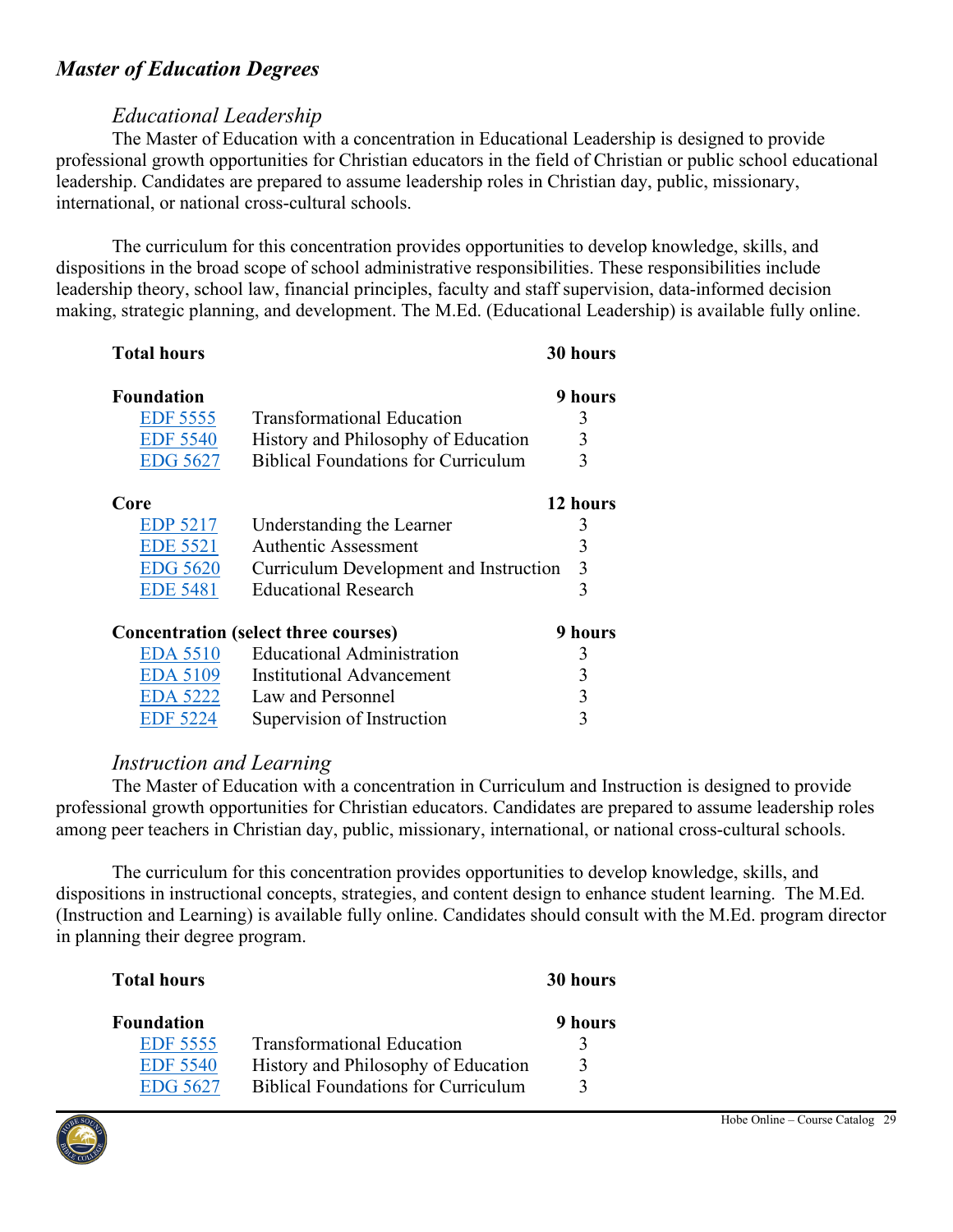| Core            |                                             | 12 hours |
|-----------------|---------------------------------------------|----------|
| <b>EDP 5217</b> | Understanding the Learner                   | 3        |
| <b>EDE 5521</b> | <b>Authentic Assessment</b>                 | 3        |
| <b>EDG 5620</b> | Curriculum Development and Instruction      | 3        |
| <b>EDE 5481</b> | <b>Educational Research</b>                 | 3        |
|                 |                                             |          |
|                 | <b>Concentration (select three courses)</b> | 9 hours  |
| <b>EDF 5224</b> | Supervision of Instruction                  | 3        |
| <b>EDG</b> 5631 | Differentiated Instruction                  | 3        |
| <b>EDE 5202</b> | Designing Instruction for Understanding     | 3        |
| <b>EDG 5343</b> | <b>Instructional Models and Strategies</b>  |          |

# *Exceptional Student Education*

The Master of Education with a concentration in Exceptional Student Education is designed to provide professional growth opportunities for Christian educators in the field of exceptional student education. Candidates are prepared to work in programs that offer special education with advocacy for exceptional students in Christian school positions across the United States and around the world.

The curriculum for this concentration provides opportunities to develop knowledge, skills, and dispositions in instructional concepts, strategies, and content design to enhance learning for students with exceptionalities. The M.Ed. (Exceptional Student Education) is available fully online. Candidates should consult with the M.Ed. program director in planning their degree program.

| <b>Total hours</b> |                                            | 30 hours |
|--------------------|--------------------------------------------|----------|
| <b>Foundation</b>  |                                            | 9 hours  |
| <b>EDF 5555</b>    | <b>Transformational Education</b>          | 3        |
| <b>EDF 5540</b>    | History and Philosophy of Education        | 3        |
| <b>EDG 5627</b>    | <b>Biblical Foundations for Curriculum</b> | 3        |
| Core               |                                            | 12 hours |
| <b>EDP 5217</b>    | Understanding the Learner                  | 3        |
| <b>EDE 5521</b>    | <b>Authentic Assessment</b>                | 3        |
| <b>EDG 5620</b>    | Curriculum Development and Instruction     | 3        |
| <b>EDE 5481</b>    | <b>Educational Research</b>                | 3        |
| Concentration      |                                            | 9 hours  |
| ED 4370            | Educating Exceptional Learners*            | 3        |
| <b>EEX 6221</b>    | Assessment in ESE                          | 3        |
| <b>EEX 6232</b>    | Instructional Design in ESE                | 3        |
| <b>EEX 6520</b>    | Special Education Law                      | 3        |
|                    | * undergraduate pre-requisite              |          |

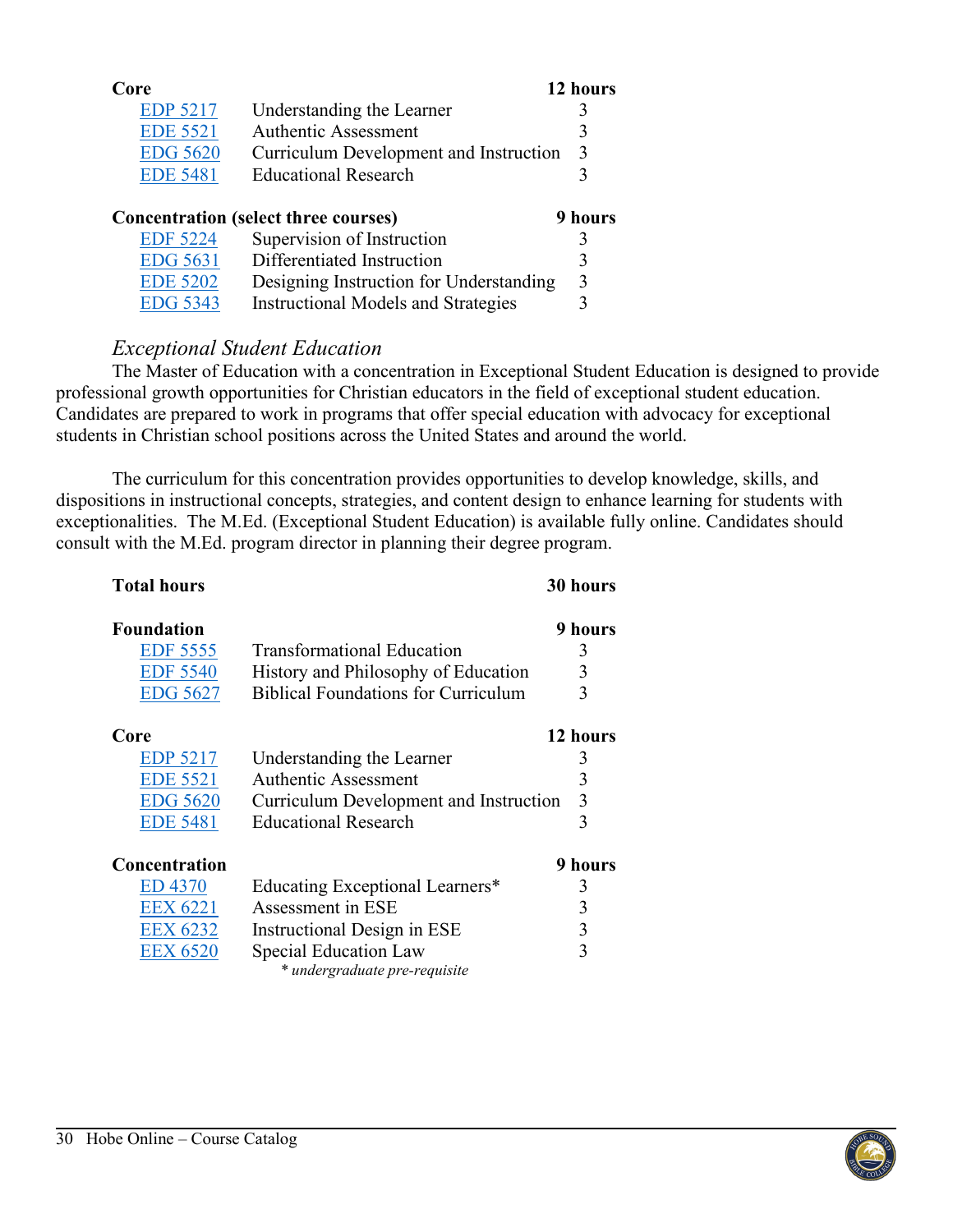# <span id="page-30-0"></span>**Course Descriptions**

# <span id="page-30-2"></span><span id="page-30-1"></span>*Undergraduate*

*Bible*

<span id="page-30-4"></span><span id="page-30-3"></span>

| BI 1110        | <b>Old Testament Survey</b><br>An introduction to the background and content of the entire Old<br>Testament. The course is designed to give the student a basic<br>working knowledge of the Old Testament with special emphasis<br>on the characters and events of each book as related to the<br>historical and religious development of Israel as a nation.<br>Prerequisite to all other Bible courses.                                                                                                                                      | 3 hours |
|----------------|------------------------------------------------------------------------------------------------------------------------------------------------------------------------------------------------------------------------------------------------------------------------------------------------------------------------------------------------------------------------------------------------------------------------------------------------------------------------------------------------------------------------------------------------|---------|
| BI 1130        | New Testament Survey<br>An introduction to the background and content of the entire New<br>Testament. Special attention is given to the inter-testament period,<br>general structure, main events, characters and basic teachings of<br>the New Testament.<br>Prerequisite to all other Bible courses.                                                                                                                                                                                                                                         | 3 hours |
| <b>BI</b> 1170 | Music in the Bible<br>A survey of music in the Bible. The course will survey<br>musical passages in the Bible and the teachings of the Bible<br>concerning music.<br>Prerequisites: None                                                                                                                                                                                                                                                                                                                                                       | 3 hours |
| <b>BI</b> 1210 | Principles of Biblical Interpretation<br>The basic principles of interpretation and various methods of<br>Bible study are set forth.<br>Prerequisites: None                                                                                                                                                                                                                                                                                                                                                                                    | 3 hours |
| <b>BI2120</b>  | Acts of the Apostles<br>This course is a study of the development of the early church<br>and the role of key personalities involved in its growth. Major<br>themes contained within its literary text will be identified and<br>analyzed within the context of the first-century Roman world.<br>It will note persecution endured by the evangelists, both lay<br>and apostolic, and particular emphasis will be upon the<br>leadership of the Holy Spirit relative to church organization<br>and church-planting efforts by the apostle Paul. | 3 hours |
| <b>BI</b> 2210 | <b>Corinthian Letters</b><br>An intensive study to determine the values revealed in the<br>letters of Paul to the Corinthian church.                                                                                                                                                                                                                                                                                                                                                                                                           | 3 hours |
| BI 2220        | Gospels                                                                                                                                                                                                                                                                                                                                                                                                                                                                                                                                        | 3 hours |

<span id="page-30-6"></span><span id="page-30-5"></span>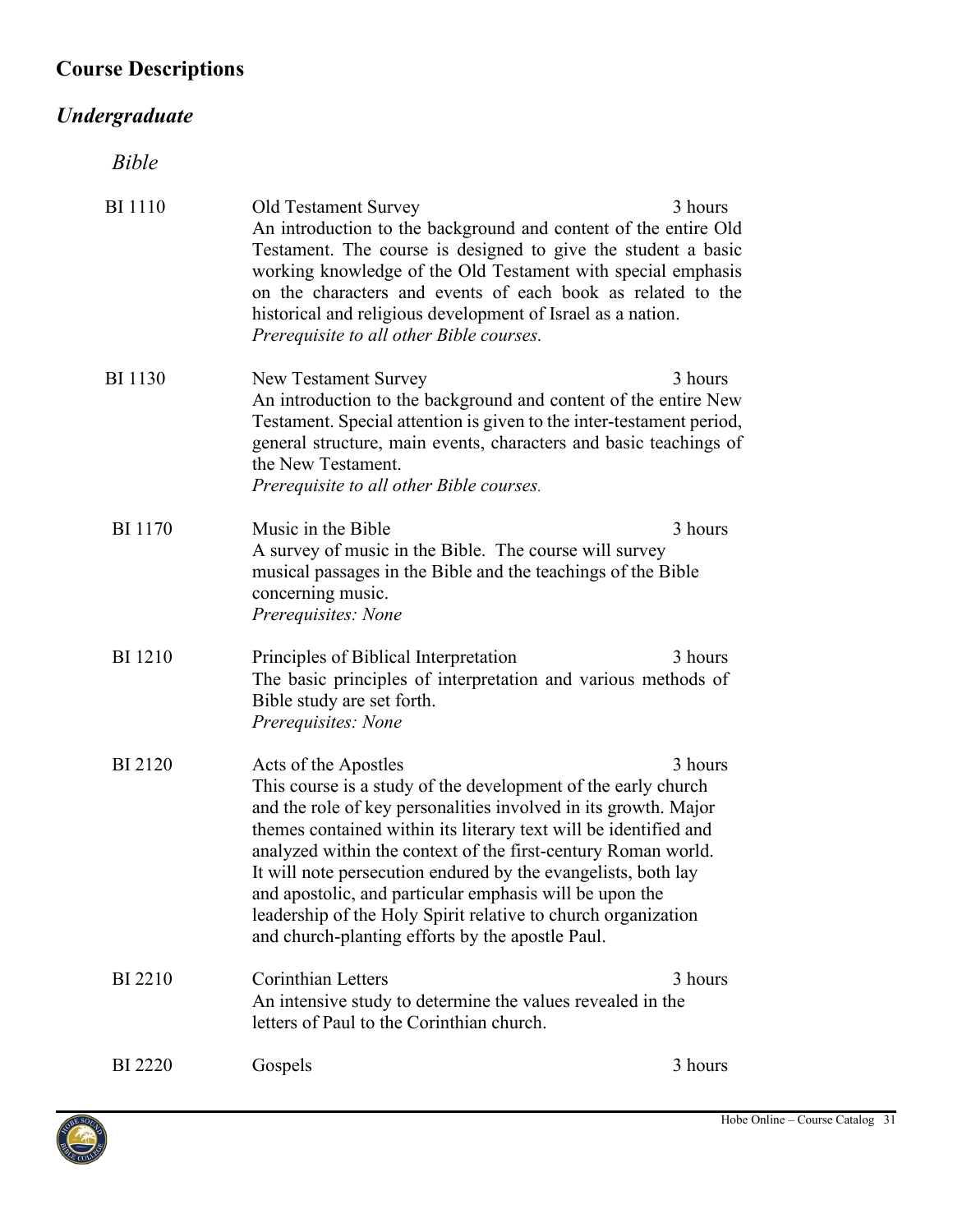<span id="page-31-0"></span>

|                | An exegetical and historical study of the life and sayings of<br>Christ. Emphasis is placed on the important people, places and<br>events in the four gospels as they relate to the life and ministry<br>of Jesus.                                                                                                                                        |
|----------------|-----------------------------------------------------------------------------------------------------------------------------------------------------------------------------------------------------------------------------------------------------------------------------------------------------------------------------------------------------------|
| <b>BI</b> 2320 | <b>Historical Books</b><br>3 hours<br>A study of the history and theology of the books of the Old<br>Testament from Joshua through II Chronicles (1406-586 B.C.)<br>Emphasis will include people, places, and events as they relate to<br>the unfolding of the history of salvation.                                                                      |
| <b>BI</b> 2330 | Pentateuch<br>3 hours<br>The content and theological significance of the first five books<br>of the Bible. Special attention is given to Mosaic authorship,<br>Genesis as the book of origins, the religious institutions of Israel<br>(priesthood, sacrificial system, feasts), and Deuteronomy, which<br>is the theological heart of the Old Testament. |
| <b>BI</b> 2410 | <b>Major Prophets</b><br>3 hours<br>A study of the historical background, structure, and message of<br>these major prophecies.<br>Prerequisites: BI 1110 Old Testament Survey and MN 4120<br>Hermeneutics recommended                                                                                                                                     |
| <b>BI</b> 3120 | Daniel and Revelation<br>3 hours<br>A study of the background and content of these two basic books<br>of prophecy as a foundation for understanding the consummation<br>of God's plan for the world.                                                                                                                                                      |
| <b>BI</b> 3220 | 3 hours<br>Gospel of John<br>This course is a look at the life of Christ based on the account<br>given in the Gospel of John.<br>Prerequisites: BI 1130 New Testament Survey                                                                                                                                                                              |
| BI 3420        | 3 hours<br>Pastoral Epistles (for Pauline Epistles)<br>A basic study of Timothy and Titus with God's strategy for a<br>healthy church. There is attention given to Paul's instructions<br>for pastoral duties and dealing with error in the church.<br>Prerequisites: BI 1130 New Testament Survey and MN 4120<br>Hermeneutics recommended                |
| <b>BI</b> 3520 | 3 hours<br><b>Minor Prophets</b><br>A study of the distinctive messages contained in the Minor<br>Prophets.                                                                                                                                                                                                                                               |
| BI 3630        | Genesis<br>3 hours<br>An in-depth look at the Book of Beginnings and the doctrinal<br>implication of evil and sin. Here is the beginning of God's<br>plan of redemption.                                                                                                                                                                                  |

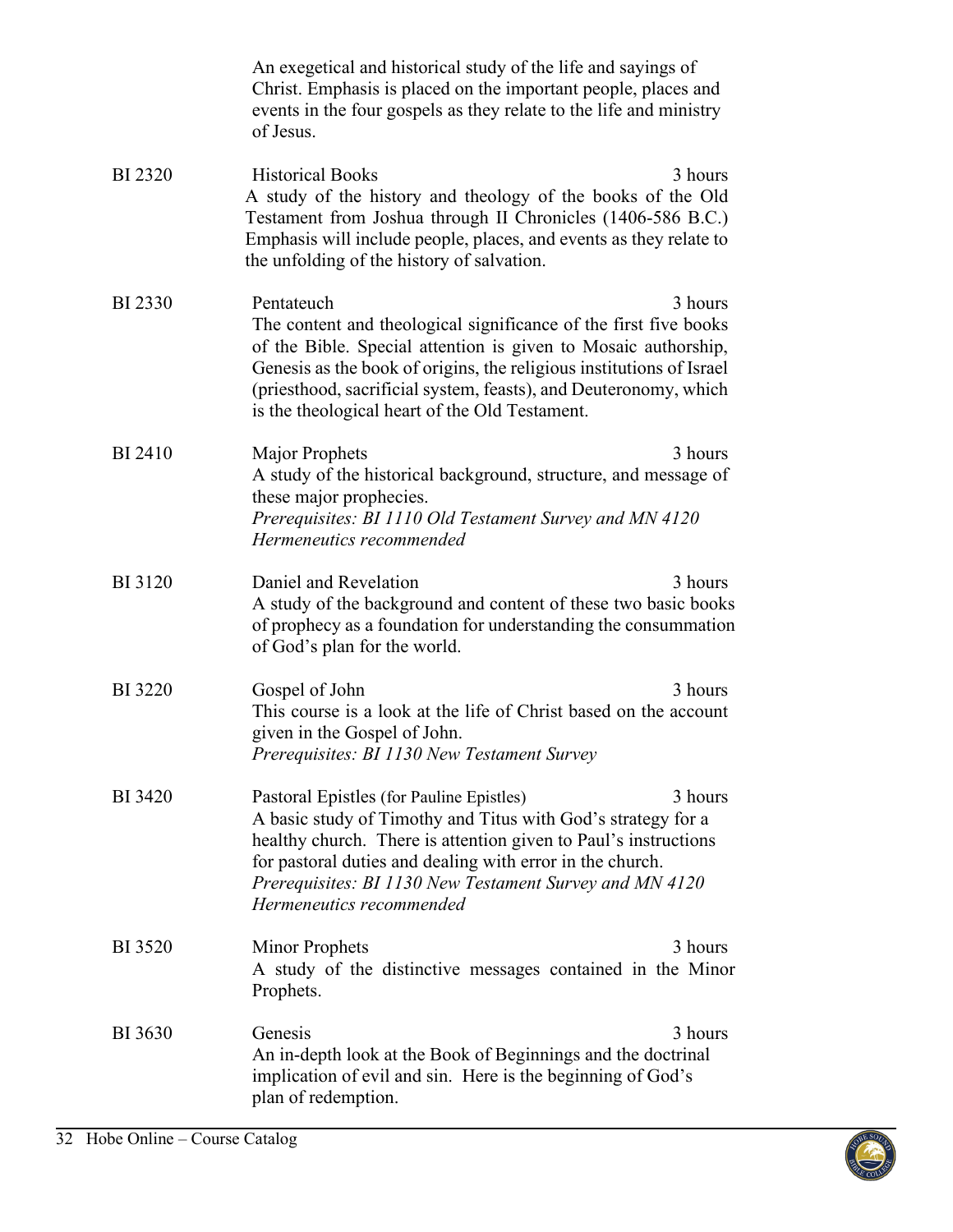<span id="page-32-1"></span>

|                 | Prerequisites: BI 1110 Old Testament Survey and MN 4120<br>Hermeneutics recommended                                                                                                                                                                                                                                                                                                                                                                                                                                                                                                    |         |
|-----------------|----------------------------------------------------------------------------------------------------------------------------------------------------------------------------------------------------------------------------------------------------------------------------------------------------------------------------------------------------------------------------------------------------------------------------------------------------------------------------------------------------------------------------------------------------------------------------------------|---------|
| <b>BI</b> 4120  | Romans<br>A careful study of this vital doctrinal epistle. Analysis will be<br>made of the various doctrinal teachings of the Apostle Paul.                                                                                                                                                                                                                                                                                                                                                                                                                                            | 3 hours |
| <b>BI</b> 4130  | Wisdom Literature and Psalms<br>A study of Job, Psalms, Proverbs, Song of Solomon and<br>Ecclesiastes as they relate to practical Christian living. From a<br>study of selective groups of Psalms, emphasis is placed on<br>developing attitudes of praise, trust, and worship. Other studies<br>include an analysis of the problem of evil, pain and suffering<br>(Job), the nature of true love (Song of Solomon), learning<br>biblical principles of child-rearing and finance (proverbs), as<br>well as the value of counsel, advice and goal setting (Proverbs,<br>Ecclesiastes.) | 3 hours |
| <b>BI</b> 4210  | Hebrews<br>An exegetical and devotional study of Hebrews.                                                                                                                                                                                                                                                                                                                                                                                                                                                                                                                              | 3 hours |
| <b>BI</b> 4530  | History of the Bible<br>This survey looks at the sources of the original documents and<br>the events that brought the Bible to its present form.<br>Prerequisites: None                                                                                                                                                                                                                                                                                                                                                                                                                | 3 hours |
| <b>Business</b> |                                                                                                                                                                                                                                                                                                                                                                                                                                                                                                                                                                                        |         |
| <b>BS</b> 2110  | <b>Financial Accounting</b><br>Provides a basic understanding of the general purpose of<br>accounting procedures and financial statements and explores<br>double-entry accounting methods.                                                                                                                                                                                                                                                                                                                                                                                             | 3 hours |
| <b>BS</b> 2120  | Managerial Accounting<br>Covers the accounting procedures used in corporations and<br>departmental accounting. Special emphasis is placed on cost<br>accounting and analyzing financial statements.<br>Prerequisites: BS 2110 Financial Accounting                                                                                                                                                                                                                                                                                                                                     | 3 hours |
| <b>BS 2520</b>  | <b>Business Economics</b><br>A study of the basic economic principles necessary for the<br>evaluation of alternative solutions to economic problems in<br>both private and government situations.                                                                                                                                                                                                                                                                                                                                                                                      | 3 hours |
| <b>GEB 1011</b> | Introduction to Business<br>A study of the different aspects of business, which includes<br>finance, resource management, marketing, working in a global<br>society and ethics.                                                                                                                                                                                                                                                                                                                                                                                                        | 3 hours |

<span id="page-32-0"></span>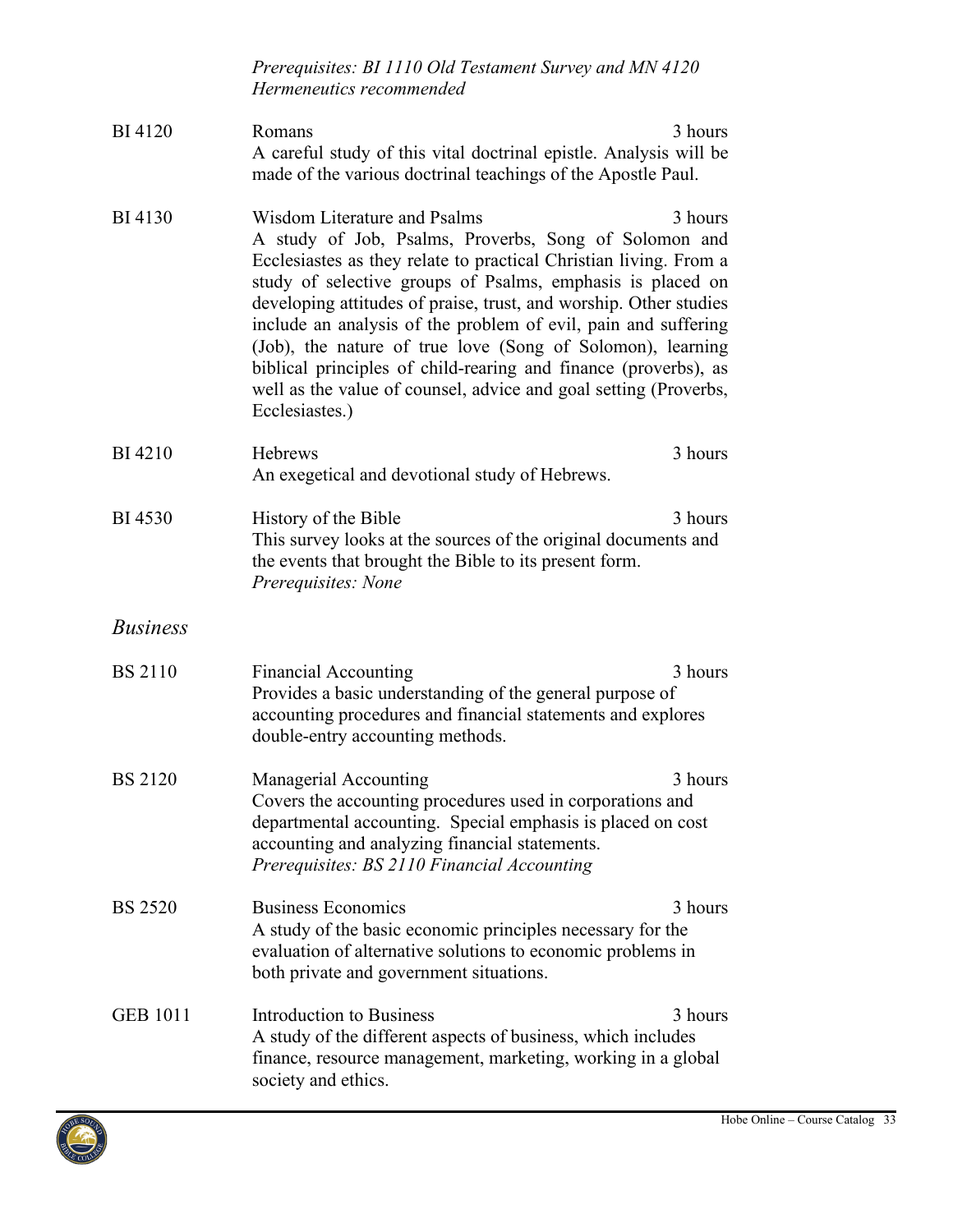<span id="page-33-0"></span>

| <b>GEB 2220</b>          | <b>Business Communications</b><br>A study that provides the student with the skills and knowledge<br>necessary to communicate both verbally and with written<br>expression in the business world.                                                                                                                                                                        | 3 hours |
|--------------------------|--------------------------------------------------------------------------------------------------------------------------------------------------------------------------------------------------------------------------------------------------------------------------------------------------------------------------------------------------------------------------|---------|
| <b>MN 4330</b>           | <b>Church Business</b><br>This is a basic course in managing church finances. This<br>course deals with fund raising, capital campaigns, church and<br>bank communications and financial integrity.<br>Prerequisites: None                                                                                                                                               | 3 hours |
| Church History           |                                                                                                                                                                                                                                                                                                                                                                          |         |
| <b>CH 2210</b>           | Ancient & Medieval Church History<br>This course traces the development of Christianity from 5 B.C.<br>through to the eve of the Protestant Reformation in 1517. It<br>emphasizes leading personalities and formative influences<br>which shaped the life, thought, and institutions of the Christian<br>Church.                                                         | 3 hours |
| CH 2220                  | Modern Church History<br>A study of Christianity from the Reformation to the present.<br>Special attention is given to the Protestant Reformation, Wesley<br>and the Evangelical Revival, the development of the Church in<br>Colonial America, and American revivalism.                                                                                                 | 3 hours |
| CH 3230                  | History of the Holiness Movement<br>Traces the roots and surveys the historical development of the<br>nineteenth century Holiness Movement, extending to the<br>contemporary constituency of the Inter Church Holiness<br>Convention. It introduces the student to the persons, forces and<br>events that shaped the life, thought, and institutions of the<br>movement. | 3 hours |
| CH 3231                  | American Church History<br>This is a survey of the Christian Church in America from the<br>pre-colonial days to the present.<br>Prerequisites: None                                                                                                                                                                                                                      | 3 hours |
| <b>Child Development</b> |                                                                                                                                                                                                                                                                                                                                                                          |         |
| CD 1103                  | Teacher, Community, and Family<br>A look at the school in the context of the family and<br>community and the various influences in the life of the<br>preschool student.<br>Prerequisites: None                                                                                                                                                                          | 3 hours |
| CD 1220                  | Preschool Health and Safety                                                                                                                                                                                                                                                                                                                                              | 3 hours |

<span id="page-33-1"></span>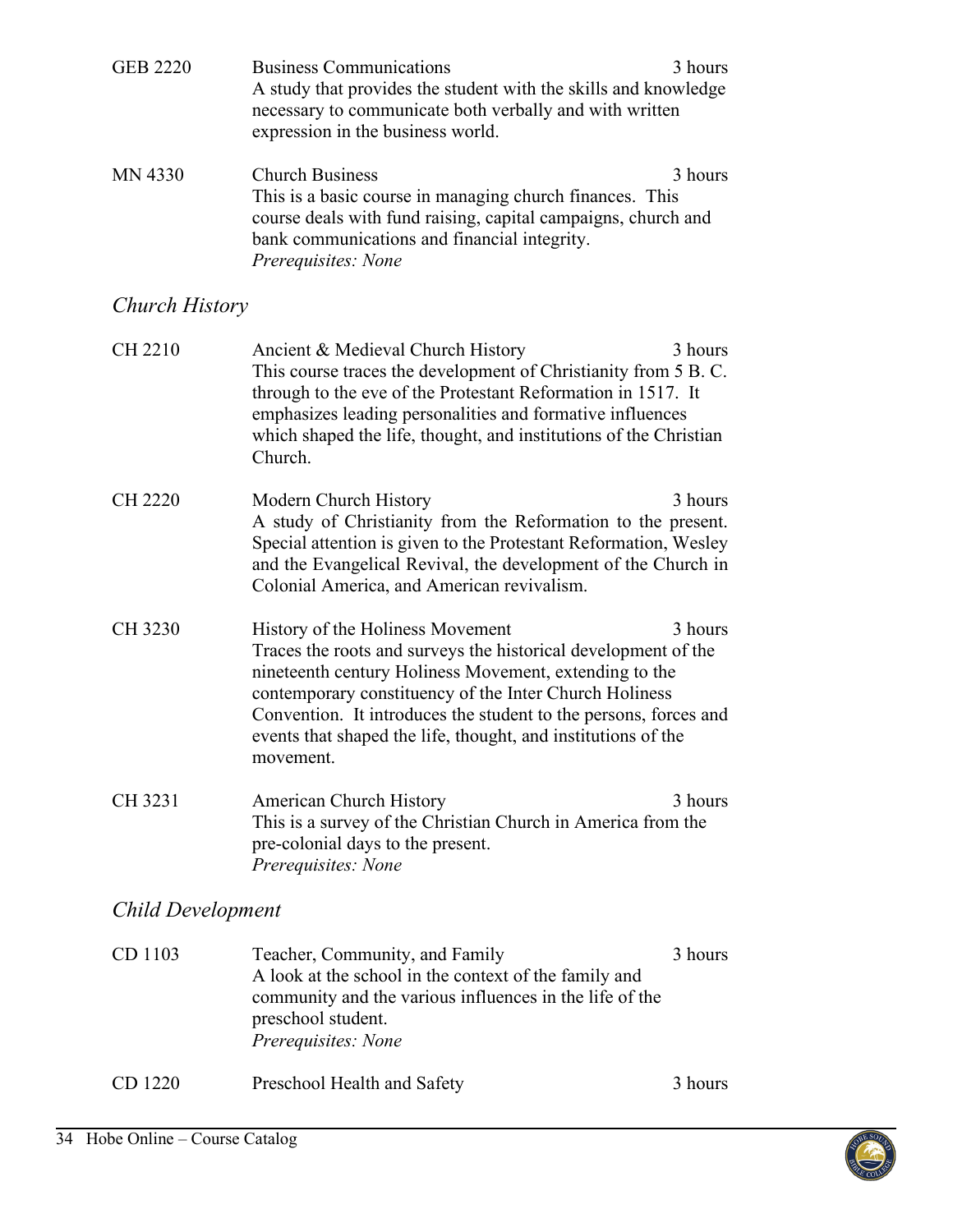|            | This course looks at nutritional needs of the preschool students<br>in relation to snacks and lunches and to safety procedures both<br>with food and with physical activities in the early childhood<br>environment.<br>Prerequisites: None                                                                                                                                                                                                             |         |
|------------|---------------------------------------------------------------------------------------------------------------------------------------------------------------------------------------------------------------------------------------------------------------------------------------------------------------------------------------------------------------------------------------------------------------------------------------------------------|---------|
| CD 1223    | Preschool Behavior and Guidance<br>An introduction to the behaviors of the preschool student with<br>recognition of cognitive and physical abilities in the early<br>years.<br>Prerequisites: None                                                                                                                                                                                                                                                      | 3 hours |
| CD 2133    | Introduction to Special Education<br>An introduction to some of the early education students with<br>special needs and how to incorporate those students into the<br>learning activities of the classroom.<br>Prerequisites: None                                                                                                                                                                                                                       | 3 hours |
| CD 2135    | Early Education Language Arts<br>This course discusses the importance of language formation<br>and communication in the early education center and looks at<br>the potential for learning with preschool students.<br>Prerequisites: None                                                                                                                                                                                                               | 3 hours |
| CD 2233    | <b>Early Education Capstone</b><br>This is a concluding course which provides the student with an<br>opportunity to pull together the various concepts of early<br>childhood education into one coherent program to demonstrate<br>an understanding of needs of the students, the desires of the<br>parents, and the legal ramifications of having a public<br>preschool program.<br>Prerequisites: Must have completed all the required course<br>work | 3 hours |
| CD 3000    | Program Planning and Administration<br>This course provides insight into the operations of the early<br>education center, the administrative and legal components that<br>must be attended to, and the paperwork and documentation<br>process of maintaining a successful learning center.<br>Prerequisites: None                                                                                                                                       | 3 hours |
| Counseling | *All counseling courses require General Psychology as a prerequisite.                                                                                                                                                                                                                                                                                                                                                                                   |         |

<span id="page-34-0"></span>CLP 2141 Abnormal Psychology 3 hours 3 hours A survey of each of the major psychiatric and behavioral disorders through the lens of a Christian worldview. Causes, symptoms, and treatment will be discussed.

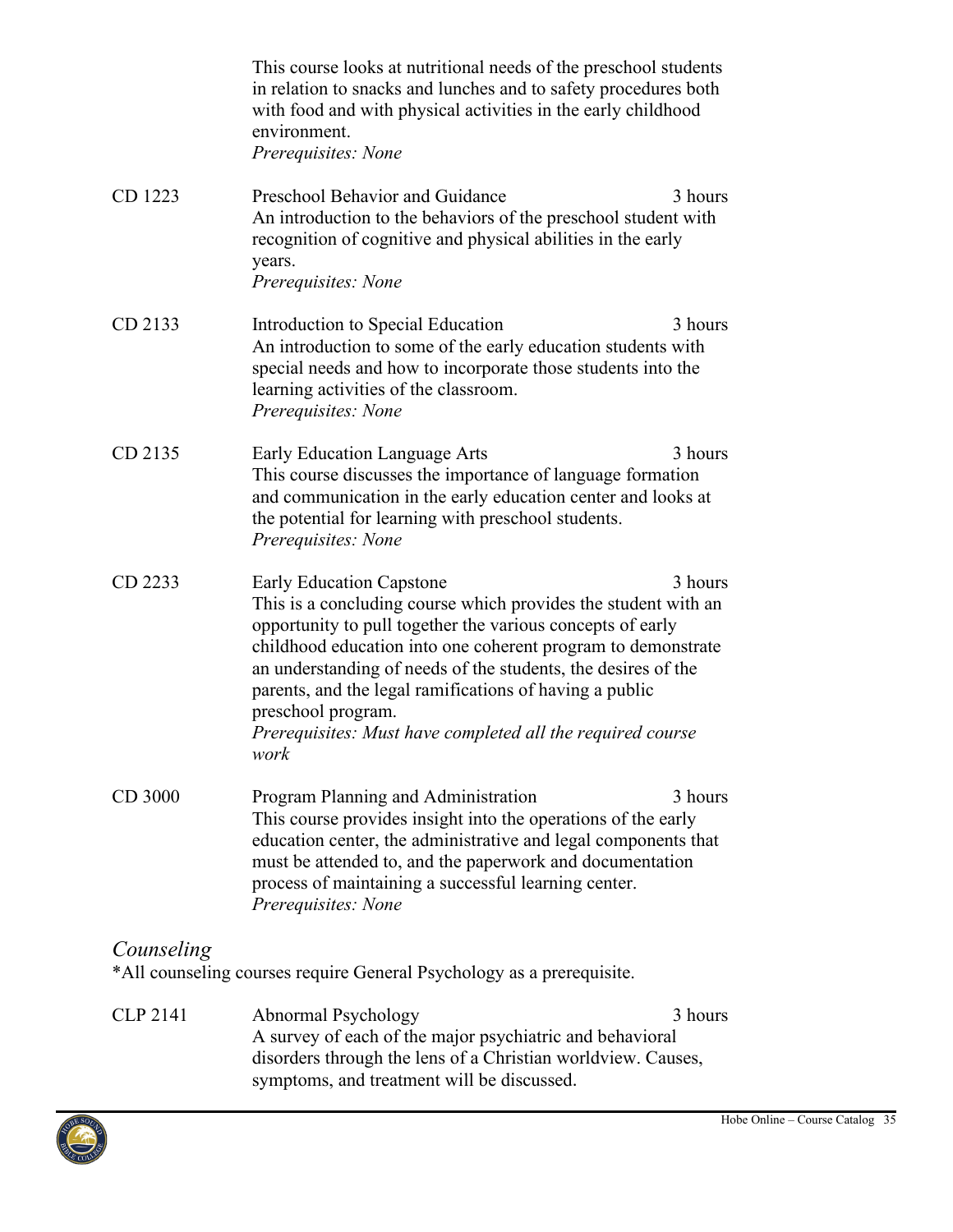<span id="page-35-0"></span>

| CN 3150         | <b>Christian Counseling</b><br>A look at some of the contemporary theories of counseling<br>with a specific focus on Agape counseling.<br>Prerequisites: None                                                                                                      | 3 hours |
|-----------------|--------------------------------------------------------------------------------------------------------------------------------------------------------------------------------------------------------------------------------------------------------------------|---------|
| CN 3160         | Pastoral Counseling<br>A study of the Biblical framework for counseling and an<br>introduction to various issues relevant to pastoral counseling,<br>including dealing with self-esteem issues and dysfunctional<br>families.<br>Prerequisites: None               | 3 hours |
| CN 3310         | Issues in Counseling<br>A review of basic problems commonly encountered in the<br>counseling process with evaluative and prescriptive guidelines<br>for dealing with them.<br>Prerequisites: None                                                                  | 3 hours |
| <b>MHS 2055</b> | Lifespan Development<br>A study of biological, psychological, social, and spiritual<br>changes that occur in the primary stages of human<br>development: babies, children, teens, adults, and seniors.                                                             | 3 hours |
| <b>MHS 3207</b> | Assessment in Counseling<br>A variety of evidence-based strategies for assessment in<br>counseling will be examined through the lens of a Christian<br>worldview. Skills related to interviewing skills and<br>standardized testing will be developed.             | 3 hours |
| <b>MHS 3439</b> | Theories and Techniques in Family Therapy<br>The theory and practice of family therapy will be examined<br>through the lens of a Christian worldview. Skills related to<br>family counseling through a variety of issues will be<br>developed.                     | 3 hours |
| MHS 3442        | Theories and Techniques in Marriage Therapy<br>The theory and practice of marriage therapy will be examined<br>through the lens of a Christian worldview. Skills related to<br>premarital and marital counseling through a variety of issues<br>will be developed. | 3 hours |
| <b>MHS 3501</b> | Introduction to Group Counseling<br>The theory and practice of group counseling will be examined<br>through the lens of a Christian worldview. Skills related to<br>group counseling within a variety of contexts will be<br>developed.                            | 3 hours |
| PCO 4310        | Intervention in Addictions Counseling                                                                                                                                                                                                                              | 3 hours |

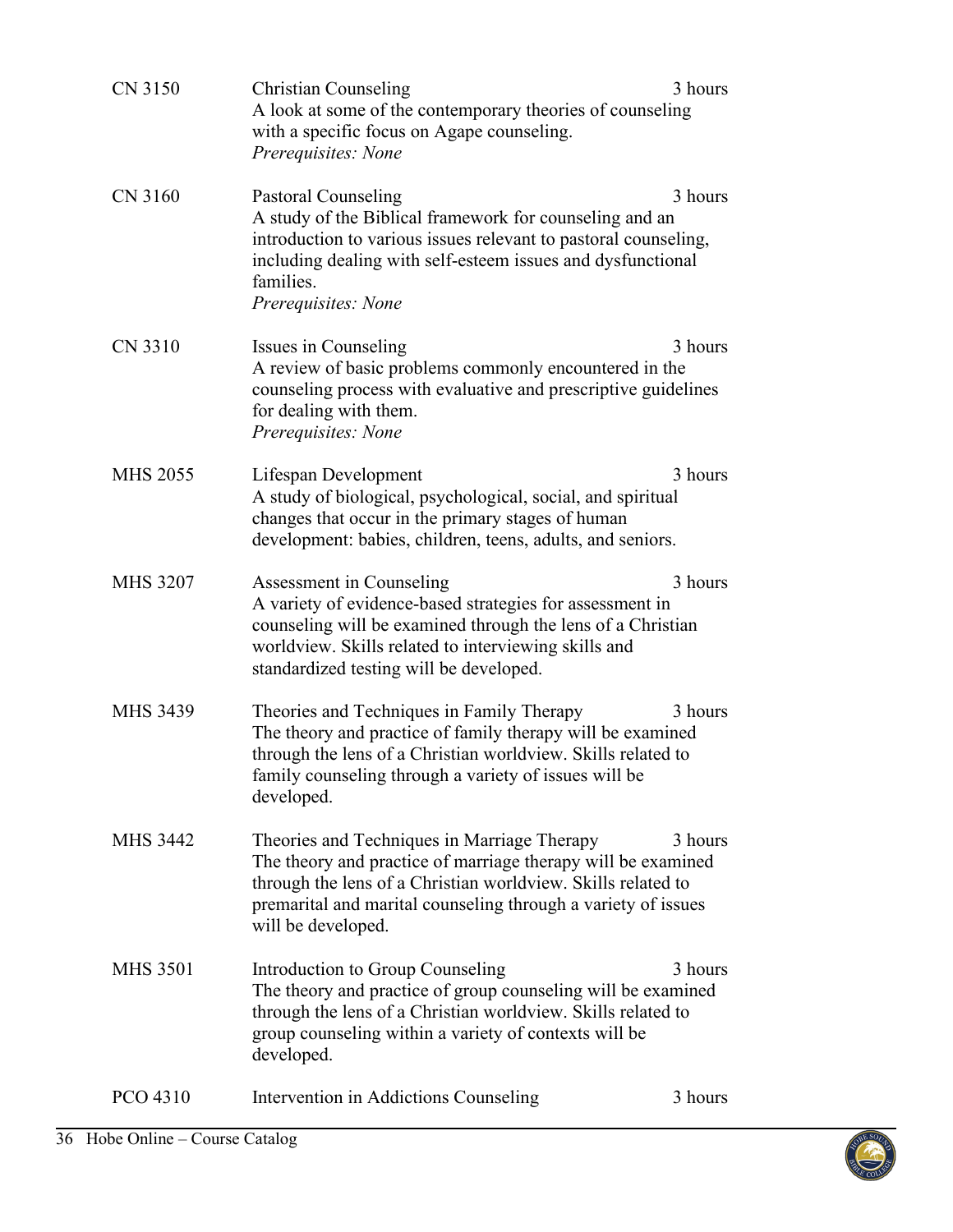<span id="page-36-0"></span>

|                 | A look at the theories and practices in preventing and treating<br>alcohol and drug abuse as well as other addictive behaviors<br>such as gambling and eating disorders.<br>Prerequisites: PCO 3005 Introduction to Counseling<br>recommended             |
|-----------------|-----------------------------------------------------------------------------------------------------------------------------------------------------------------------------------------------------------------------------------------------------------|
| <b>MHS 4460</b> | Crisis Intervention in Counseling<br>3 hours<br>A variety of crises and how they impact individuals will be<br>examined through the lens of a Christian worldview. Skills<br>related to helping those during loss, crisis or trauma will be<br>developed. |
| <b>MHS 4470</b> | 3 hours<br>Human Sexuality in Counseling<br>Human sexuality will be examined through the lens of a<br>Christian worldview.                                                                                                                                |
| PCO 3005        | 3 hours<br>Introduction to Counseling<br>A variety of counseling issues will be examined through the<br>lens of a Christian worldview. Basic counseling skills will be                                                                                    |
| Education       |                                                                                                                                                                                                                                                           |
| <b>EDG 2040</b> | Foundations of Education<br>3 hours<br>Introduction to education, presenting the task of teaching as a<br>profession and a call, a brief survey of the history of education,<br>and the philosophy of education.                                          |
| ED 3210         | Teaching Health and Physical Education<br>2 hours<br>Provides a view of the approaches to teaching the basic rules of<br>health, safety and physical education to the elementary child.                                                                   |
| ED 3220         | Teaching Music in Elementary School<br>3 hours<br>Introduces the teacher candidate to the literature, methods and<br>materials used in teaching music to children. For non-music<br>majors.                                                               |
| ED 3320         | <b>Teaching Arithmetic</b><br>3 hours<br>Study of the general practices and materials in teaching<br>arithmetic on the elementary level.<br>Prerequisites: MAT 0012                                                                                       |
| ED 3430         | Phonics<br>1 hour<br>A course designed to give the elementary teacher a thorough<br>understanding of phonics and the skills needed to teach<br>reading, using a phonetic approach.                                                                        |
| ED 3610         | <b>Teaching Bible</b><br>3 hours<br>This course presents procedures for teaching the Bible in the<br>classroom and in the church setting, giving suggestions for the                                                                                      |

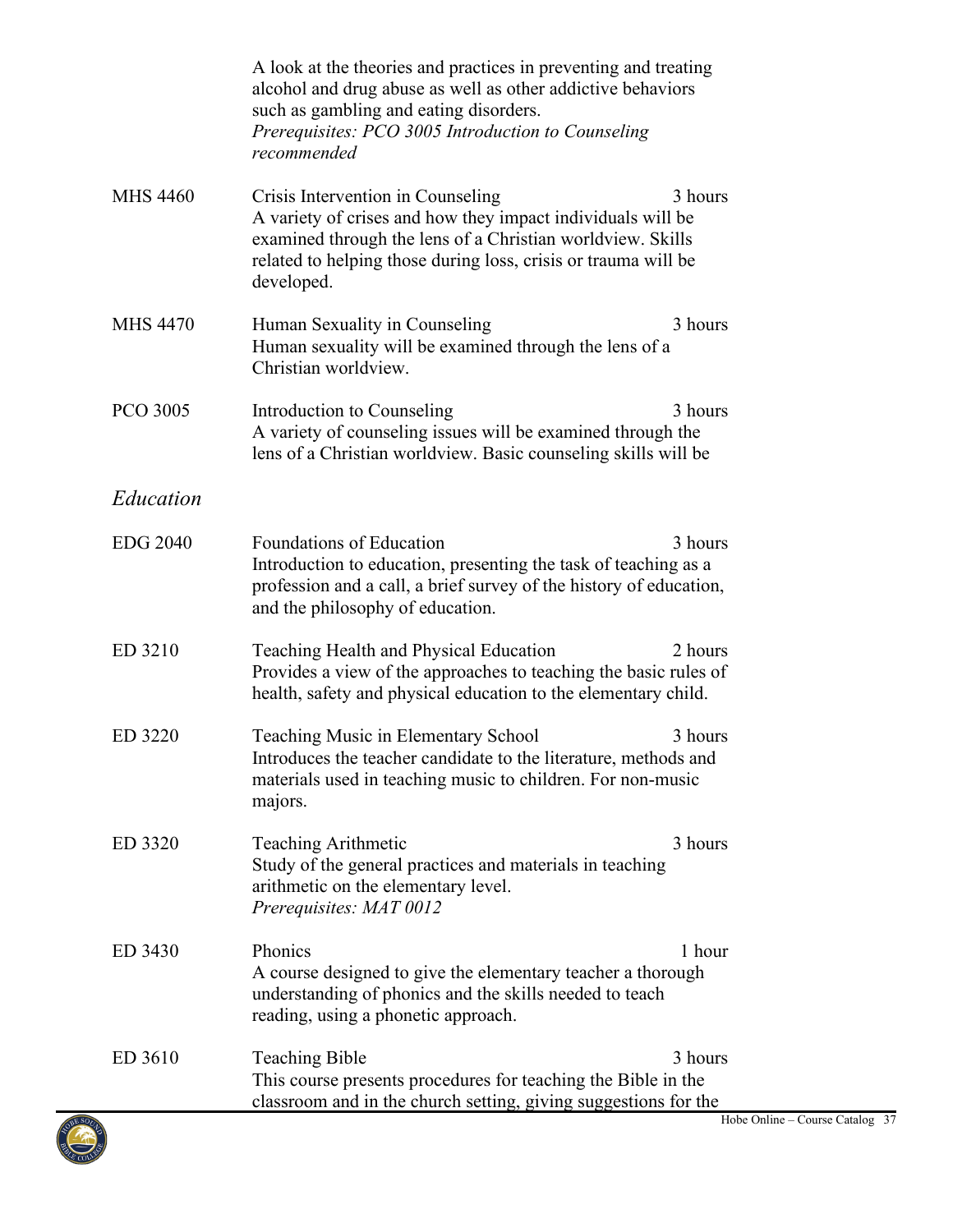<span id="page-37-0"></span>

|         | various age levels. It also includes principles of Bible study<br>and interpretation.                                                                                                                                                                                                                                                                                                                           |         |
|---------|-----------------------------------------------------------------------------------------------------------------------------------------------------------------------------------------------------------------------------------------------------------------------------------------------------------------------------------------------------------------------------------------------------------------|---------|
| ED 3720 | Children's Literature<br>An interpretative and critical study of literature suitable for<br>children and methods of motivating the child's interest in<br>worthwhile literature. Consideration will be given to library<br>methods and research techniques.                                                                                                                                                     | 3 hours |
| ED 4200 | Technology in the Classroom<br>This course gives a review of some of the ways to use<br>technology in the classroom both as an aid in instructional and<br>as a resource tool for the classroom and it also discusses<br>technology as a means of classroom record management and<br>student evaluation.<br>Prerequisites: EDG 2323 Fundamentals of Education and<br>EDE 4269 Materials and Methods recommended | 3 hours |
| ED 4370 | <b>Educating Exceptional Learners</b><br>This course Focuses on the individual exceptional child and his<br>or her development including how the teacher can adapt to<br>meet the student's needs in the classroom by varying the<br>learning environment, the content or the teaching approach.                                                                                                                | 3 hours |
| ED 4410 | Teaching Science in Elementary School<br>This course includes basic principles of centering science<br>education in God's design. Techniques and materials which<br>are effective and consistent with educational research and<br>scriptural principles are presented.<br>Prerequisites: BSC 2320                                                                                                               | 3 hours |
| ED 4430 | Teaching Social Studies in Elementary School<br>A presentation of subject matter, materials, and methods of<br>social studies in the elementary school, with attention given to<br>the Christian viewpoint.                                                                                                                                                                                                     | 3 hours |
| ED 4510 | Teaching Math in Secondary School<br>Presents the techniques, programs, methods and types of<br>evaluation used in teaching mathematics in the secondary<br>schools.<br>Prerequisites: EDG 2323 Fundamentals of Education                                                                                                                                                                                       | 3 hours |
| ED 4520 | Teaching English in Secondary School<br>A presentation of the materials and methods for the teacher of<br>English in the secondary school.<br>Prerequisites: ENC 1101-1134, EN 4430, EDG 2323, EDG<br><i>2040</i>                                                                                                                                                                                               | 3 hours |
| ED 4530 | Teaching History in Secondary School                                                                                                                                                                                                                                                                                                                                                                            | 3 hours |

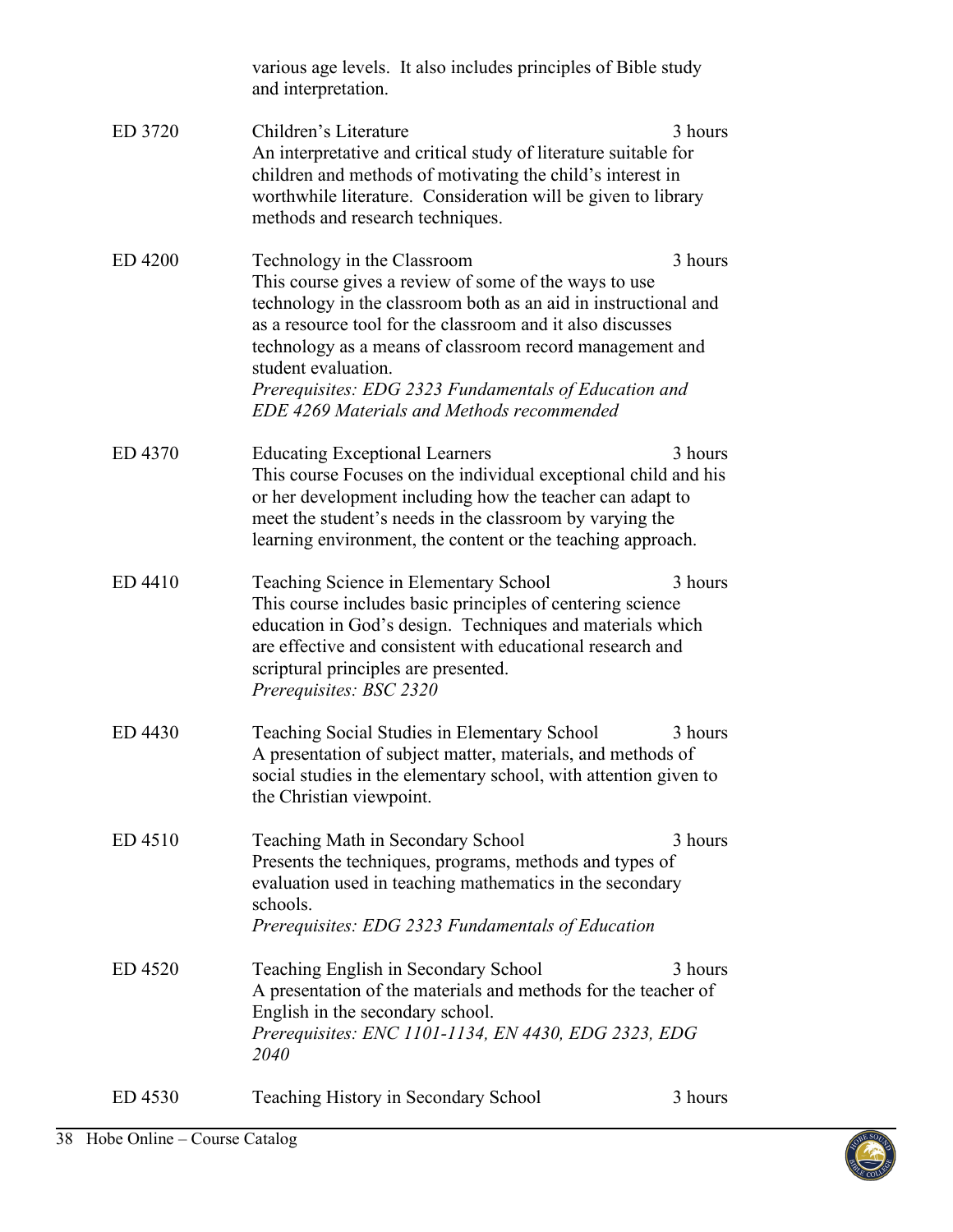|                 | A presentation of materials and methods for teaching of history<br>in the secondary school.<br>Prerequisites: EDG 2323, EDG 2040                                                                                                                                                                     |         |
|-----------------|------------------------------------------------------------------------------------------------------------------------------------------------------------------------------------------------------------------------------------------------------------------------------------------------------|---------|
| ED 4550         | Teaching Science in Secondary School<br>This is a presentation of materials and methods for teaching<br>Physical Science in secondary school.<br>Prerequisites: EDG 2323 Fundamentals of Education, ED<br>2040 Foundations of Education, and subject courses.                                        | 3 hours |
| ED 4560         | <b>Teaching Secondary Social Studies</b><br>This is a presentation of materials and methods for teaching<br>Biological Science in secondary school.<br>Prerequisites: EDG 2323 Fundamentals of Education, ED<br>2040 Foundations of Education, and subject courses.                                  | 3 hours |
| ED 4610         | <b>Supervised Student Teaching</b><br>Actual classroom responsibility under the direction of an<br>experienced teacher, demonstrating proficiency in classroom<br>behavior, planning, instruction, and evaluation. For graduating<br>seniors.<br>Prerequisites: All course work for Education Degree | 6 hours |
| <b>EDE 3306</b> | <b>Teaching Language Arts</b><br>This course will develop an overview of a language arts<br>program of listening, speaking, spelling, handwriting,<br>composition and grammar in the elementary school.<br>Communication as a means of Christian witness will be<br>emphasized.                      | 3 hours |
| <b>EDE 3307</b> | <b>Teaching Reading</b><br>This course introduces the prospective teacher to theories and<br>methods of teaching reading in the elementary school. Course<br>content also addresses the recognition and diagnosis of reading<br>problems.                                                            | 3 hours |
| <b>EDE 4224</b> | Teaching Arts and Crafts in Elementary School<br>This is a basic course in materials and techniques used on the<br>level of the elementary child.                                                                                                                                                    | 3 hours |
| <b>EDE 4269</b> | Materials and Methods of Classroom Management<br>A study of the various techniques of classroom management,<br>program planning and discipline on the elementary and<br>secondary level.                                                                                                             | 3 hours |
| EDG 2323        | <b>Fundamentals of Education</b><br>Sets forth the basic principles of teaching and general methods<br>on the secondary and elementary levels.                                                                                                                                                       | 3 hours |

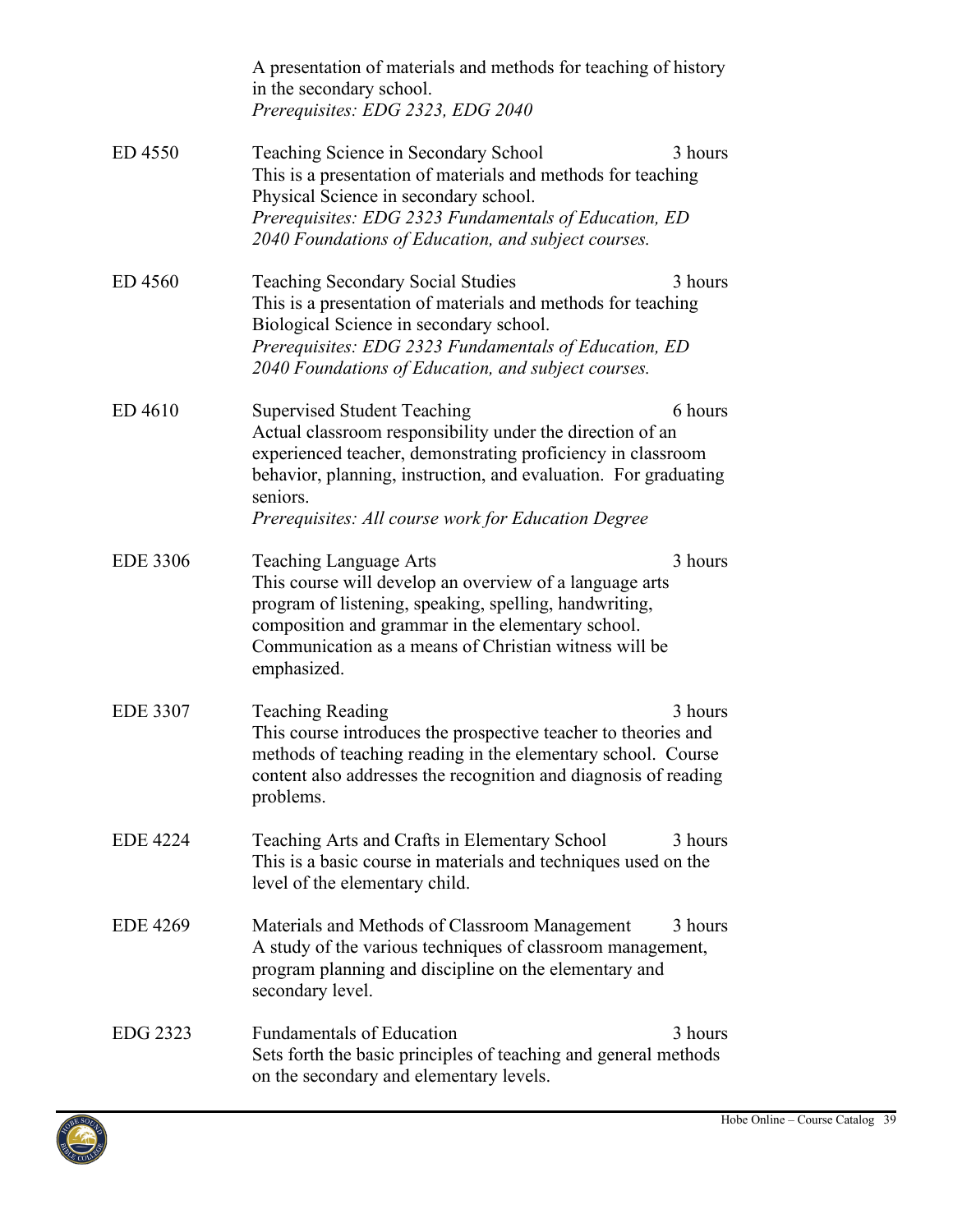<span id="page-39-0"></span>

| <b>EDP 4005</b> | <b>Educational Psychology</b><br>The principles of psychology are studied in view of the<br>educational process. Attention is given to standardized testing.<br>Prerequisite: PSY 2015                                                                                                                                                                                                                                            | 3 hours |
|-----------------|-----------------------------------------------------------------------------------------------------------------------------------------------------------------------------------------------------------------------------------------------------------------------------------------------------------------------------------------------------------------------------------------------------------------------------------|---------|
| English         |                                                                                                                                                                                                                                                                                                                                                                                                                                   |         |
| EN 2110         | Introduction to Literature<br>A course designed to acquaint the student with the three genre<br>of imaginative literature: poetry, prose fiction (short story and<br>novel), and drama. The student will learn the terminology of the<br>field and study representative selections of each genre in order<br>to enhance his ability to interpret and appreciate good literature.<br>Prerequisite to all other literature courses. | 3 hours |
| EN 2162         | <b>Sacred Classics</b><br>A closer look into eight of the spiritual classics which have<br>continued to challenge believers to a deeper understanding of<br>the Christian experience.<br>Prerequisites: None                                                                                                                                                                                                                      | 3 hours |
| <b>EN 2210</b>  | American Literature<br>A survey of the literature of America from pre-colonial times<br>to the present.                                                                                                                                                                                                                                                                                                                           | 3 hours |
| EN 3140         | <b>Creative Writing</b><br>Creative writing as a literary process of discovery is an attempt<br>to help the student clarify his own feelings and ideas. This<br>course will enable him/her to more accurately communicate<br>those thoughts to others in an imaginative and interesting way.                                                                                                                                      | 3 hours |
| EN 4233         | Journalism<br>A course to assist the student in writing for various purposes<br>from news items to feature stories as would be needed in a<br>Christian newsletter, church bulletin, or newspaper.<br>Prerequisites: ENC 1101 English Composition and ENC 1134<br>Rhetoric and Research.                                                                                                                                          | 3 hours |
| <b>EN 3120</b>  | Introduction to Poetry<br>This course is an interpretive look at how to read and<br>understand poetry.<br>Prerequisites: EN 2110 Introduction to Literature<br>recommended                                                                                                                                                                                                                                                        | 3 hours |
| EN 3210         | English Literature<br>A survey of English literature from the earliest extant<br>documents to the present writers.<br>Prerequisites: EN 2110 Introduction to Literature<br>recommended                                                                                                                                                                                                                                            | 3 hours |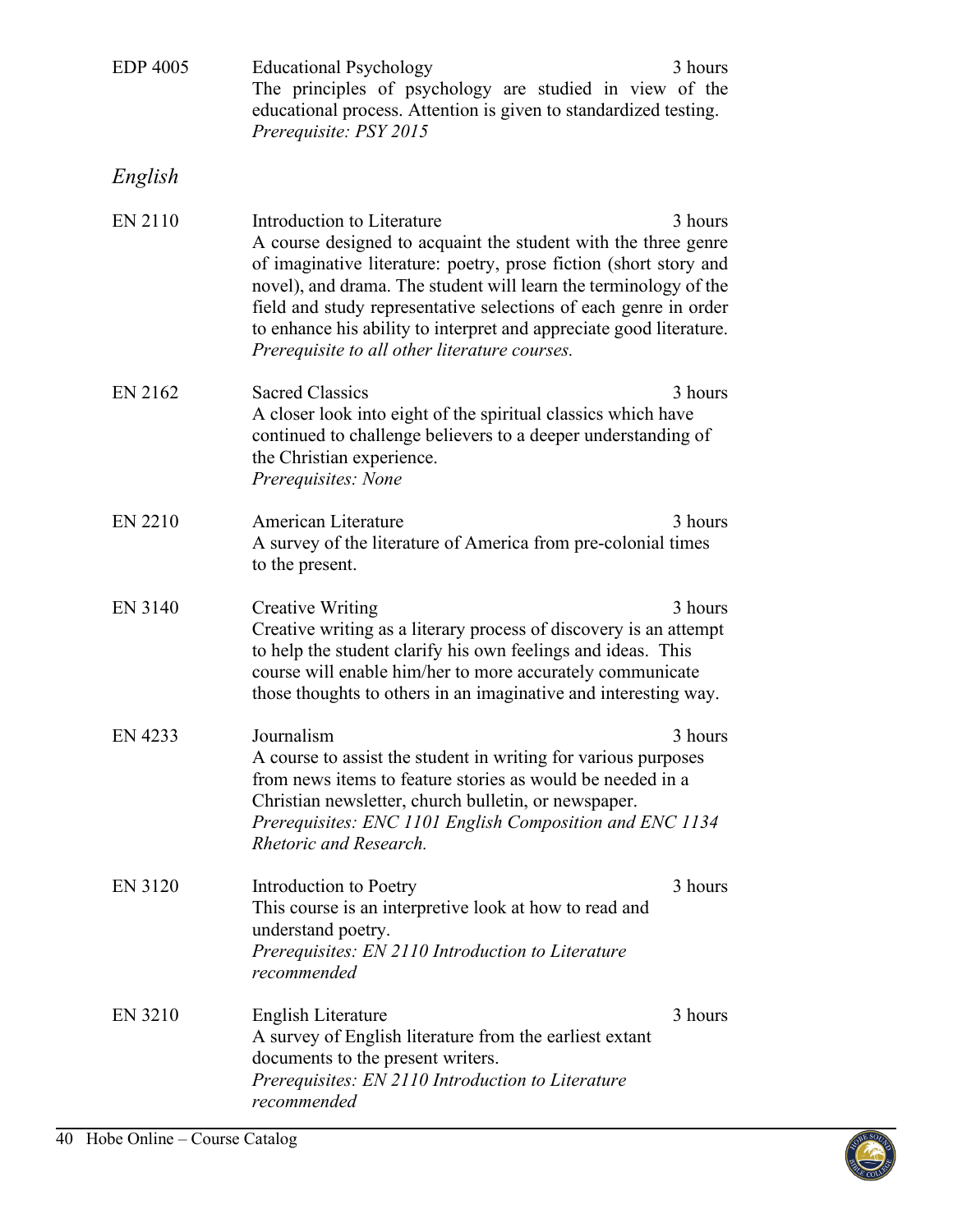<span id="page-40-2"></span><span id="page-40-1"></span>

| EN 3730         | <b>Adolescent Literature</b><br>3 hours<br>This course is a look at samples of literature appropriate for the<br>teen student covering various genres and types of literature.<br>Prerequisites: EN 2110 Introduction to Literature<br>recommended                                                                                                                                                                                                                          |
|-----------------|-----------------------------------------------------------------------------------------------------------------------------------------------------------------------------------------------------------------------------------------------------------------------------------------------------------------------------------------------------------------------------------------------------------------------------------------------------------------------------|
| EN 4210         | World Literature 1 (from epics through Renaissance)<br>3 hours<br>A survey of the masterpieces of world literature (beginning to<br>Renaissance), noting aesthetic and moral value. This course<br>examines masterpieces of world literature, including the classics<br>of western and non-western literature, analyzing, critiquing, and<br>evaluating major authors and works through class discussions,<br>presentations, and written essays, including research papers. |
| <b>ENC 1101</b> | 3 hours<br><b>English Composition</b><br>A course designed to help the student review grammar, practice<br>the composing process from prewriting to final draft using<br>various modes (such as narration, description, process analysis,<br>comparison/contrast, summary/critique, literature analysis,<br>synthesis) and introduce the student to readings with various<br>perspectives.                                                                                  |
| <b>ENC 1134</b> | <b>Rhetoric and Research</b><br>3 hours<br>A course designed to help the student review the composing<br>process, read and write analytically, practice research skills and<br>introduce the student to persuasive writing. Includes synthesis<br>essay exam and formal research paper(s).<br>Prerequisite ENC 1101                                                                                                                                                         |
| <b>ENG 4064</b> | <b>Advanced Grammar and Composition</b><br>3 hours<br>A study of punctuation and grammar usage for those pursuing<br>careers in writing. This is a required course for the future<br>teacher of high school English.<br>Prerequisites: ENC 1101 English Composition and ENC 1134<br><b>Rhetoric and Research</b>                                                                                                                                                            |
| <b>SPC 1320</b> | 3 hours<br>Public Speaking<br>A theoretical and practical course to acquaint the student with<br>the techniques of public speaking.                                                                                                                                                                                                                                                                                                                                         |
| <i>History</i>  |                                                                                                                                                                                                                                                                                                                                                                                                                                                                             |
| EUH 1003/1006   | History of Western Civilization I&II<br>3 hours each<br>A survey course covering the range of western civilization from<br>the earliest times to the modern period, affording a basis for<br>further historical studies.                                                                                                                                                                                                                                                    |

<span id="page-40-4"></span><span id="page-40-3"></span><span id="page-40-0"></span>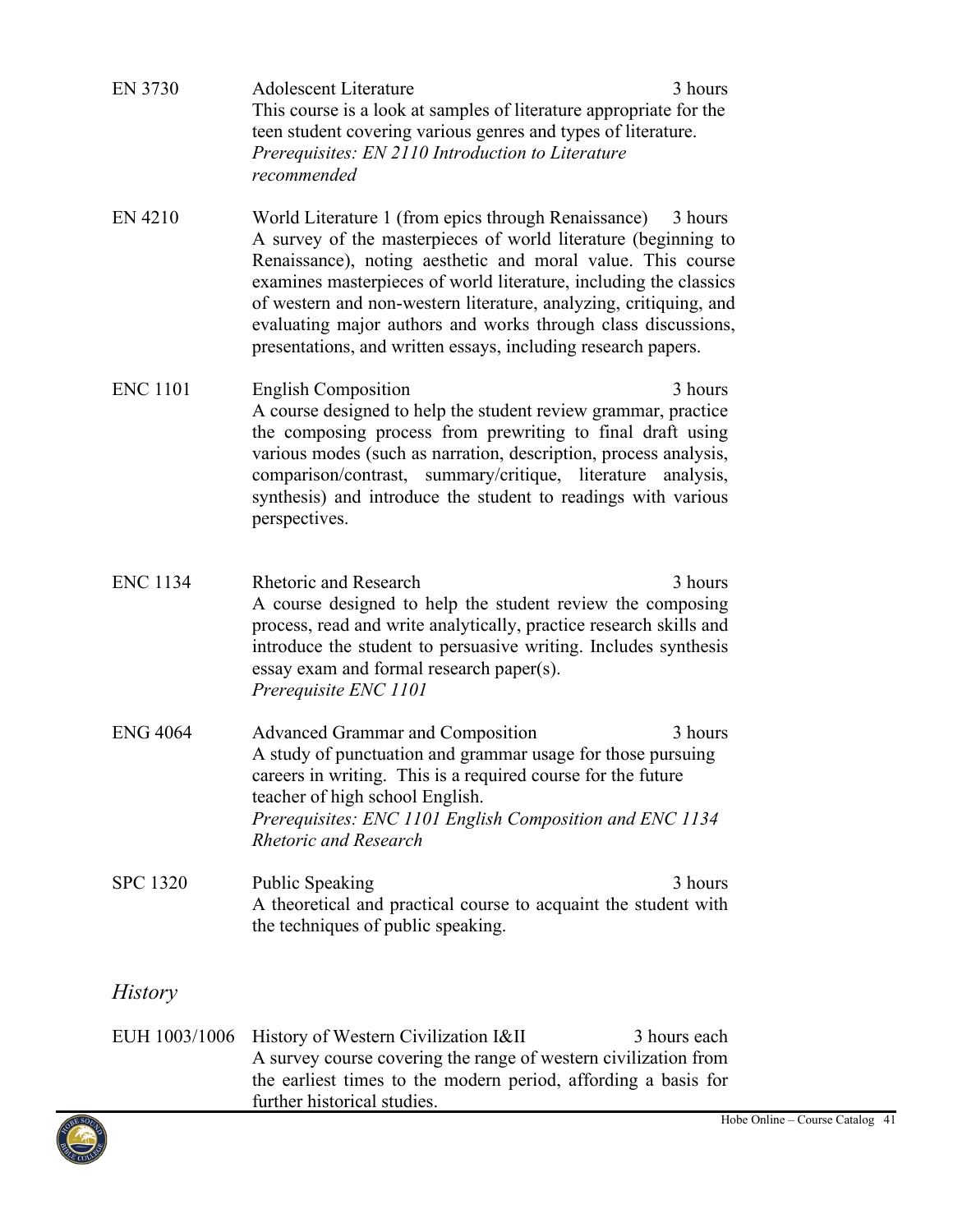| HI 2010/2020    | American History I & II<br>This is a survey of the United States from pre-colonial times to<br>the present covering its political, social, and economic<br>developments.<br>Prerequisites: EUH 1120 History of Western Civilization II<br>recommended                                                                                            | 3 hours each |
|-----------------|--------------------------------------------------------------------------------------------------------------------------------------------------------------------------------------------------------------------------------------------------------------------------------------------------------------------------------------------------|--------------|
| HI 3120         | History of Judaism<br>A look at the Jewish nation from its beginnings in Biblical<br>times through the Middle Ages and into modern times.<br>Prerequisites: None                                                                                                                                                                                 | 3 hours      |
| HI 3310         | Ancient Egypt<br>This is a look at the rise and fall of Egypt under the Pharaohs<br>and their accomplishments in architecture, writing, and the<br>political achievements.<br>Prerequisites: EUH 1110 History of Western Civilization I<br>recommended                                                                                           | 3 hours      |
| HI 3320         | Middle Ages<br>This is a survey of the Period in Europe between 500 and 1500<br>with special attention given to the Crusades and the High<br>Middle Ages.<br>Prerequisites: EUH 1110/1120 History of Western Civilization<br>I & II recommended                                                                                                  | 3 hours      |
| Health Science  |                                                                                                                                                                                                                                                                                                                                                  |              |
| <b>BSC 3031</b> | Anatomy and Physiology<br>This course is a study of the human body in its form and<br>function. It takes a close look at the construction and operation<br>of cells, muscles, and tissues and examines the basic function<br>of the nine organ systems of the body.<br>Prerequisites: BSC2321 Biological Science Survey II                       | 3 hours      |
| <b>HSC 3011</b> | Nutrition<br>This course looks at the basic dietary concerns for optimum<br>health, including the way the body digests and absorbs<br>nutrients, the basic types of nutrients and their food sources,<br>the purpose and function of vitamins and minerals in the diet,<br>and overall health in the various life stages.<br>Prerequisites: None | 3 hours      |
| <b>HSC 3021</b> | Principles of Physical Fitness<br>This course focuses on understanding and developing a<br>personal physical fitness program to achieve maximum health<br>including muscle training, diet, stress management, and social                                                                                                                         | 3 hours      |

<span id="page-41-0"></span>relationships and related physical concerns.

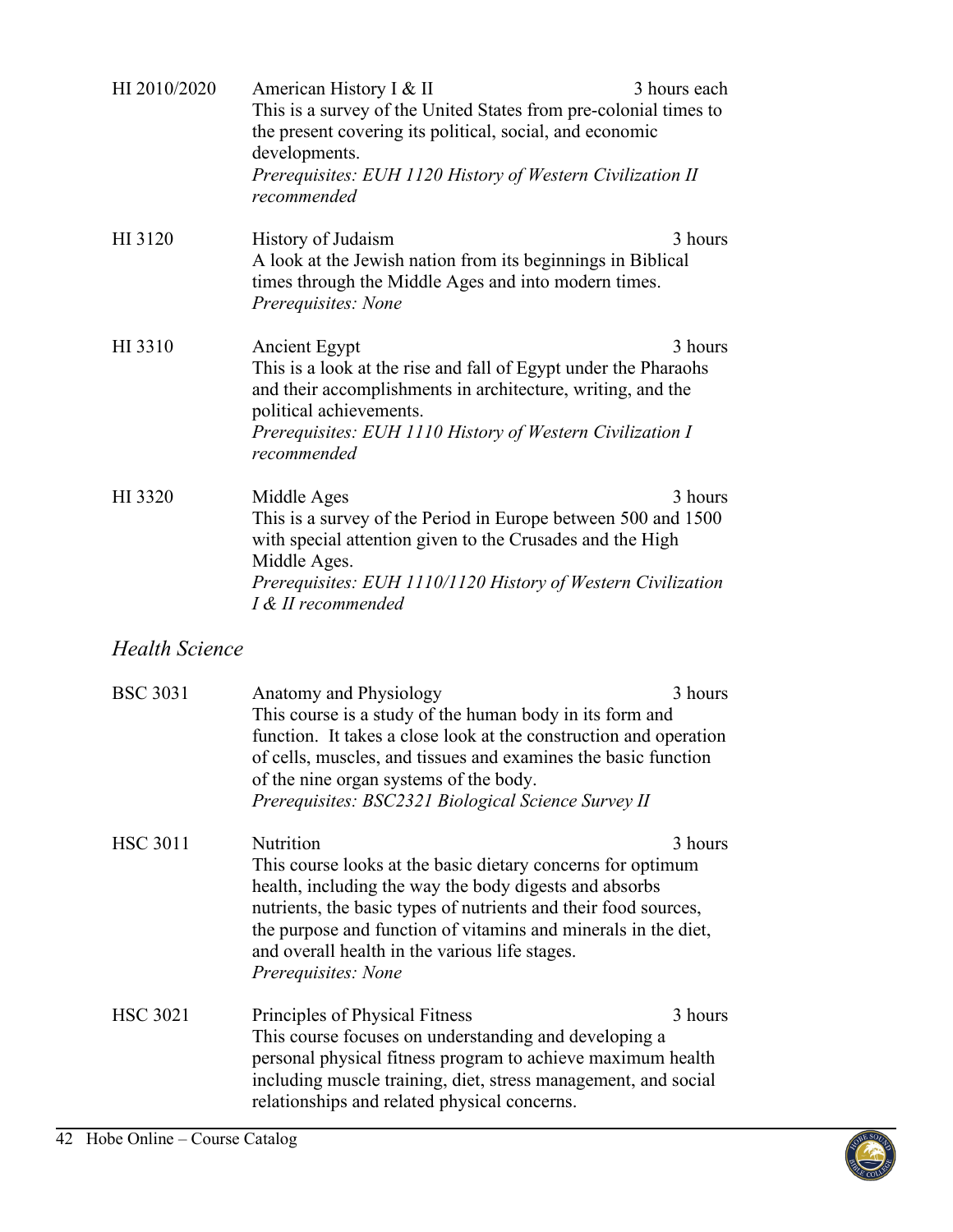### *Prerequisites: None*

| <b>HSC 3041</b> | <b>Community Health</b>                                                                                                                                              | 3 hours |
|-----------------|----------------------------------------------------------------------------------------------------------------------------------------------------------------------|---------|
|                 | This course examines the relationship between public health<br>policies and the health of the community in general. It looks at                                      |         |
|                 | some of the historical consequences of poor health practices<br>and considers what current policies would be helpful both at<br>the individual and community levels. |         |
|                 | Prerequisites: None                                                                                                                                                  |         |
| SS 2730         | <b>Health and Wellness</b><br>This is a study of principles of boolth and bygione with                                                                               | 3 hours |

This is a study of principles of health and hygiene with emphases on illness prevention, nutritional needs, and disease control. It also incorporates a study for a wellness program for the individual. *Prerequisites: None*

# <span id="page-42-0"></span>*Mathematics*

| <b>MA1210</b>   | Foundations of College Math<br>An integration of mathematical principles and skills for non-<br>math majors covering basic applications of math to real-life<br>issues as well as providing fundamental theoretical applications<br>and skills covering fractions, graphs, introductory algebra and<br>geometry and other practical math topics.<br>Prerequisites: None | 3 hours |
|-----------------|-------------------------------------------------------------------------------------------------------------------------------------------------------------------------------------------------------------------------------------------------------------------------------------------------------------------------------------------------------------------------|---------|
| MA 4220         | Probability and Statistics<br>An introduction to statistical procedures and probability studies<br>including distribution functions, random sampling, inferences,<br>testing hypotheses and process control.<br>Prerequisites: MAT 2120 College Algebra                                                                                                                 | 3 hours |
| <b>MAT 1220</b> | <b>Business Math</b><br>A study of the functional uses of arithmetic operations in<br>business, banking, insurance, taxes, and other areas of practical<br>application in the church and the home.<br>Prerequisites: MA 1210 Fundamentals of College Math<br>recommended                                                                                                | 3 hours |
| <b>MAT 2033</b> | College Algebra<br>A unified study of college algebra including linear and quadratic<br>equations, radicals, complex numbers, functions, graphs,<br>polynomials, ratio, proportion, variation and progressions.<br>Prerequisite: Two credits high school algebra or equivalent                                                                                          | 3 hours |
| <b>MAT 3120</b> | <b>History of Mathematics</b><br>A study of the development of mathematics. Mathematicians<br>and their discoveries are examined.                                                                                                                                                                                                                                       | 3 hours |

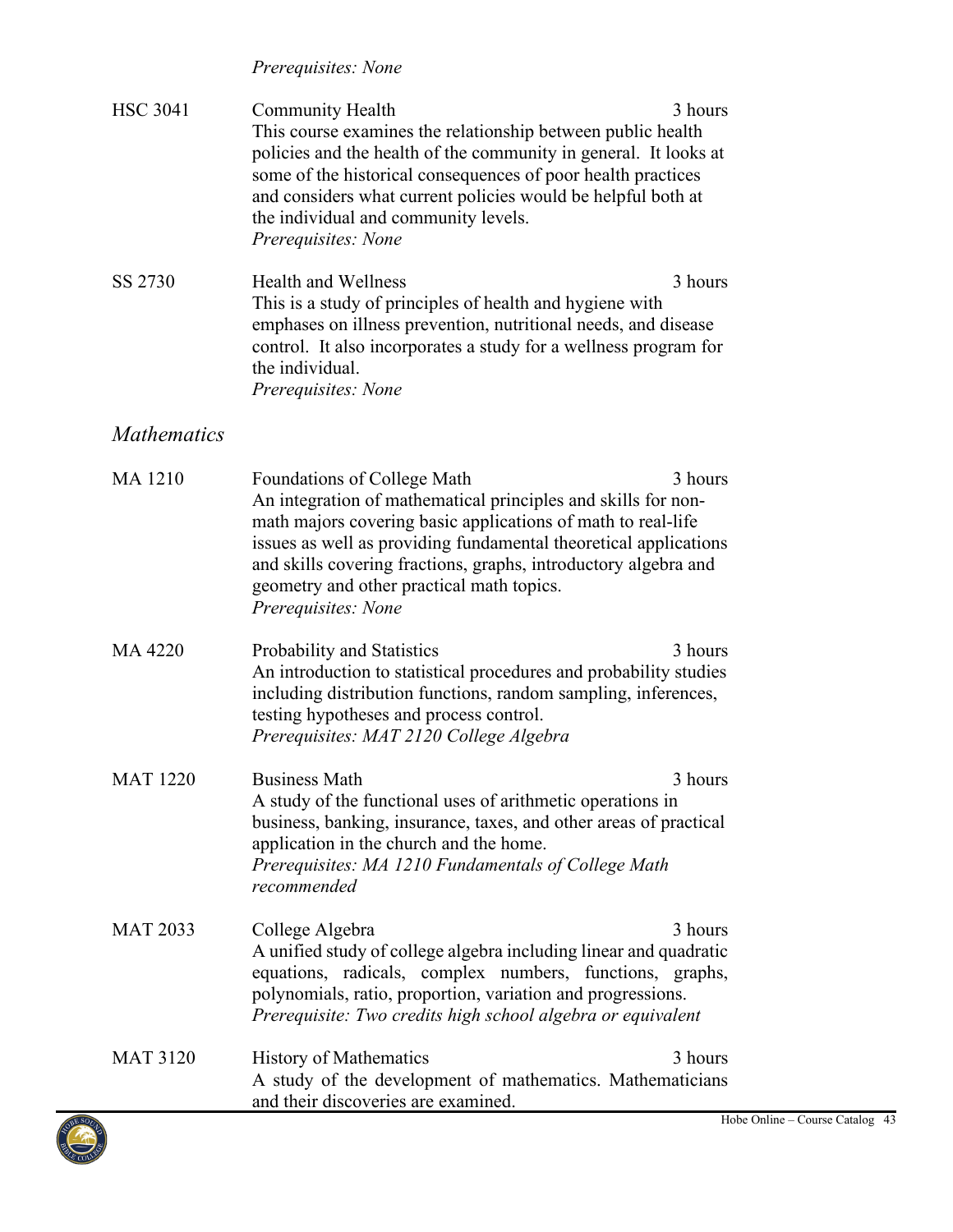# <span id="page-43-0"></span>*Ministerial*

| SS 2122         | <b>Human Relations</b><br>Practical applications for seeing the Biblical role models for<br>individuals in all their relationships with God, with others, and<br>with themselves.<br>Prerequisites: None                                                                                                                                                                                                                                                             | 3 hours |
|-----------------|----------------------------------------------------------------------------------------------------------------------------------------------------------------------------------------------------------------------------------------------------------------------------------------------------------------------------------------------------------------------------------------------------------------------------------------------------------------------|---------|
| <b>MN 3110</b>  | <b>Pastoral Ministries</b><br>Seeks to introduce the student to the practices and problems of<br>pastoral work and church leadership. Special attention is given<br>to enable the student to "seek and find a shepherd's heart."<br>Includes training both of a practical and theoretical nature.                                                                                                                                                                    | 3 hours |
| <b>MN 3120</b>  | <b>Expository Preaching</b><br>A practical course in the step-by-step process of constructing<br>expository sermons, using the Bible as a primary source for<br>sermon ideas, a proper interpretation and inculcation of those<br>ideas into the sermon, and integration of the sermon as part of<br>the overall worship service.<br>Prerequisites: MN 3130 Homiletics recommended                                                                                   | 3 hours |
| <b>MN 1130</b>  | Introduction to Homiletics<br>Introduction to the task of preparing and delivering a sermon. The<br>course focuses on the various types of sermons, outline structure,<br>and the dynamics of delivery. Each student will be given<br>opportunity to preach at least two times during the semester in<br>the class.                                                                                                                                                  | 3 hours |
| <b>MIN 2600</b> | Personal Evangelism<br>A look at Biblical and modern principles for effective<br>evangelism with teaching on sin and salvation and the work of<br>Christ through His church.<br>Prerequisites: BI 1110 Old Testament Survey, BI 1130 New<br>Testament Survey, BI 2220 Gospels, BI 2120 Acts, and BI 4240<br>Romans recommended                                                                                                                                       | 3 hours |
| TH 2520         | Child Evangelism<br>This course discusses some of the methods, tools and activities<br>suitable for working with the Children's ministry both in a<br>church setting through the church year as well as shorter<br>settings in summer clubs, VBS weekly formats. It looks at<br>various teaching methods for age-appropriate reception and<br>also touches on the cultural environment in which today's<br>children's ministry must function.<br>Prerequisites: None | 3 hours |
| <b>MN 4120</b>  | Hermeneutics                                                                                                                                                                                                                                                                                                                                                                                                                                                         | 3 hours |

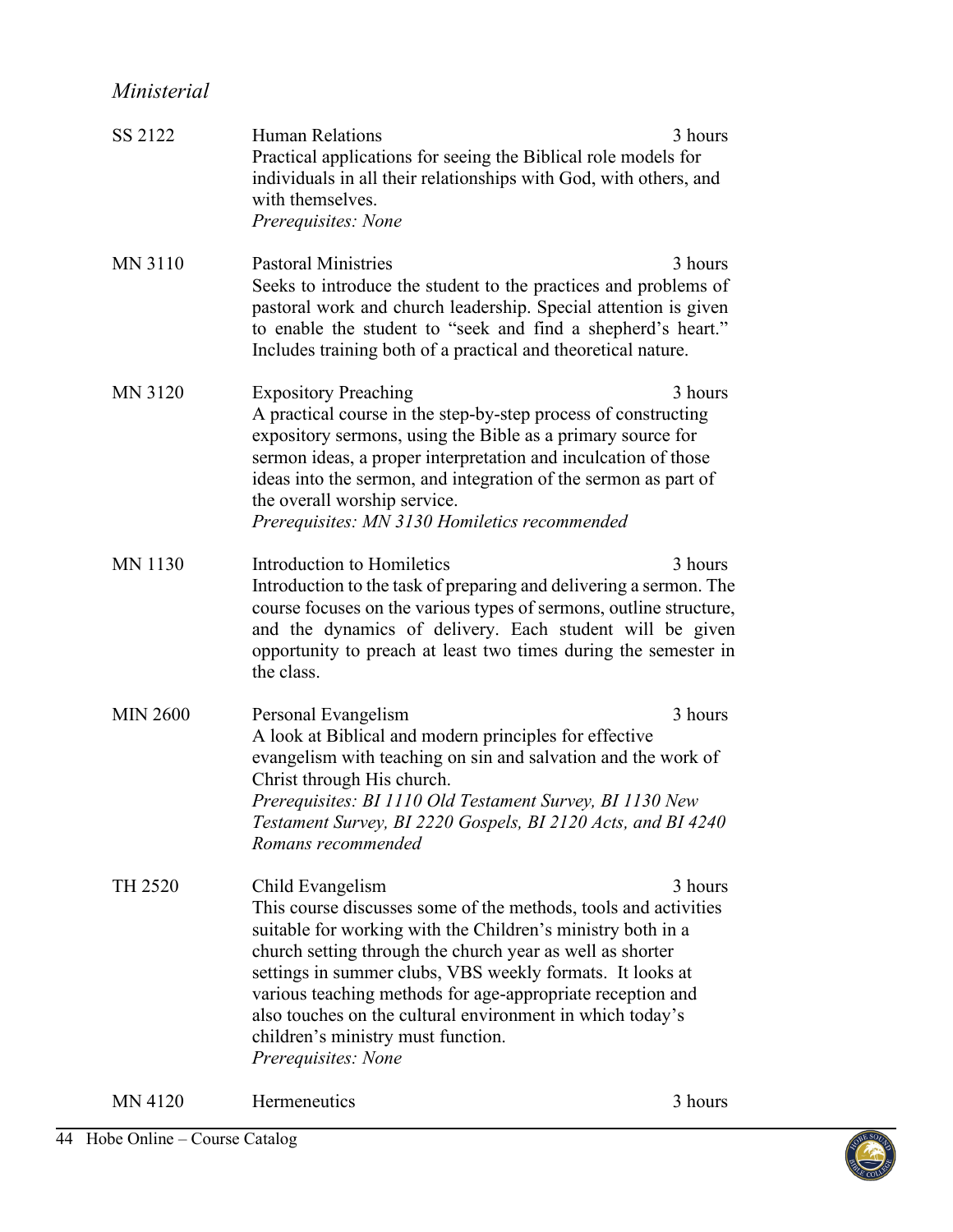|                 | This is an application of the art of Biblical interpretation that<br>attempts to determine what God has said to mankind and<br>involves skill and insight rather than mere mechanical rules of<br>interpretation.<br>Prerequisites: None                                                                                                                                                                |
|-----------------|---------------------------------------------------------------------------------------------------------------------------------------------------------------------------------------------------------------------------------------------------------------------------------------------------------------------------------------------------------------------------------------------------------|
| <b>MN 4310</b>  | Principles of Administration<br>3 hours<br>The basic principles of administration and management will be<br>studied in conjunction with interpersonal relations. Leadership is<br>adapted to the home, church, school, mission and Christian<br>organization. Broad subject areas include Bible studies on<br>leadership qualities and requirements, developing a biblical<br>philosophy of leadership. |
| MN 4332         | 3 hours<br><b>Church Management</b><br>This is a practical look at various administrative aspects of the<br>church from visitation, to corporate worship, to programs and<br>activities, to maintaining the physical plant.<br>Prerequisites: None                                                                                                                                                      |
| <b>MN 4610</b>  | 6 hours<br>Ministerial Internship<br>A period of service under the guidance of an experienced<br>supervisor. Care is taken in matching the intern and his calling<br>with a church, mission, or other appropriate ministry. Three<br>semester hours of credit are given per four-week session.                                                                                                          |
| <i>Missions</i> |                                                                                                                                                                                                                                                                                                                                                                                                         |
| MI 1110         | Introduction to Missions<br>3 hours<br>This is a look at the Biblical mandate of missions and how the<br>church is meeting that challenge through education, sending,<br>and supporting missions.<br>Prerequisites: None                                                                                                                                                                                |
| MI 2120         | 3 hours<br><b>History of Missions</b><br>An historical overview of the missionary work of the church<br>from the beginning until the present. Emphasis is given to trends,<br>issues, strategy and methods of the missionary movement. The<br>course is designed to give the student a broad outlook and<br>sympathetic understanding of the church's worldwide task.                                   |
| MI 3210         | Principles of Missions<br>3 hours<br>Introduction to the theology of missions and the qualifications<br>of the missionary candidate from his call to acceptance and<br>assignment. The course sets forth the responsibilities, principles<br>and practices to be met and utilized in missionary work on the<br>field.                                                                                   |

<span id="page-44-0"></span>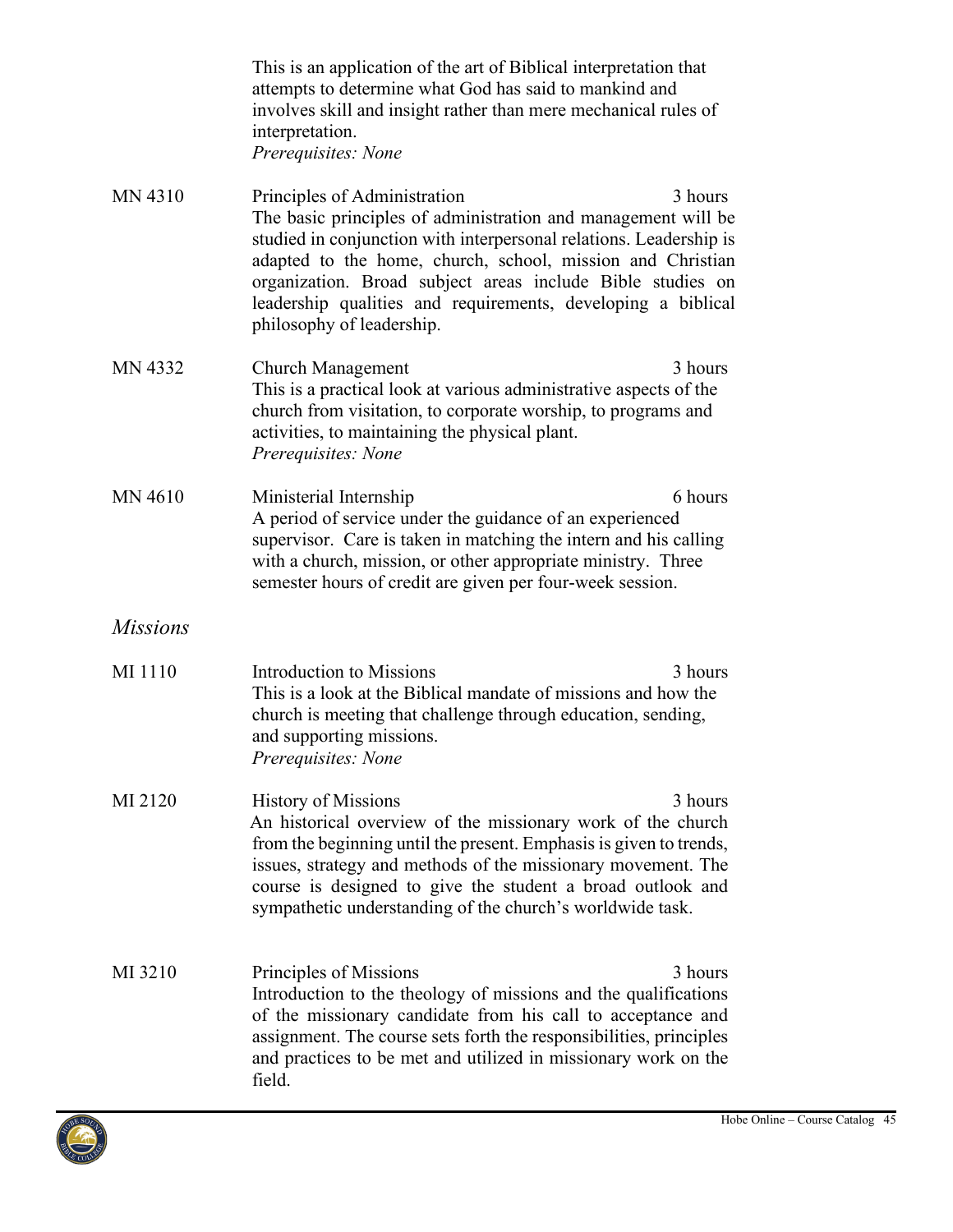<span id="page-45-0"></span>

| MI 3220        | <b>Church Planting</b><br>3 hours<br>Provides an understanding of the need for both church growth<br>multiplication. The<br>and church<br>course<br>explores how<br>congregations are multiplied in North American Anglo and<br>minority populations and in other countries and explains the<br>basics for charting that growth as a tool for strategy planning and<br>evaluation. |
|----------------|------------------------------------------------------------------------------------------------------------------------------------------------------------------------------------------------------------------------------------------------------------------------------------------------------------------------------------------------------------------------------------|
| MI 3310        | <b>Cultural Communications</b><br>3 hours<br>A study of the problems of oral and written communications<br>where cultural and/or linguistic boundaries must be crossed.<br>Emphasis centers on understanding of the audience, adaptation of<br>the message, measuring effectiveness and analysis of results.                                                                       |
| MI 3420        | Perspectives on World Evangelism<br>3 hours<br>A perspective view of the worldwide Christian movement<br>through the writings of the foremost mission leaders and<br>statesmen of our generation and of history, touching biblical,<br>historical, cultural and strategic principles of universal<br>applications.                                                                 |
| MI 4220        | World Religious Systems<br>3 hours<br>Survey of the history and tenets of the major living religions,<br>giving special attention to their relationship to the missionary<br>task of the church. The course also examines the history,<br>theology and methodology of the major cults, including the<br>occult. Spiritual warfare tactics will be discussed.                       |
| MI 4240        | Introduction to Islam<br>3 hours<br>This is an introductory study of Islam including its beliefs,<br>practices, and present status as a world religion along with<br>practical guidelines for effective Christian witness.<br>Prerequisites: MI 1110 Introduction to Missions recommended                                                                                          |
| MI 4510        | <b>Missions Practicum</b><br>3 hours<br>A course designed to provide opportunities in a simulated<br>mission field environment. Practical areas such as car<br>maintenance, elementary carpentry, basic food preparation and<br>basic health care will be covered.                                                                                                                 |
| Music          |                                                                                                                                                                                                                                                                                                                                                                                    |
| <b>MU</b> 1101 | 3 hours<br>Music Appreciation<br>A non-technical introduction to how to listen to and understand<br>music by acquainting the student with the basic musical styles,<br>elements of the composition of music, various instruments used<br>in an orchestra, and historical perspectives that influenced and<br>produced some of our best-loved music.<br>Prerequisites: None         |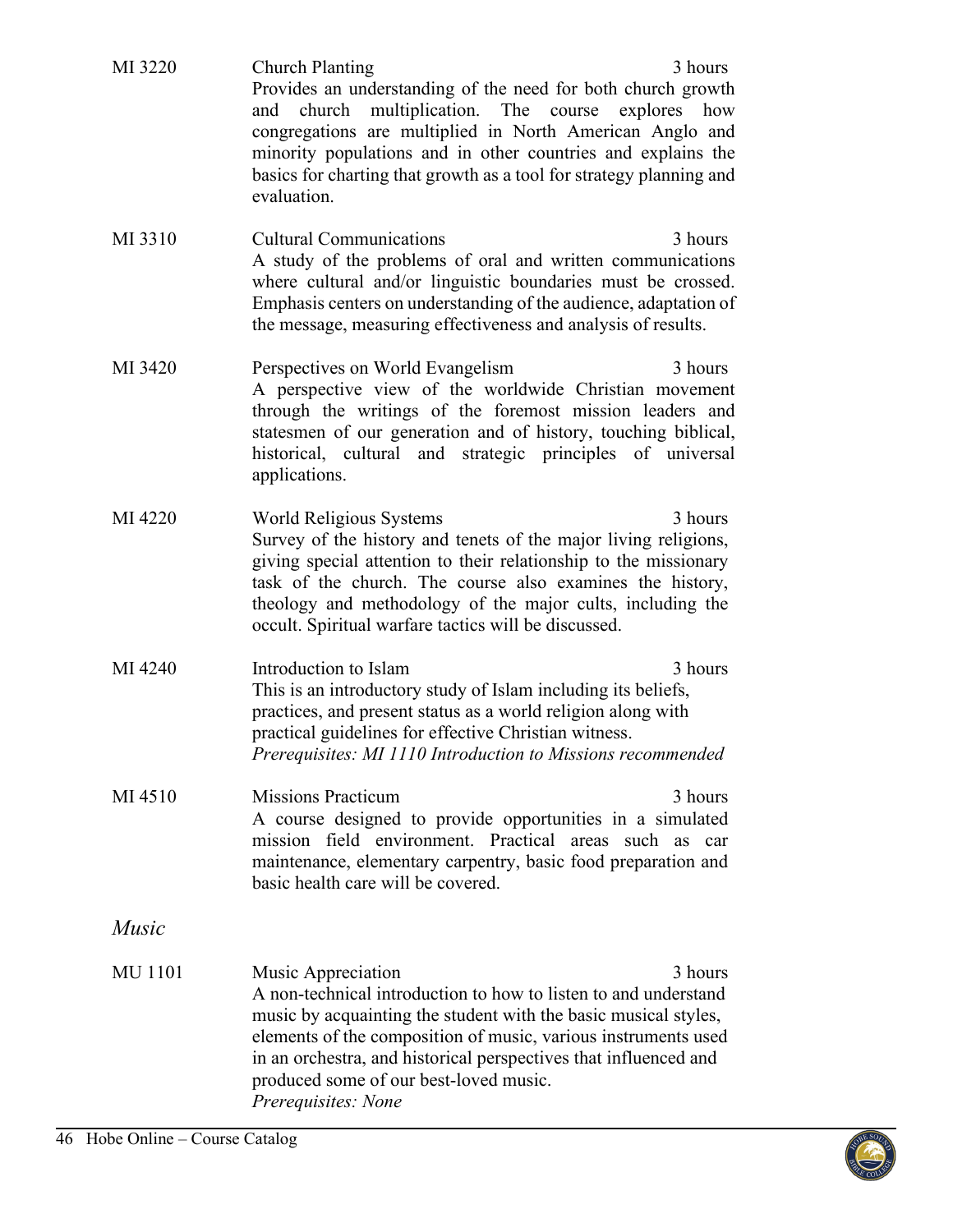| <b>MU 2350</b>               | <b>Foundations of Music Ministry</b><br>The formulation of a Christian philosophy of music along with<br>the organization, administration and management of the church<br>music program as it relates to the responsibilities of the minister<br>of music. Gives a basis for developing a biblical philosophy of<br>music as well as addresses the organization, administration and<br>management of the local church music program. Open to all<br>majors as a music elective. | 3 hours             |
|------------------------------|---------------------------------------------------------------------------------------------------------------------------------------------------------------------------------------------------------------------------------------------------------------------------------------------------------------------------------------------------------------------------------------------------------------------------------------------------------------------------------|---------------------|
| <b>MU 3250</b>               | Hymnology<br>A study of the hymn in its historical, scriptural, theological,<br>poetical and musical aspects. Hymn memorization will be<br>required, and hymn research and composition will be<br>encouraged.                                                                                                                                                                                                                                                                   | 3 hours             |
|                              | MUH 2111/2112 Music History I & II<br>A history of music in Western civilization traced from<br>antiquity through the twentieth century. The primary emphasis<br>is understanding the historical development of important<br>musical styles and forms.                                                                                                                                                                                                                          | 3 hours each        |
| <b>MUT 1011</b>              | <b>Fundamentals of Music</b><br>Teaches the elements of music, notation of pitch and rhythm,<br>melodic and rhythmic comprehension and perception, and<br>beginning conducting. For non-music majors.                                                                                                                                                                                                                                                                           | 3 hours             |
| <b>Philosophical Studies</b> |                                                                                                                                                                                                                                                                                                                                                                                                                                                                                 |                     |
| <b>PHI 2710</b>              | Philosophical Studies<br>An examination of modern trends of philosophy<br>perspective of Christian theological presuppositions.                                                                                                                                                                                                                                                                                                                                                 | 3 hours<br>from the |
| <i>Science</i>               |                                                                                                                                                                                                                                                                                                                                                                                                                                                                                 |                     |
| <b>AST 2332</b>              | Astronomy<br>This survey of the heavens, the star patterns, the members of<br>the solar system, and the forces that move has an interpretive<br>view from Scripture.<br>Prerequisites: PSC 2104 Physical Science Survey<br>recommended                                                                                                                                                                                                                                          | 3 hours             |

<span id="page-46-2"></span><span id="page-46-1"></span><span id="page-46-0"></span>BSC 2311 Animal Behavior 3 hours This is a look at the ways animals react among themselves and with others and an interpretation of these activities to give us understanding and appreciation for these creatures.

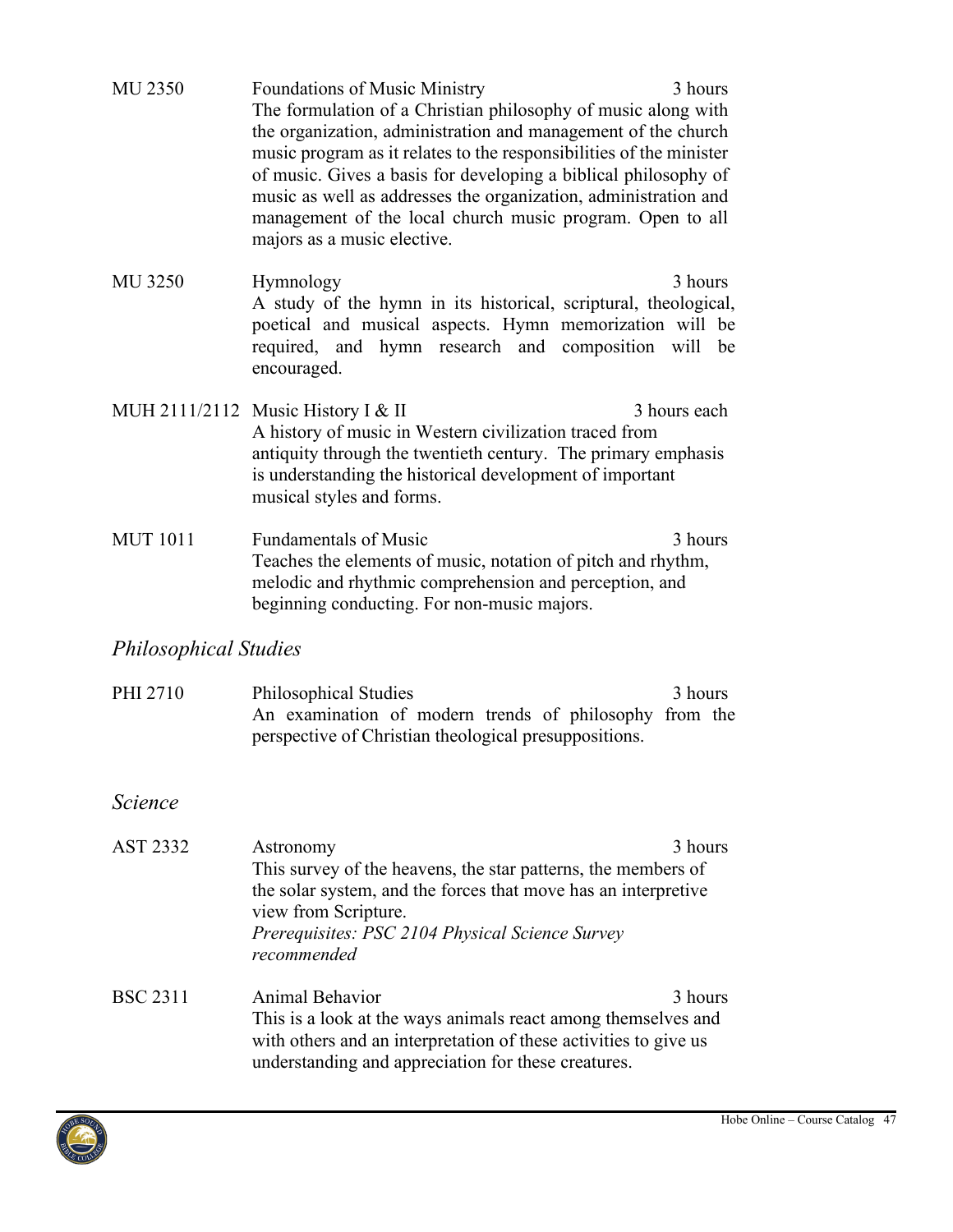|                 | Prerequisites: BSC 2320 Biological Science Survey<br>recommended                                                                                                                                                                                                                                                                                                                      |         |
|-----------------|---------------------------------------------------------------------------------------------------------------------------------------------------------------------------------------------------------------------------------------------------------------------------------------------------------------------------------------------------------------------------------------|---------|
| <b>BSC 2312</b> | Ecology<br>This is a study of ways that organisms interact within their<br>communities and with other communities in the environment.<br>Of interest is the flow of energy through the food web and the<br>relationship of the organism to the non-living as well as the<br>living components of the environment.<br>Prerequisites: BSC 2320 Biological Science Survey<br>recommended | 3 hours |
| <b>BSC 2313</b> | Wildlife Management<br>This is a study of the conditions necessary to maintain healthy<br>families of animal communities in a balanced and perpetuating<br>environment.<br>Prerequisites: BSC 2320 Biological Science Survey<br>recommended                                                                                                                                           | 3 hours |
| <b>BSC 2314</b> | <b>Environmental Science</b><br>An interdisciplinary approach to the study of environmental<br>systems and how man responds to the various changes within<br>the context of the living and non-living components of the<br>environment.<br>Prerequisites: BSC 2320 Biological Science Survey                                                                                          | 3 hours |
| <b>BSC 2320</b> | <b>Biological Science Survey</b><br>An introduction to the essential and practical phases of cell<br>biology, botany, zoology and physiology. The relationship of<br>these sciences and the Bible is noted.                                                                                                                                                                           | 3 hours |
| <b>BSC 2322</b> | Zoology<br>This study of the animal kingdom covers both the invertebrates<br>and the vertebrates, noting the structures, functions, and<br>interactions of these organisms with a Biblical perspective.<br>Prerequisites: BSC 2320 Biological Science Survey                                                                                                                          | 3 hours |
| <b>BSC 2341</b> | <b>Botany</b><br>This is a study of plant life, the value of plants, the propagation<br>and production of plants and their role in the health of the<br>environment.<br>Prerequisites: BSC 2320 Biological Science Survey<br>recommended                                                                                                                                              | 3 hours |
| <b>BSC 2420</b> | Marine Biology<br>This is a study of ocean life from the sub-protozoan to the<br>whales and how they interact with their water environment.<br>Prerequisites: BSC 2320 Biological Science Survey<br>recommended                                                                                                                                                                       | 3 hours |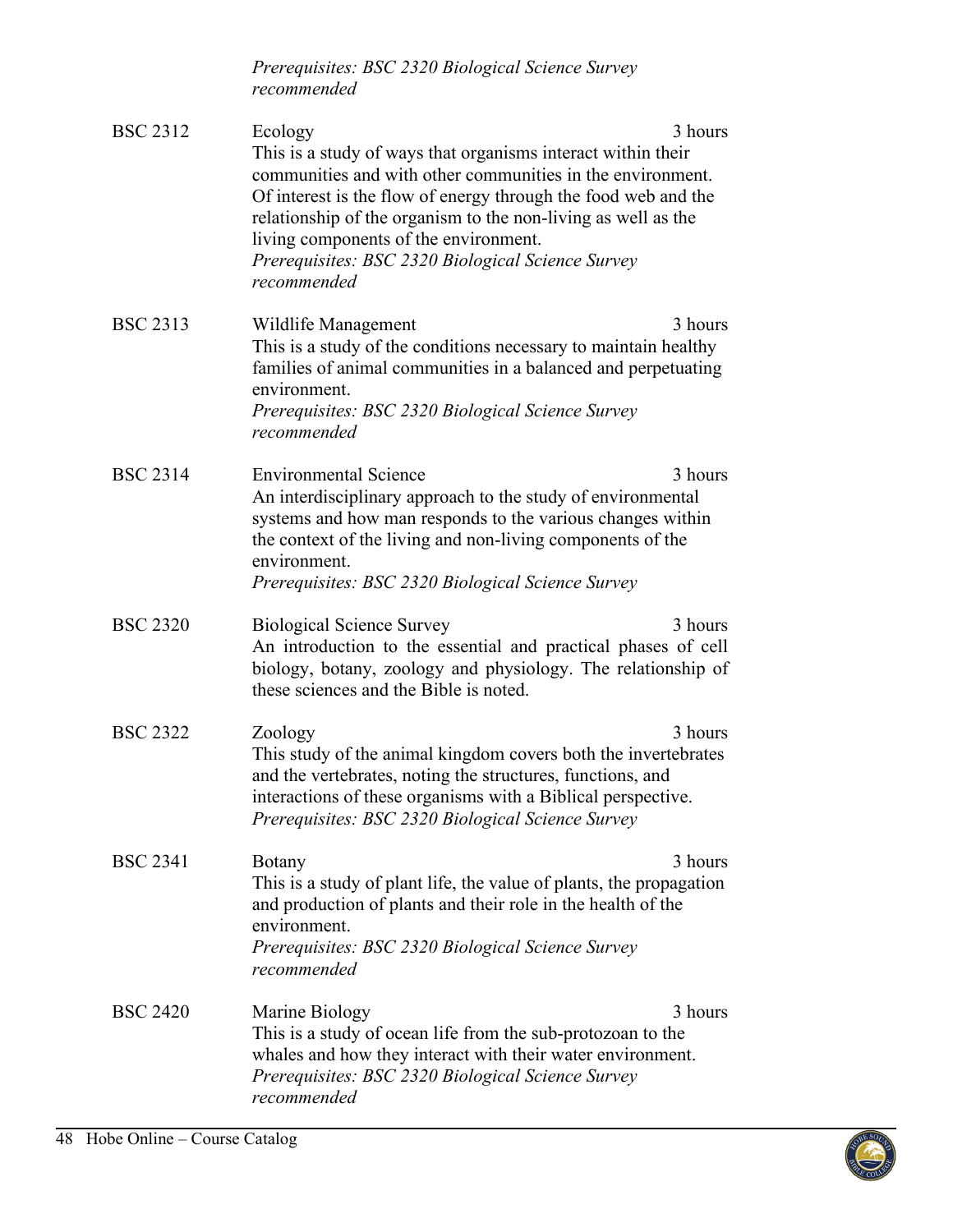| <b>BSC 3110</b> | Introduction to Origins<br>A study of the contrasting views of Evolution and Creation as<br>they relate to the scientific process and how their respective<br>views affect social and scientific advancement.<br>Prerequisites: BSC 2320 Biological Science Survey and PSC<br>2104 Physical Science Survey recommended | 3 hours      |
|-----------------|------------------------------------------------------------------------------------------------------------------------------------------------------------------------------------------------------------------------------------------------------------------------------------------------------------------------|--------------|
| <b>BSC 3320</b> | Entomology<br>A study of insect taxonomy, life, structure, and diversity and a<br>look at their beneficial as well as harmful effects.<br>Prerequisites: BSC 2320 Biological Science Survey<br>recommended                                                                                                             | 3 hours      |
| <b>BSC 3325</b> | Microbiology<br>A study of various types of microscopic life as it relates to man<br>both in beneficial terms and in its pathogenic context.<br>Prerequisites: BSC 2320 Biological Science Survey                                                                                                                      | 3 hours      |
| <b>CHE 2342</b> | <b>Organic Chemistry</b><br>This course is a look at the fundamental structure of carbon<br>molecules and the various arrangements that are a part of living<br>matter and organic matter.<br>Prerequisites: SC 1310 Chemistry I                                                                                       | 3 hours      |
| <b>OSC 2220</b> | Oceanography<br>This introduction to oceans looks at their physical content and<br>behavior, their role in the overall climate and weather, and their<br>importance to man.<br>Prerequisites: PSC 2104 Physical Science Survey<br>recommended                                                                          | 3 hours      |
| <b>PSC 2104</b> | Physical Science Survey<br>A general course in the physical sciences for students not<br>majoring in science. Includes concepts from physics, chemistry,<br>geology, astronomy and meteorology. The relationship of these<br>sciences and the Bible is noted. A two-hour weekly lab session is<br>required.            | 3 hours      |
| <b>PSC 2333</b> | Geology<br>This is a survey of the solid portions of the earth, their names<br>and classification, and the forces that shape our world today.<br>Prerequisites: PSC 2104 Physical Science Survey<br>recommended                                                                                                        | 3 hours      |
| PSC 3130/3131   | Physics I and II<br>An introduction to the forces found in nature, their<br>calculations, and man's use and interaction with them.                                                                                                                                                                                     | 3 hours each |

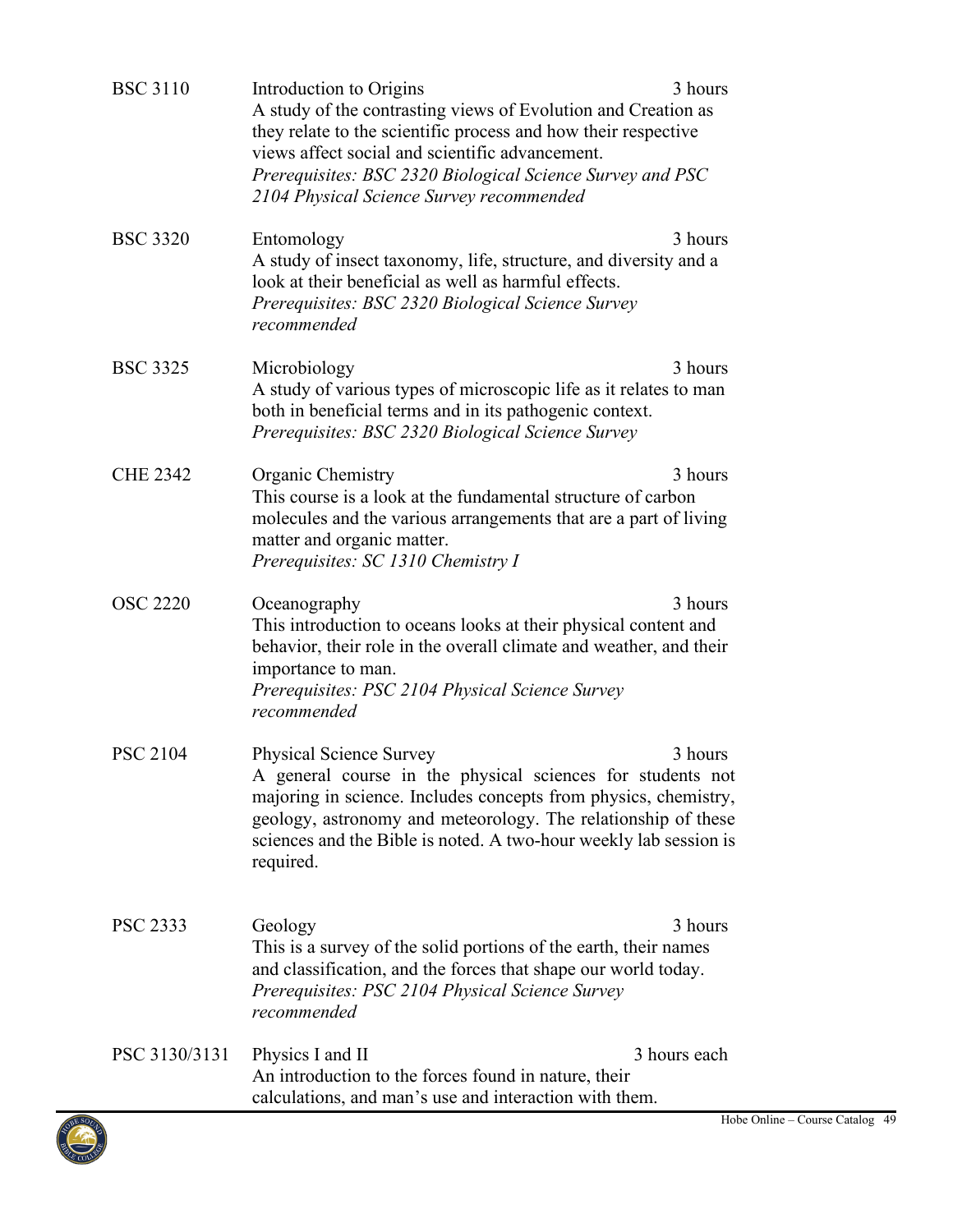<span id="page-49-1"></span><span id="page-49-0"></span>

|                 | Prerequisites: PSC 2104 Physical Science Survey and MAT<br>2120 College Algebra                                                                                                                                                                                                                                                                                              |                       |
|-----------------|------------------------------------------------------------------------------------------------------------------------------------------------------------------------------------------------------------------------------------------------------------------------------------------------------------------------------------------------------------------------------|-----------------------|
| SC 1310         | Chemistry I<br>This course looks at the fundamental structure of matter, the<br>types of elements, and the ways these elements interact to form<br>the compounds of our world and some of the useful products<br>that occur.<br>Prerequisites: MAT 2120 College Algebra recommended                                                                                          | 3 hours               |
| SC 1320         | Chemistry II<br>This course introduces the student to the more theoretical<br>aspects of Chemistry through Nuclear, Thermal, Organic, and<br>Biological aspects of atomic behavior.<br>Prerequisites: SC 1310 Chemistry I                                                                                                                                                    | 3 hours               |
| Social Science  |                                                                                                                                                                                                                                                                                                                                                                              |                       |
| <b>PSY 2015</b> | General Psychology<br>An introduction to the study of human behavior from a scientific<br>and biblically-sound perspective. Key topics will include biology<br>of the mind, human development, sensation and perception,<br>learning, memory, intelligence, motivation, emotions,<br>The<br>concepts of psychopathology<br>personality.<br>psychotherapy will be introduced. | 3 hours<br>and<br>and |
| SC 2340         | <b>Political Science</b><br>An introduction to understanding how various types of<br>governments work and the roles of the leaders in these<br>governments. It also looks at how citizens can be involved in<br>both the local and the national levels of government.<br>Prerequisites: None                                                                                 | 3 hours               |
| SS 1240         | American Government<br>A comprehensive introduction to American government and<br>politics—its foundations, institutions, organizations, and<br>policies.<br>Prerequisites: None                                                                                                                                                                                             | 3 hours               |
| SS 1410         | World Geography<br>A survey of the major regions of the world in terms of their<br>physical, economic and cultural-spatial relationships                                                                                                                                                                                                                                     | 3 hours               |
| SS 2110         | Introduction to Sociology<br>A look at the mutual dependence of human society, of man as a<br>social creature, and the scope and nature of his inter-<br>relationships, methods, and concepts.<br>Prerequisites: None                                                                                                                                                        | 3 hours               |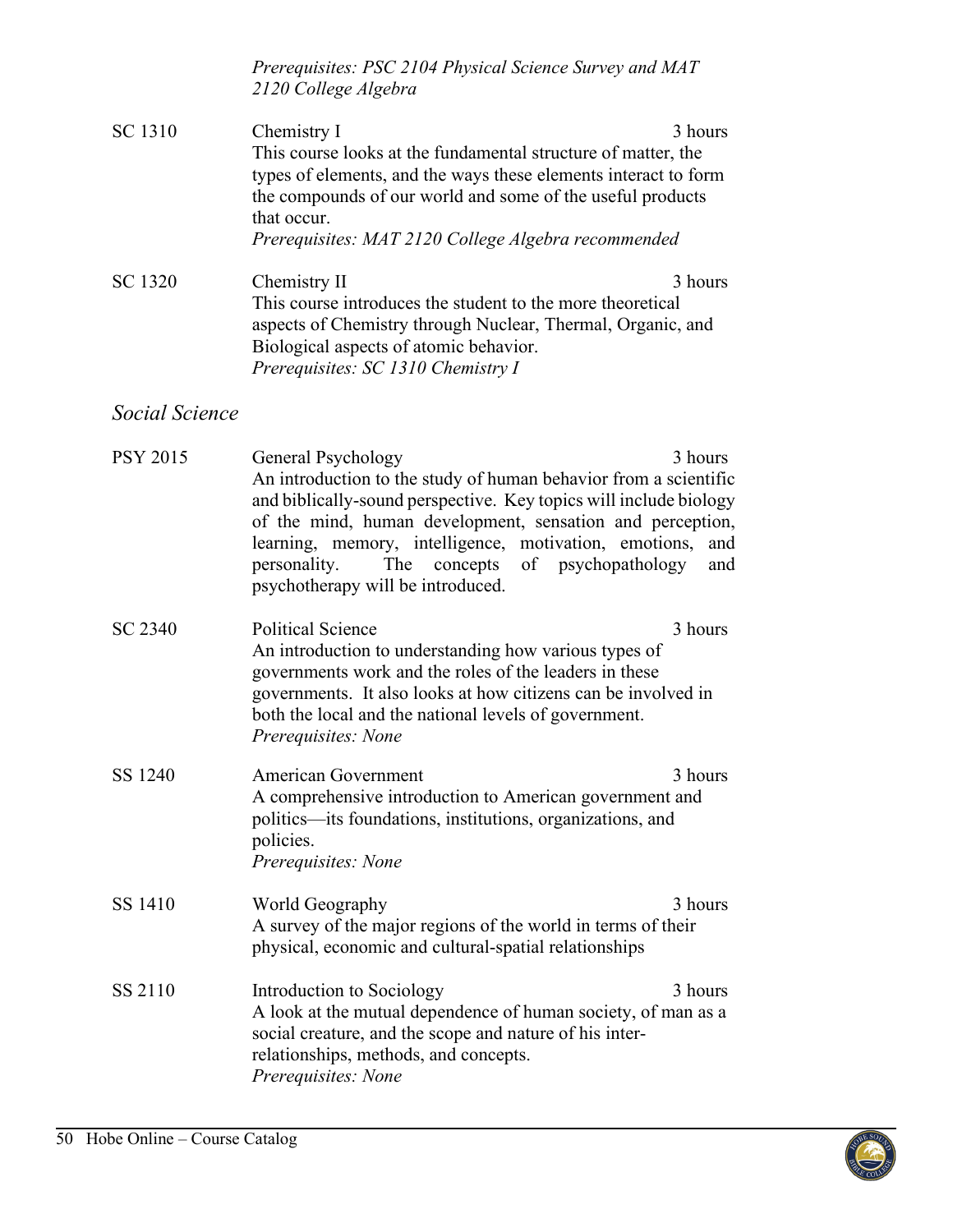| SS 2130 | <b>Introductory Humanities</b><br>A study of the historical achievements of man in the arts,<br>politics, and social contexts and how the role of man has<br>played out in a Biblical context.<br>Prerequisites: EUH 1110/1120 History of Western Civilization<br>I and II recommended                                                                                          | 3 hours |
|---------|---------------------------------------------------------------------------------------------------------------------------------------------------------------------------------------------------------------------------------------------------------------------------------------------------------------------------------------------------------------------------------|---------|
| SS 2135 | <b>International Relations</b><br>A look at government policies and procedures as they relate to<br>intra-national activities in world trade, world communications,<br>world security and other issues affecting multi-national<br>relations.<br>Prerequisites: SS 1240 American Government recommended                                                                         | 3 hours |
| SS 2140 | Survey of Art History<br>This is an introductory course in the history of art, tracing the<br>development of earliest art forms through the various stages of<br>art styles through the historical eras. It introduces artists,<br>places, and styles important to the history of art.<br>Prerequisites: None                                                                   | 3 hours |
| SS 2210 | Child Development<br>A study of the physical, cognitive, and social development of<br>the child from infancy through adolescence.<br>Prerequisites: None                                                                                                                                                                                                                        | 3 hours |
| SS 3410 | <b>Conflict Management</b><br>A look at the causes of conflict in the workplace and in the<br>home and a review of ways to prevent as well as resolve issues<br>of conflict.<br>Prerequisites: None                                                                                                                                                                             | 3 hours |
| SS 3210 | <b>Adolescent Psychology</b><br>A study of teens and their mental, physical, and social<br>development with an emphasis on decisions for life choices<br>and maturing in their Christian beliefs.<br>Prerequisites: PSY 2015 General Psychology                                                                                                                                 | 3 hours |
| SS 4540 | <b>Cultural Anthropology</b><br>This course is designed to equip the student with the<br>knowledge about man in his or her human context. From a<br>mission's perspective, the focus will be on understanding three<br>basic areas of human existence and how they relate to human<br>spirituality: geographical anthropology, global anthropology,<br>and gospel anthropology. | 3 hours |

*TESOL (Teaching English to Speakers of Other Languages)*

<span id="page-50-0"></span>

|         | $ESC^{\tau}$<br>heory<br>$\tau$ 11 | hours                                      |
|---------|------------------------------------|--------------------------------------------|
| OBE SOL |                                    | Hobe<br>Course Catalog<br>Online<br>$\sim$ |

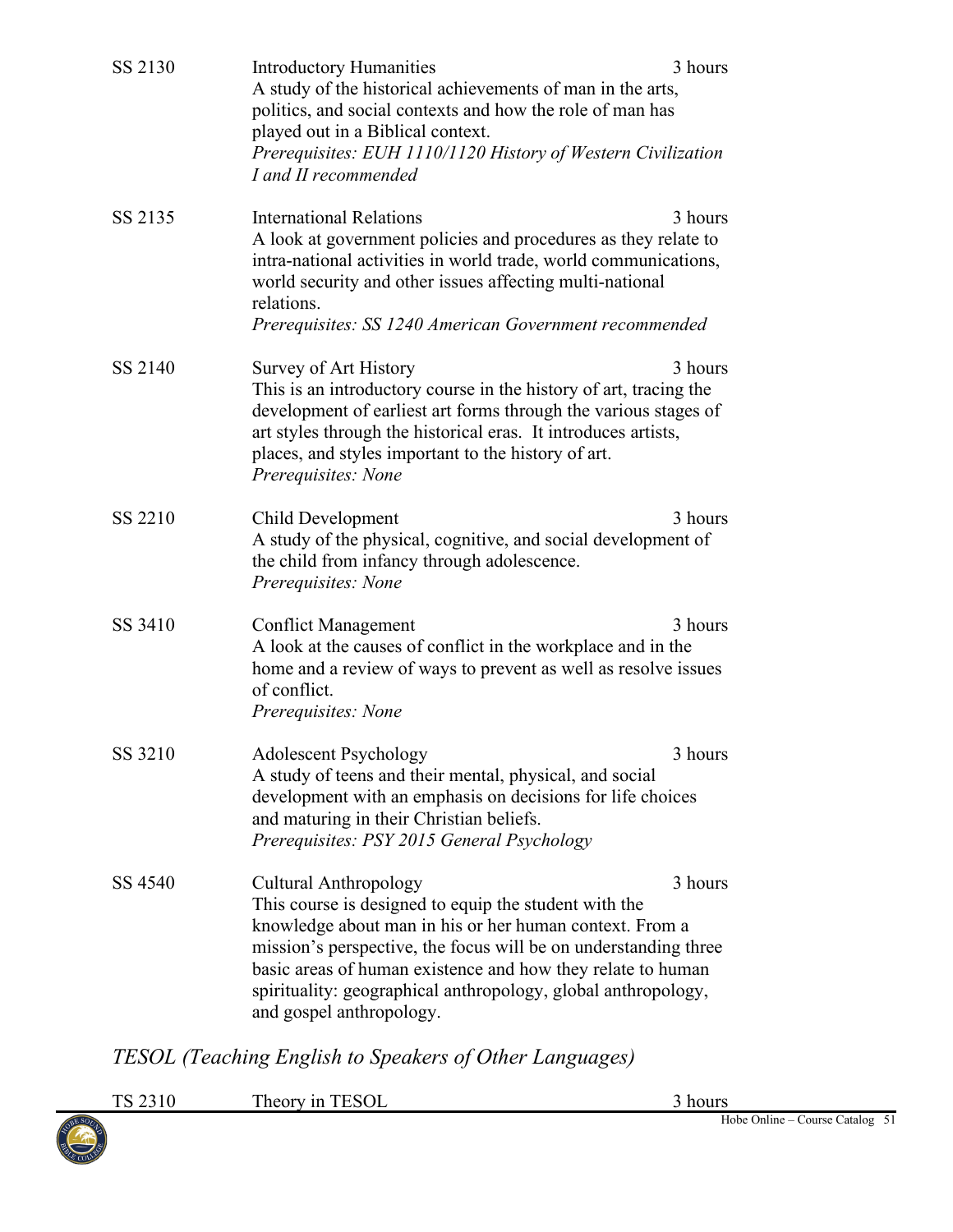|                         | A broad overview of the process of teaching English to speakers<br>of other languages with special emphasis on the psychological,<br>social, linguistic and educational research and current findings.<br>Includes 10 hours tutorial experience.<br>Prerequisite: ESL or Fundamentals of English; recommend<br><b>English Composition.</b>                                                                                            |         |
|-------------------------|---------------------------------------------------------------------------------------------------------------------------------------------------------------------------------------------------------------------------------------------------------------------------------------------------------------------------------------------------------------------------------------------------------------------------------------|---------|
| <b>TSL 4430</b>         | <b>TESOL Practicum</b><br>Practical application of TESOL methods and techniques<br>through: (a) classroom presentations and practices, and/or (b)<br>actual supervised teaching experience in an ESL classroom (4-<br>5 weeks), and/or (c) working in a teaching ministry in a cross-<br>cultural setting. Lesson plans, teaching diaries and evaluation<br>of student teachers required.<br>Prerequisites: 18 hours in TESOL courses | 3 hours |
| <b>TSL 2343</b>         | Methodology in TESOL<br>A study of theoretical models and approaches in TESOL with<br>practical emphasis on methods and techniques used in second-<br>language teaching. Includes 10 hours tutorial experience.                                                                                                                                                                                                                       | 3 hours |
| <b>TSL 3330</b>         | Descriptive Linguistics<br>A concise introduction to linguistic science exploring<br>phonetics, phonology, morphology, syntax, semantics,<br>psycholinguistics and sociolinguistics, emphasis on problem<br>solving techniques and analysis.<br>Prerequisites: TS 2310                                                                                                                                                                | 3 hours |
| TS 3410                 | <b>ESOL Curriculum and Materials</b><br>This course is designed to help teachers develop curriculum<br>and materials for Teaching English to English Language<br>Learners and adapt existing academic curriculum for English<br>Language Learners to have appropriate scaffolding for<br>successful learning.<br>Prerequisites: MI 3310 Cross-Cultural Communications and<br><b>EDG 2323 Fundamentals of Education</b>                | 3 hours |
| <i>Theology Courses</i> |                                                                                                                                                                                                                                                                                                                                                                                                                                       |         |
| TH 1010                 | <b>Christian Beliefs</b><br>An introduction to the basic doctrines of Christianity with<br>practical applications in the life of the believer.<br>Prerequisites: None                                                                                                                                                                                                                                                                 | 3 hours |
| TH 1110                 | <b>Foundations of Faith</b><br>A study of the fundamental doctrines of the Christian faith for<br>non-ministerial majors. It involves a study of God the Father<br>(Theology), Jesus Christ (Christology) and the Holy Spirit                                                                                                                                                                                                         | 3 hours |

<span id="page-51-1"></span><span id="page-51-0"></span>(Pneumatology), as well as the biblical teaching concerning

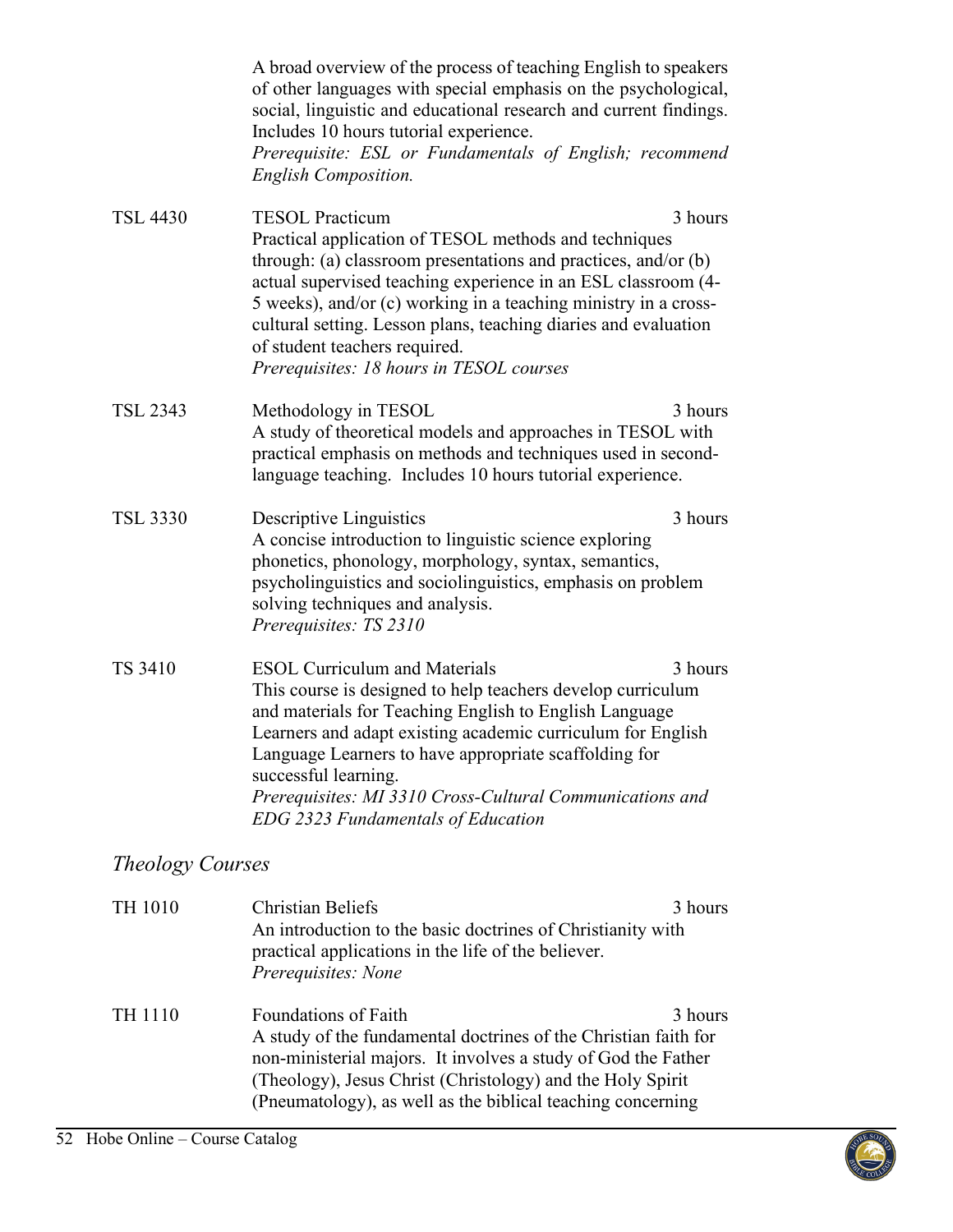<span id="page-52-0"></span>man (Anthropology), salvation (Soteriology) and living the Christian life. Emphasis will be on the best Scriptural references to establish the basic truth about each of these areas. *Prerequisites: None* 

- TH 2210 Theology of Holiness 3 hours A study of the Holy Spirit in Christian experience. Careful consideration is given to the teaching of entire sanctification as a definite crisis experience subsequent to the new birth. The distinction between entire sanctification (heart purity) and subsequent growth in grace (maturity) is emphasized.
- TH 2410 Apologetics 3 hours Instruction in the defense of the faith against competing and opposing philosophies in the contemporary world. Special attention is given to equipping the student to provide a cogent Biblical and philosophical response to the secular critic.
- TH 3310/3320 Systematic Theology I &II 3, 3 hours A comprehensive study of the great doctrines of the Christian faith, including God, Man, Sin, Salvation, Inspired Revelation and Eschatology.

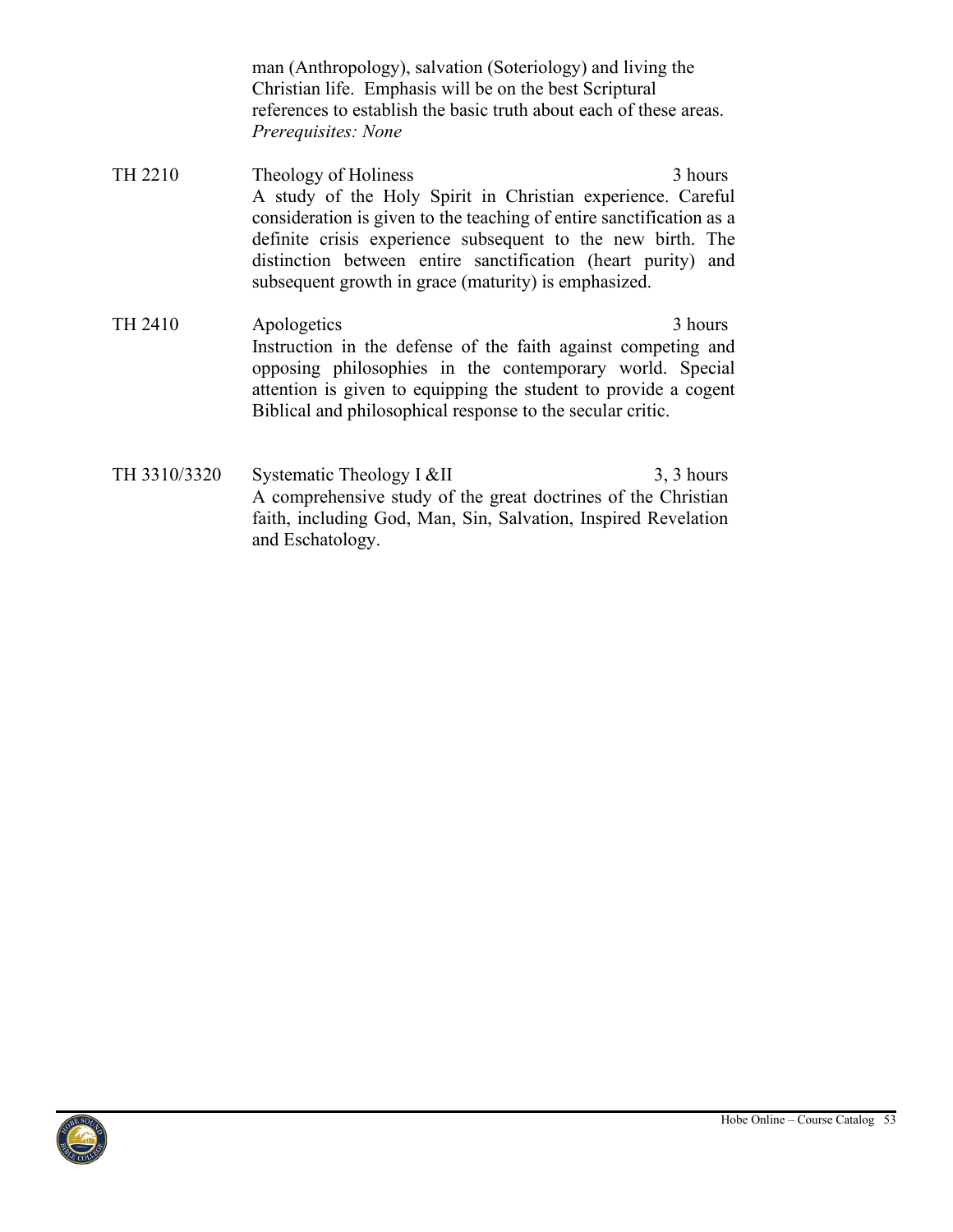# <span id="page-53-1"></span><span id="page-53-0"></span>*Graduate*

*Education*

<span id="page-53-5"></span><span id="page-53-4"></span><span id="page-53-3"></span><span id="page-53-2"></span>

| EDA 5109        | <b>Institutional Advancement</b><br>Today's administrator's role encompasses more than overseeing<br>day-to-day activities of a school. They must address such<br>complex issues as fundraising, vision casting, and public<br>relations. This course emphasizes the critical administrative<br>processes that heads of schools must be able to effectively<br>accomplish in order to develop and maintain a healthy school.<br>Strategic planning, development, marketing, and financial<br>accountability are explored in light of biblical principles.<br>Application of every strategy to actual cases helps the students<br>to transfer theory into practice.<br>Prerequisites: None | 3 hours |
|-----------------|-------------------------------------------------------------------------------------------------------------------------------------------------------------------------------------------------------------------------------------------------------------------------------------------------------------------------------------------------------------------------------------------------------------------------------------------------------------------------------------------------------------------------------------------------------------------------------------------------------------------------------------------------------------------------------------------|---------|
| <b>EDA 5510</b> | <b>Educational Administration</b><br>This course examines the role of the Christian school<br>administrator and the broad scope of the duties associated with<br>the role. Emphasis is placed on leadership theory; personal<br>leadership style; working with faculty, board, parents and<br>community; developing data-informed, mission-driven<br>decisions; understanding and communicating a biblical<br>worldview.<br>Prerequisites: None                                                                                                                                                                                                                                           | 3 hours |
| <b>EDA 5222</b> | Law and Personnel<br>This course surveys and analyzes the historical and<br>philosophical ideas that guide educational theory and practice<br>in schools today. The course focuses on the study of ideas and<br>movements and their developmental effects on current                                                                                                                                                                                                                                                                                                                                                                                                                      | 3 hours |
|                 | educational settings in the United States. In addition, major<br>consideration is given to Christian philosophical perspectives<br>which are the foundation of Christian school education, with<br>attention given to the goals of education, the nature of the<br>learner and learning, the role of the teacher, and the content of<br>curriculum as components of educational philosophy.<br>Prerequisites: None                                                                                                                                                                                                                                                                        |         |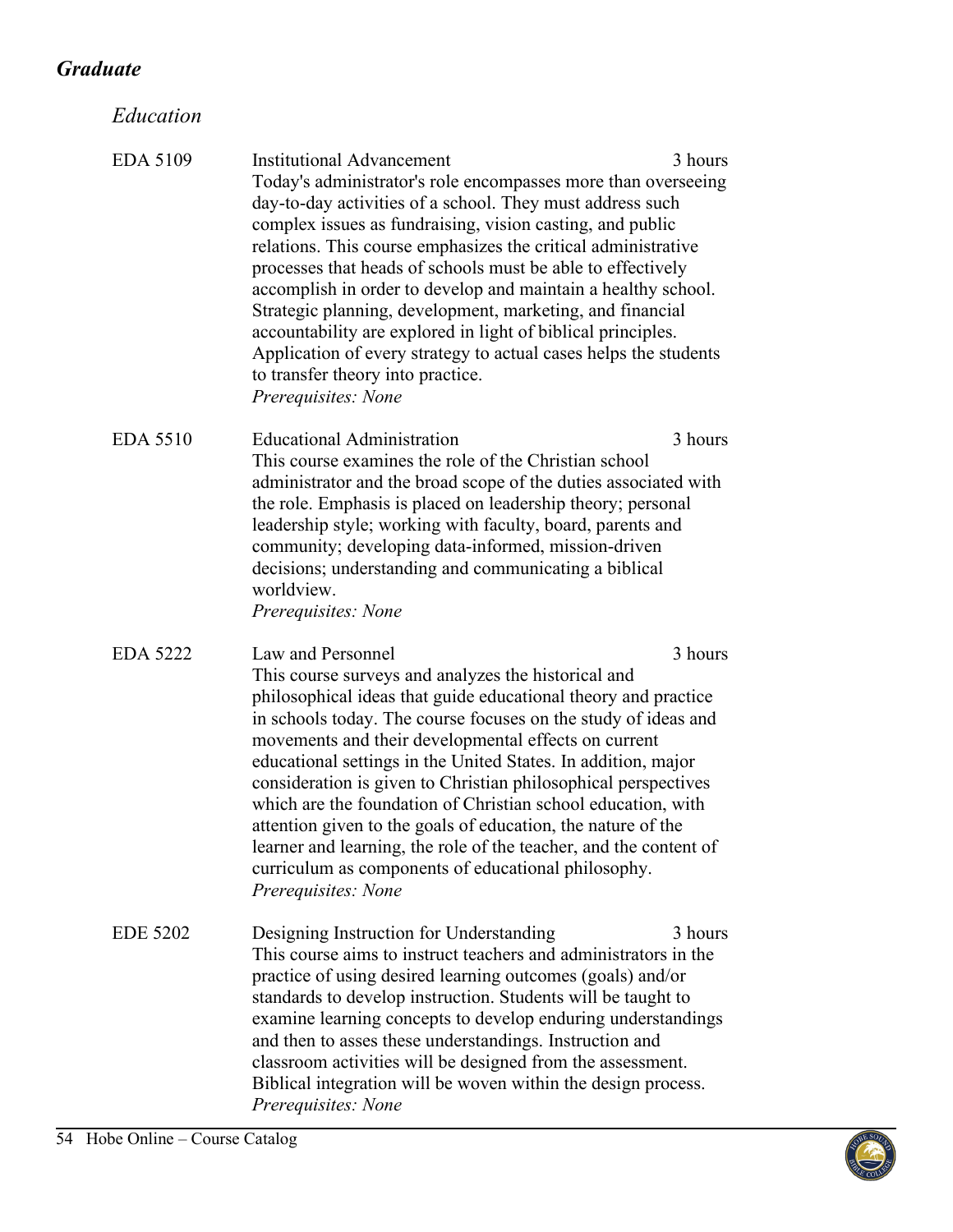<span id="page-54-4"></span><span id="page-54-3"></span><span id="page-54-2"></span>

| <b>EDE 5481</b> | <b>Educational Research</b><br>This course is designed to enable students to conduct and<br>evaluate educational research. The instruction will emphasize<br>the major principles, methods, and procedures of research as<br>employed by students of education. Special emphasis will be<br>given to researching educational and administrative<br>effectiveness in the school.<br>Prerequisites: None                                                                                                                                                                                                                                                                                                       | 3 hours |
|-----------------|--------------------------------------------------------------------------------------------------------------------------------------------------------------------------------------------------------------------------------------------------------------------------------------------------------------------------------------------------------------------------------------------------------------------------------------------------------------------------------------------------------------------------------------------------------------------------------------------------------------------------------------------------------------------------------------------------------------|---------|
| <b>EDE 5521</b> | <b>Authentic Assessment</b><br>This course is designed to introduce students to varying<br>methods of assessment procedures in order for them to<br>establish a foundation for constructing and choosing various<br>forms of assessments and interpreting and reporting the results<br>in order to gauge student educational progress.<br>Prerequisites: None                                                                                                                                                                                                                                                                                                                                                | 3 hours |
| <b>EDF 5224</b> | Supervision of Instruction<br>This course will assist supervisory personnel in improving their<br>ability to exercise effective supervision and evaluation<br>principles. This improvement will be influenced by an<br>understanding of biblical principles, a knowledge of related<br>educational theory, and an opportunity to apply these principles<br>and knowledge to specific supervisory problems and practices.<br>Prerequisites: None                                                                                                                                                                                                                                                              | 3 hours |
| <b>EDF 5540</b> | History and Philosophy of Education<br>This course surveys and analyzes the historical and<br>philosophical ideas that guide educational theory and practice<br>in schools today. The course focuses on the study of ideas and<br>movements and their developmental effects on current<br>educational settings in the United States. In addition, major<br>consideration is given to Christian philosophical perspectives<br>which are the foundation of Christian school education, with<br>attention given to the goals of education, the nature of the<br>learner and learning, the role of the teacher, and the content of<br>curriculum as components of educational philosophy.<br>Prerequisites: None | 3 hours |
| EDF 5555        | <b>Transformational Education</b><br>This course provides an overview of the biblical basis for<br>spiritual transformation, the process of personal transformation<br>along with its implications for student and staff development,<br>the contextual factors that influence transformation in today's<br>children and youth, and methods for facilitating spiritual<br>development in educational settings.<br>Prerequisites: None                                                                                                                                                                                                                                                                        | 3 hours |

<span id="page-54-1"></span><span id="page-54-0"></span>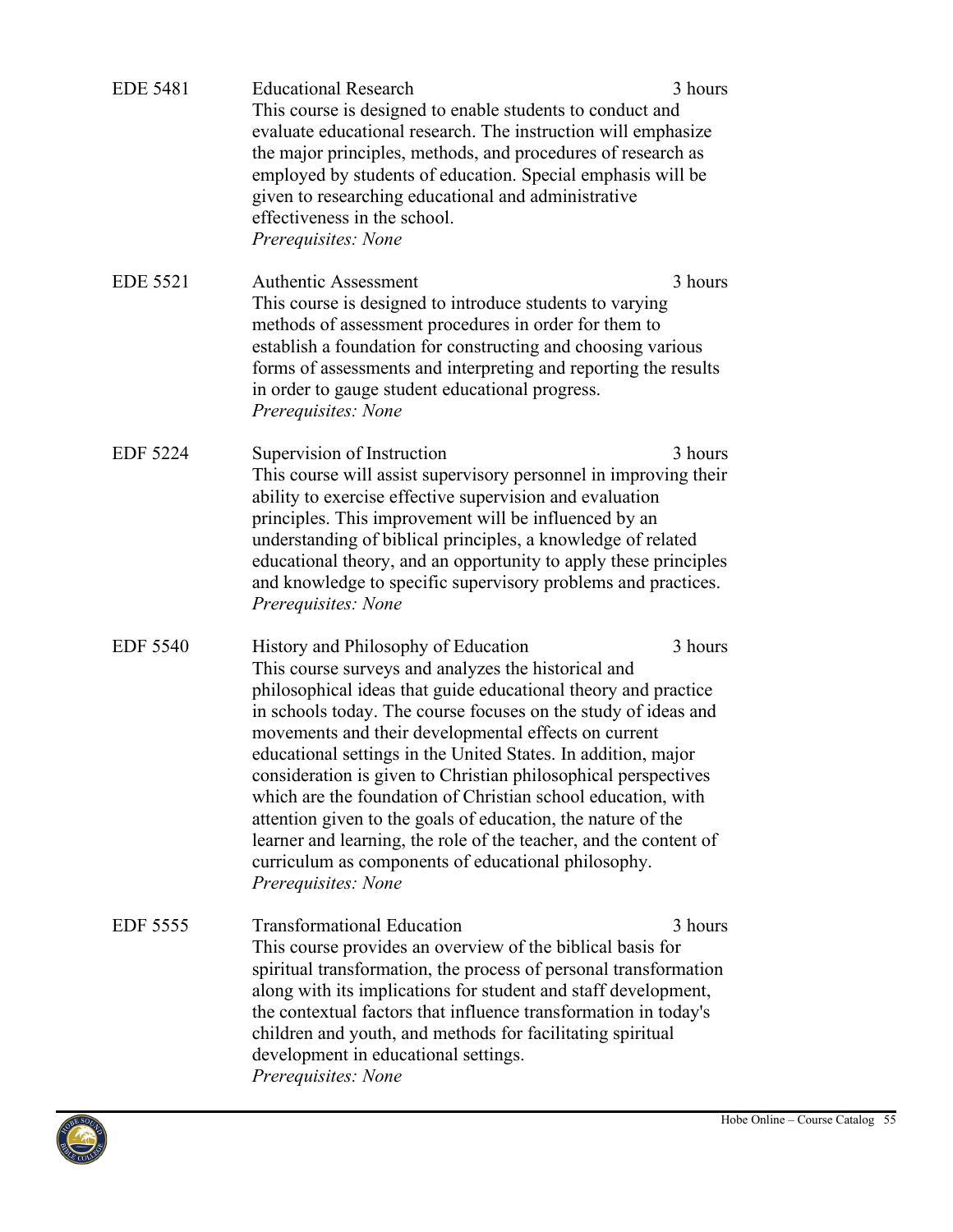<span id="page-55-4"></span><span id="page-55-3"></span><span id="page-55-2"></span><span id="page-55-1"></span><span id="page-55-0"></span>

| EDG 5343        | 3 hours<br><b>Instructional Models and Strategies</b><br>This course will explore the various models and strategies that<br>will enhance student learning in the classroom. You will<br>examine the strengths and weaknesses of the various strategies<br>and then develop samples and assessments for effective<br>classroom use.<br>Prerequisites: None                                                                                                                                                                                                                                                                                                                                                                            |
|-----------------|--------------------------------------------------------------------------------------------------------------------------------------------------------------------------------------------------------------------------------------------------------------------------------------------------------------------------------------------------------------------------------------------------------------------------------------------------------------------------------------------------------------------------------------------------------------------------------------------------------------------------------------------------------------------------------------------------------------------------------------|
| <b>EDG 5620</b> | 3 hours<br>Curriculum Development and Instruction<br>This course is designed to enable educators to identify the<br>various philosophical approaches that underlie present-day<br>curricula, so that these educators may develop their own<br>curriculum theory and analyze current working curriculum.<br>The evaluation of curricula against biblical principles regarding<br>knowledge, values, teaching, and learning will be emphasized.<br>The components of quality curricula will be analyzed and skills<br>will be developed in order that the educator may be able to<br>select and adapt programs to accommodate a variety of<br>educational settings and learners.<br>Prerequisites: None                                |
| EDG 5627        | <b>Biblical Foundations for Curriculum</b><br>3 hours<br>This course will enable both teachers and administrators to use<br>the Bible as their primary document for curriculum and<br>instructional design. Students will learn to utilize basic<br>hermeneutical principles when integrating faith and learning,<br>design biblically integrated instruction, write biblical standards<br>and objectives, and teach Christian critical thinking and<br>worldview. Products from the course will include a<br>comprehensive list of biblical standards for education, a list of<br>Christian critical thinking skills, a knowledge of models for<br>biblical integration, and examples of integrated lessons.<br>Prerequisites: None |
| EDG 5631        | Differentiated Instruction<br>3 hours<br>This course addresses the concept of differentiation, which is<br>the process of developing instruction to meet the differing<br>needs of the students within one's classroom. Class participants<br>will examine, modify, and assess instruction from a biblical<br>worldview to address Differentiation Facets to effectively<br>enhance learning.<br>Prerequisites: None                                                                                                                                                                                                                                                                                                                 |
| <b>EDP 5217</b> | Understanding the Learner<br>3 hours<br>This course is a survey course in developmental psychology<br>covering human growth from birth through adolescence.<br>Emphasis is placed on the major developmental theorists and<br>changes within the strands of development that impact the<br>teaching profession and serve as the basis for developmentally                                                                                                                                                                                                                                                                                                                                                                            |